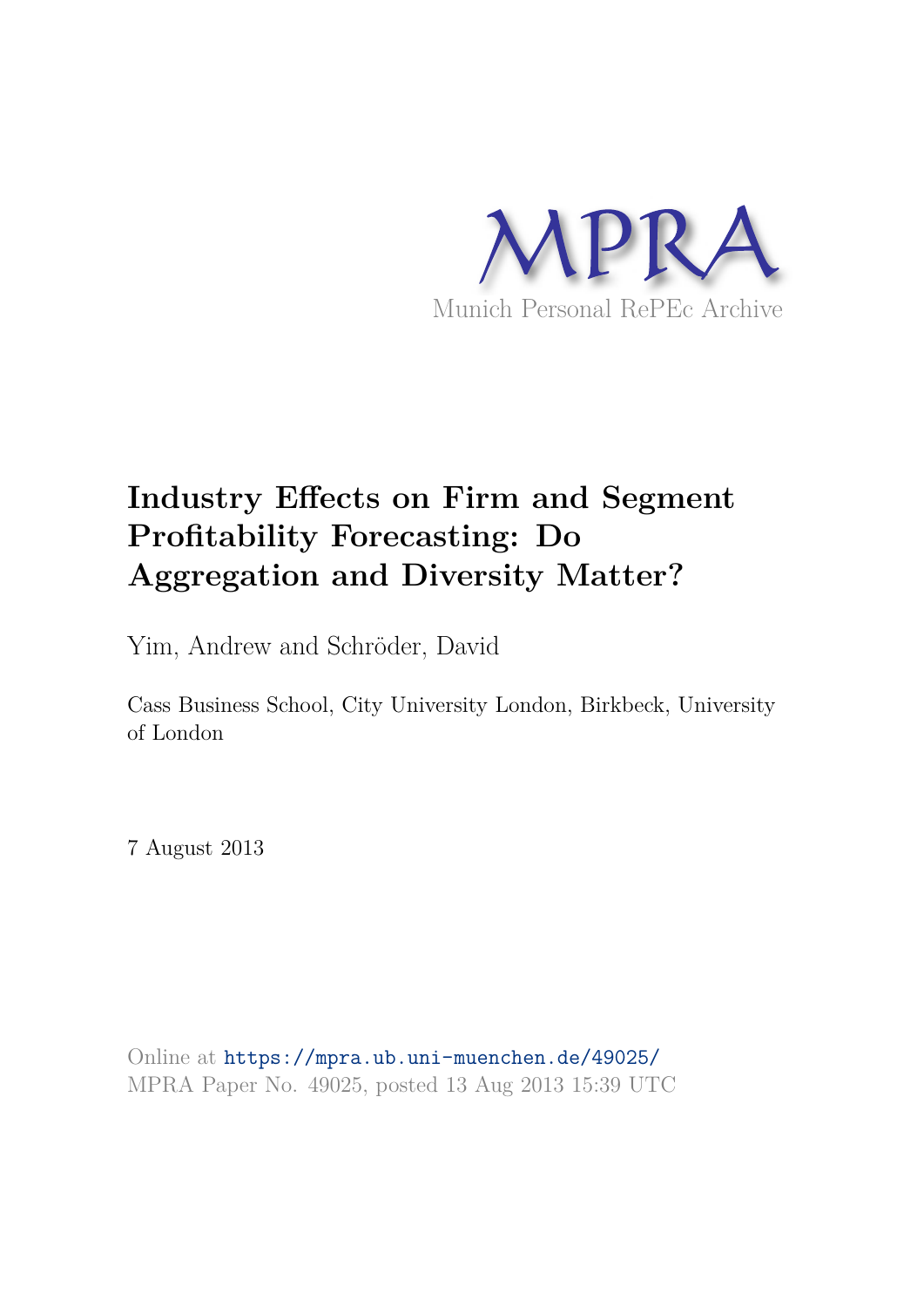## **Industry Effects on Firm and Segment Profitability Forecasting:**

## **Do Aggregation and Diversity Matter?**†

David Schröder, *Birkbeck, University of London*

Andrew Yim, *Cass Business School, City University London*

# 7 August 2013

*Abstract*. This paper analyzes the incremental advantage of industry-specific models of profitability forecasting, over economy-wide models, for business segments and firms. Some prior research suggests that industry-specific analysis has no advantage over economy-wide analysis in forecasting firm profitability. This seems puzzling because many studies in economics and strategic management have documented the importance of industry effects in explaining firm profitability. We reconcile this apparent inconsistency by showing that industry effects on profitability forecasting exist at the more refined business segment level, but can be obscured by aggregated reporting at the firm level. Industry-specific forecasts are significantly more accurate in predicting profitability for segments and undiversified firms. The limited usefulness of industryspecific forecasting models at the firm level can be explained by the existence of multiple business segments in firms. (*JEL* L25, G17, M21, M41)

*Key words: Segment profitability, Earnings predictability, Earnings persistence, Aggregation, Diversity, Industry membership* 

*D. Schröder*. Postal: Department of Economics, Mathematics and Statistics, Birkbeck, University of London, Malet Street, London WC1E 7HX, UK. Phone: +44 20 7631-6408. E-mail: d.schroeder@bbk.ac.uk .

*A. Yim*. Postal: Faculty of Finance, Cass Business School, City University London, 106 Bunhill Row, London EC1Y 8TZ, UK. Phone: +44 20 7040-0933. Fax: +44 20 7040- 8881. E-mail: a.yim@city.ac.uk / andrew.yim@aya.yale.edu.

<sup>†</sup> First version: June 2012. We thank Eli Amir, Art Kraft, and Peter Pope for their useful feedback. All remaining errors are mine.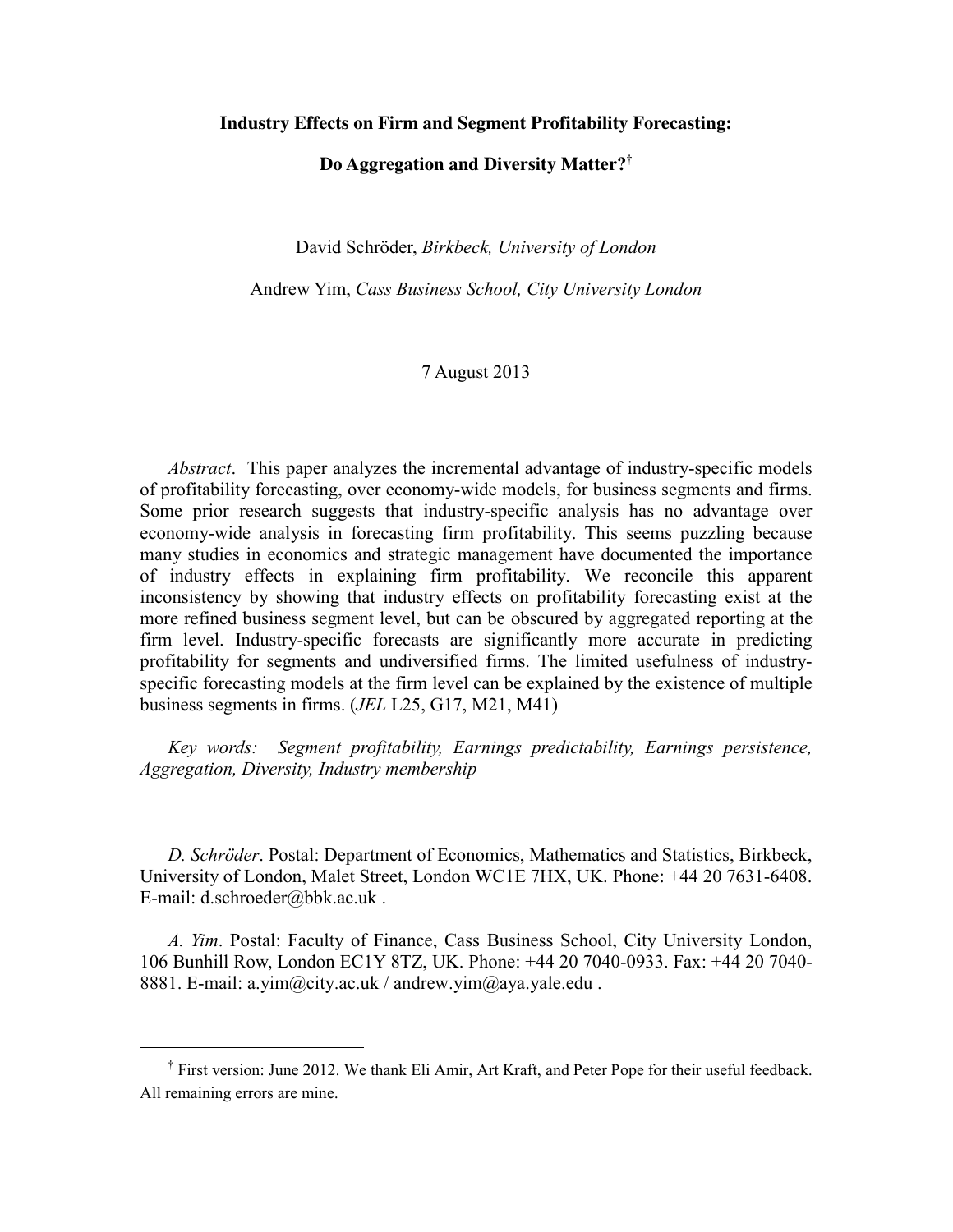## **Industry Effects on Firm and Segment Profitability Forecasting:**

# **Do Aggregation and Diversity Matter?**

#### **1. Introduction**

Accurate forecasts of profitability, earnings or growth are essential ingredients in company valuation. For example, valuation models such as those based on residual income (Edwards and Bell 1961 and Ohlson 1990) often require precise estimates of a firm's expected earnings or profitability for different time horizons. Some prior research has suggested that equity analyst forecasts are the best source for a firm's expected earnings (Brown et al. 1987). However, more recent studies conclude that model-based forecasts significantly outperform analysts' predictions (Hou, van Dijk, and Zhang 2012).

In general, the future of a firm may depend on economy-wide or industry-specific factors. Several studies in the economics and strategic management literatures have documented the importance of industry effects in future changes in profitability and earnings (e.g., Schmalensee 1985, McGahan and Porter 1997, and Bou and Satorra 2007). Against the backdrop of these studies, recent research often favors industryspecific more than economy-wide forecasting models. For example, Gebhardt, Lee, and Swaminathan (2001) propose a residual income model that explicitly incorporates industry-specific paths of expected long-term profitability.<sup>1</sup>

Yet, the preference for industry-specific forecasting models does not go unchallenged. Fairfield, Ramnath, and Yohn (2009) find that there is no significant

<sup>&</sup>lt;sup>1</sup> Although firm-specific factors might be useful for forecasting, a firm-specific forecasting model is undesirable because of the survivor bias resulting from the long-history data requirement (see Fama and French 2000, p. 162, for more discussion). Indeed, Esplin (2012) shows that long-term growth forecasts obtained from industry-specific prediction models are more accurate than firm-specific forecasts.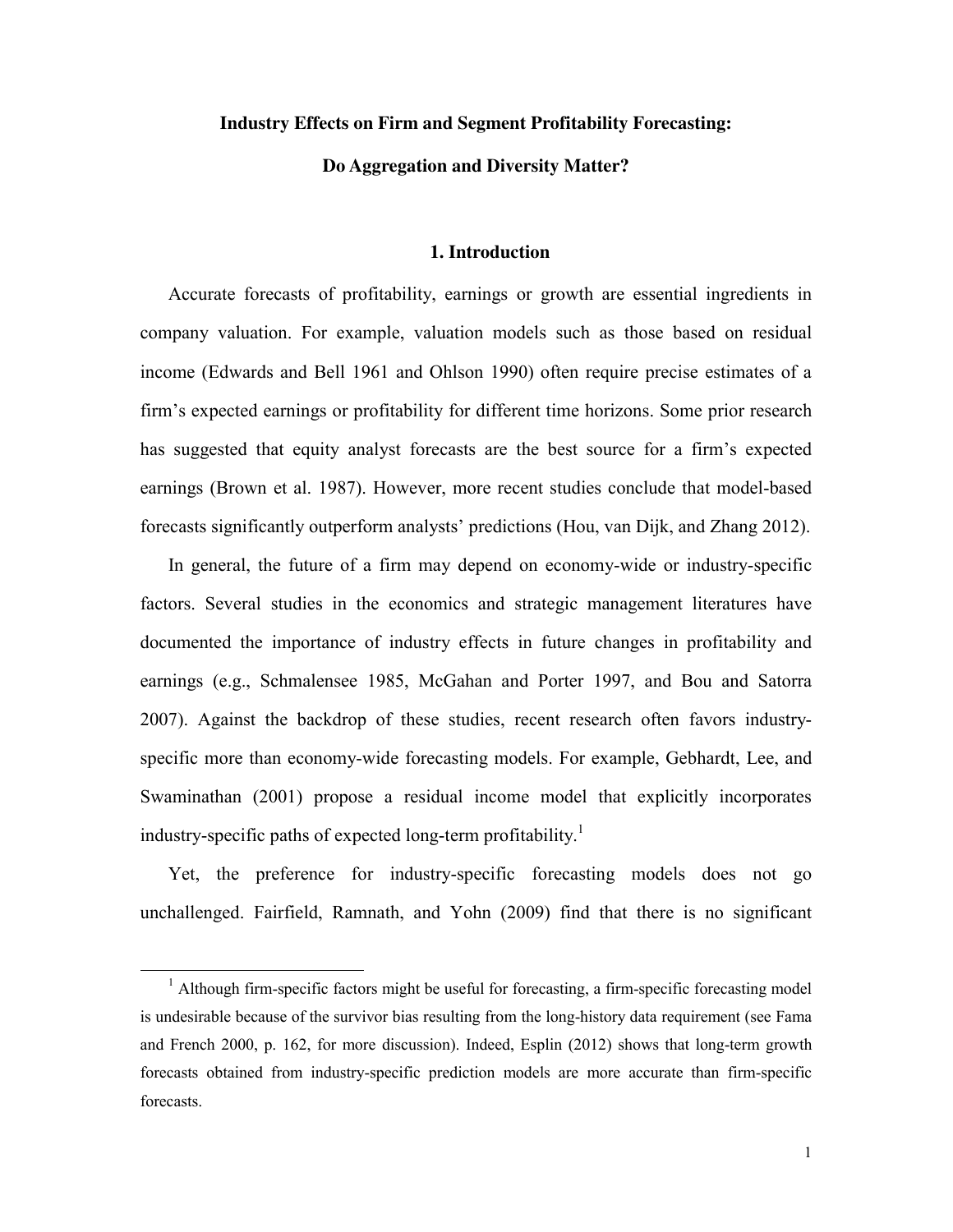forecast improvement of industry-specific over economy-wide analysis in predicting firm profitability. The finding questions the suitability of the valuation model by Gebhardt et al. (2001), which has enjoyed great popularity in the finance literature.<sup>2</sup>

This paper proposes an intuitive reconciliation of the seemingly inconsistent findings of the economics and strategic management literatures and the Fairfield et al. (2009) study. Many firms are conglomerates that operate in different industries. They often have various lines of business organized into units reported as business segments. When the segments of such diversified firms are associated with different industries, there is no single industry accurately representing the whole firm. A firm-level industry-specific forecasting model therefore cannot capture the firm's inherent complexity – and consequently fails to generate accurate predictions of future profitability. In contrast, the individual business segments of a firm are by definition more homogenous than the firm itself, and often operate mainly in one industry. Hence, for the firm's business segments, industry-specific forecasting models should generate more accurate profitability and growth forecasts. In sum, we conjecture that industry effects on profitability forecasting exist and are clearer at the segment level, but can be obscured when data are aggregated to the firm level.

Using both firm and segment data from 1967 to 2011, this study finds strong empirical support for the conjecture. In line with the literature, we employ various versions of the persistence model to predict future profitability and growth. We show that compared to economy-wide predictions, industry-specific forecasts are significantly more accurate in predicting profitability and growth for individual business segments as well as undiversified firms (with only one business segment). With regard to economic

 $\ddot{\phantom{a}}$ 

 $2^2$  The residual income model by Gebhardt et al. (2001) has been used extensively in the finance literature to calculate a firm's implied cost of capital, see e.g., Pastor, Sinha, and Swaminathan (2008), Chava and Purnanandam (2010), Lee, Ng, and Swaminathan (2009), and Chen, Da, and Zhao (2013).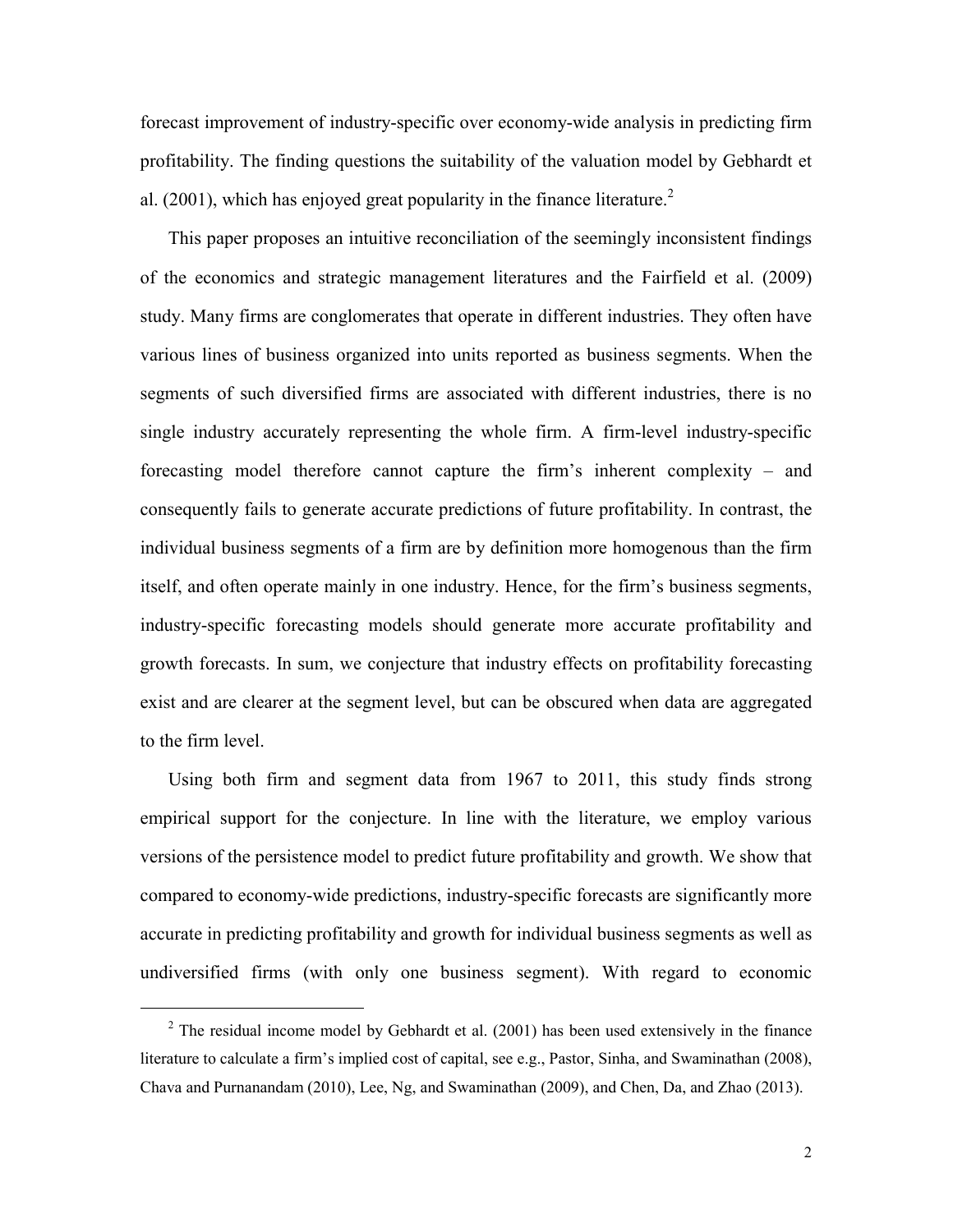significance, the forecast improvements (in terms of absolute forecast error) for large industry sectors can be as high as around 10% of the actual profitability to be forecast.

We also address the effect of a significant change in the segment reporting standard during our sample period. Starting from 1998, the Statement of Financial Accounting Standards No. 131 (SFAS 131) superseded SFAS 14 to become the new standard. In line with other studies that express concerns about segment data quality from 1998 onward, we examine the implications of our conjecture using data from the SFAS 14 period only.<sup>3</sup> We find stronger supporting evidence for the years prior to 1998.

Our analysis also reveals that industry-specific models are more accurate in predicting a firm's return on sales (ROS) or net profit margin, even at the firm level. Consistent with our conjecture, the ROS forecast improvement is even larger when considering individual business segments and undiversified firms. Taken together, our results show that aggregation and diversity matter in revealing the industry effects on profitability forecasting.

This study builds on the extensive literature on predicting earnings or profitability. In practice, these tasks are equivalent to each other because earnings often are deflated by total assets in regression analysis to mitigate the scale effect (Dechow, Ge, and Schrand 2010, p. 352). Researchers from different fields have contributed to this literature. Accounting and finance scholars have examined the time-series properties and

<sup>&</sup>lt;sup>3</sup> Under SFAS 14, firms were asked to disclose segment information according to the industry classification of the segments. Most important, reported segment profits must conform to the US generally accepted accounting principles (GAAP). This guarantees certain level of comparability across firms. With the implementation of SFAS 131, firms are only required to align the segment reporting with the internal structure and accounting. Hence, segment profit data are not as comparable across firms as before. Due to concerns like this, other studies focus their analysis on the SFAS 14 period (e.g., Hund, Monk, and Tice 2010).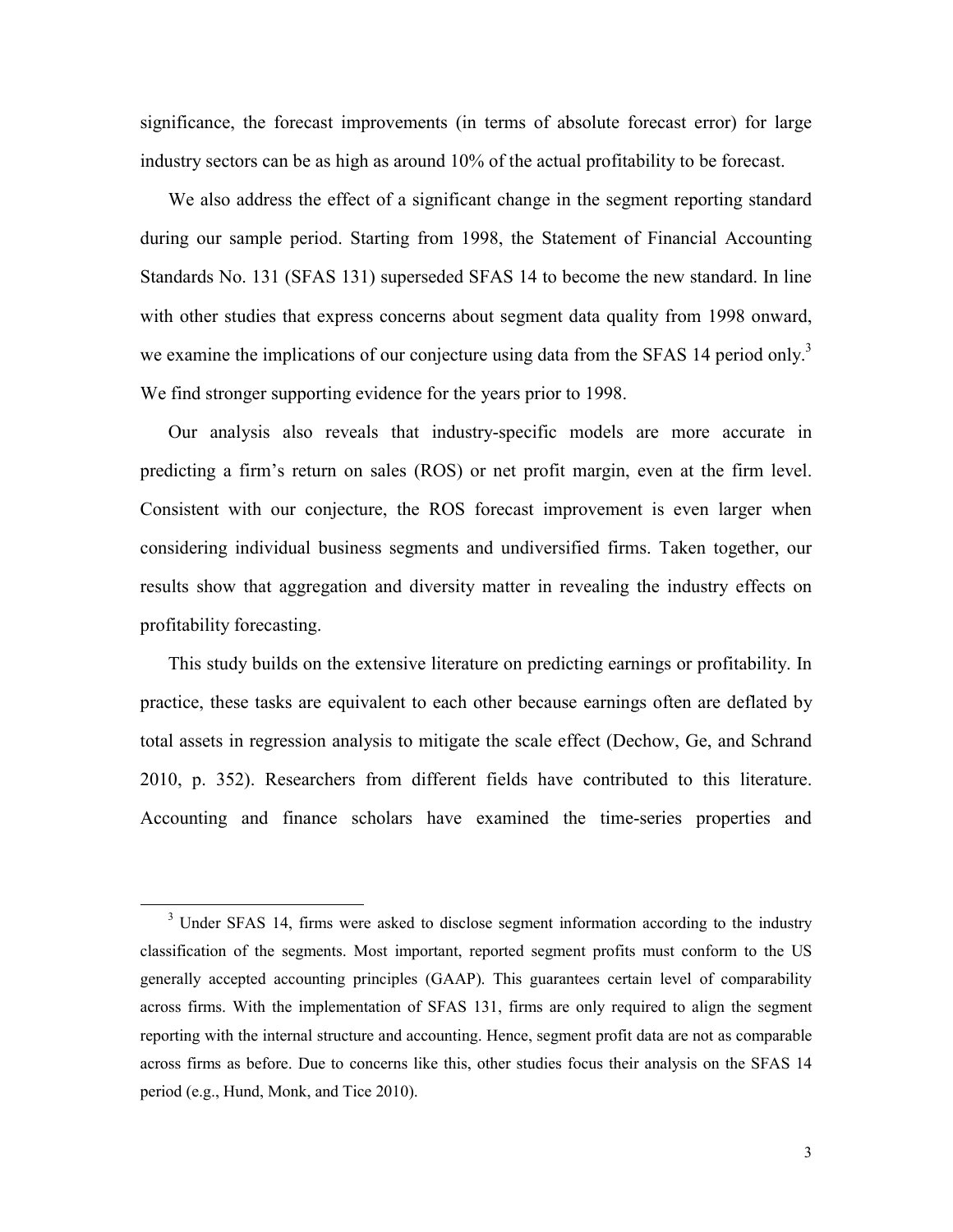predictability of earnings.<sup>4</sup> Economists and strategic management researchers have studied the persistence and variability of profitability.<sup>5</sup> Among the many models used to forecast profitability, the first-order autoregressive model is a parsimonious choice with the slope coefficient measuring the persistence of profitability. Therefore, it is sometimes referred to as the persistence model. Fama and French (2000) modify such a model to analyze non-linearities of firm profitability. They find that mean reversion is faster when profitability is below its mean and when it is further from its mean in either direction. Fairfield et al. (2009) obtain their findings using a similar modified model. Unlike higher-order autoregressive models, the persistence model does not require long earnings histories and therefore minimizes the survivor bias. The model is particularly useful when non-earnings accounting variables are not available for use as predictors. In this paper, the limited availability of segment-level data prevents the use of sophisticated models to forecast profitability at the segment level.

Our study is also related to the growing literature that examines the usefulness of providing less aggregated segment-level data to the public. Several studies find that segment data allows stakeholders such as analysts, investors, and researchers to anticipate future earnings more accurately (e.g., Ettredge et al. 2005, Berger and Hann 2003, Baldwin 1984, and Collins 1976). In fact, it was analysts' strong desire to have more detailed segment data to supplement consolidated company data for use in forecasting company performance that led to a change in the segment reporting standard in 1997

<sup>&</sup>lt;sup>4</sup> These studies include Dichev and Tang (2009), Frankel and Litov (2009), Penman and Zhang (2002), Baginski et al. (1999), Ali, Klein, and Rosenfeld (1992), Bar-Yosef, Callen, and Livnat (1987), Conroy and Harris (1987), Penman (1983), Brandon, Jarrett, and Khumawala (1983), Chant (1980), Albrecht, Lookabill, and McKeown (1977), and Watts and Leftwich (1977).

 $<sup>5</sup>$  Examples are Goddard et al. (2011), Bou and Satorra (2007), Glen, Lee, and Singh (2003),</sup> Ruefli and Wiggins (2003), McGahan and Porter (2002, 1999, 1997), Waring (1996), Rumelt (1991), Cubbin and Geroski (1987), and Mueller (1977).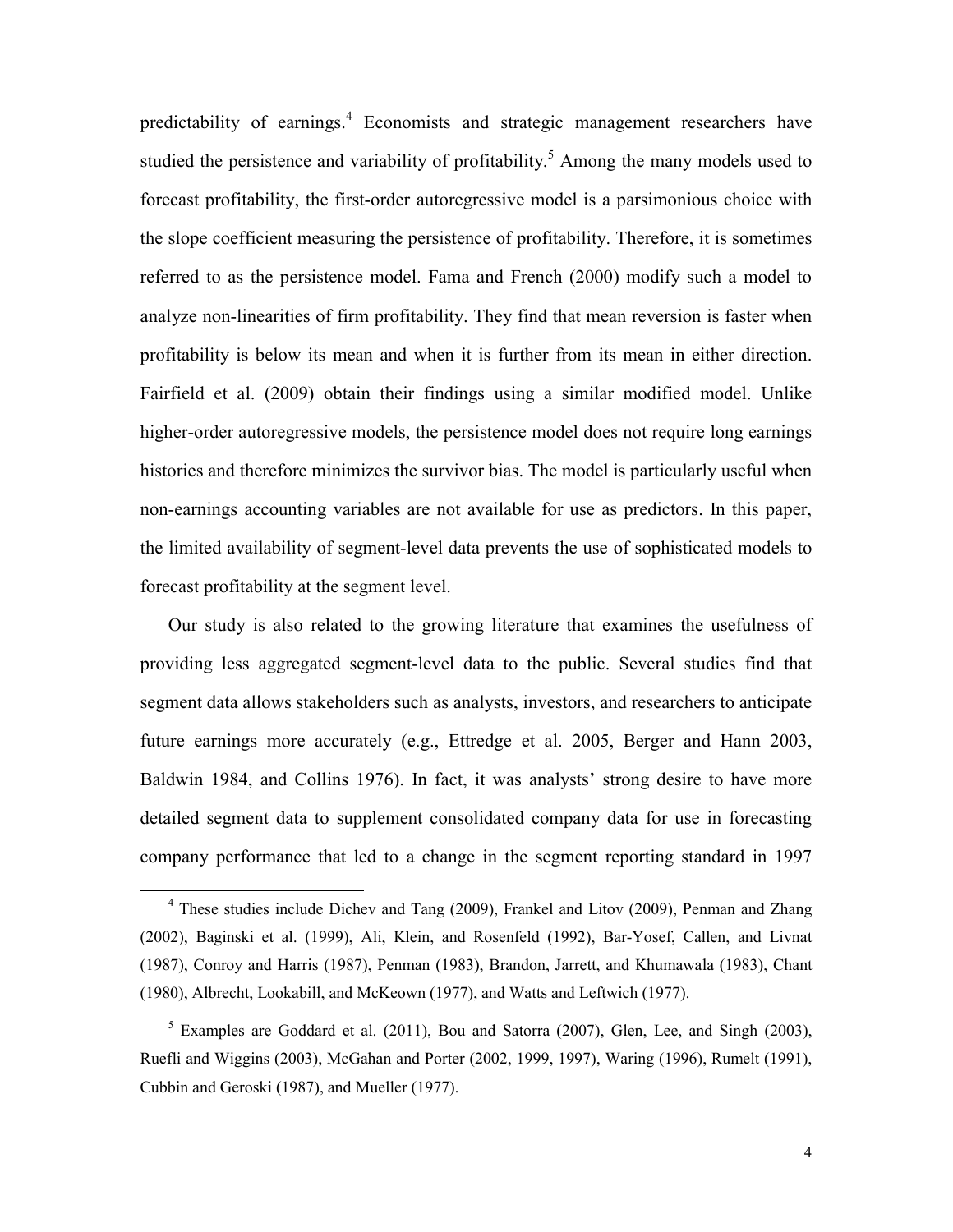(Botosan and Stanford 2005).

Finally, this study is related to research in the accounting and finance literature that makes use of business segment data to analyze and explain important patterns that are observable at the firm level. For example, the diversification discount has been investigated in more detail using segment data (Berger and Ofek 1995, Lamont and Polk 2002, and Hund, Monk, and Tice 2010). Moreover, disaggregated segment-level data are found to be more useful in predicting firm performance because they allow better monitoring of agency problems such as overinvestment and cross-subsidization (Berger and Hann 2007).

By using segment-level data to analyze the incremental advantage of industryspecific profitability forecasting models over economy-wide models, this paper contributes to the above-mentioned streams of research. Most of all, our results provide an intuitive explanation to Fairfield, Ramnath, and Yohn's (2009) no industry effect finding. Thereby we reconcile the apparent inconsistency between their study and others that observe industry effects in various contexts.

The paper is organized as follows. In the next section, we explain the two hypotheses developed from our conjecture and the research design used to test the hypotheses. Section 3 describes the data used and the sample construction procedure. Section 4 discusses the evidence from the firm- and segment-level analysis for the whole data period and for the SFAS 14 period. Concluding remarks are given in section 5.

#### **2. Hypotheses and Research Design**

Our hypotheses are stated in terms of forecast improvement of industry-specific (IS) over economy-wide (EW) analysis. To be concrete about the meaning of forecast improvement, we outline below the research design before introducing the hypotheses.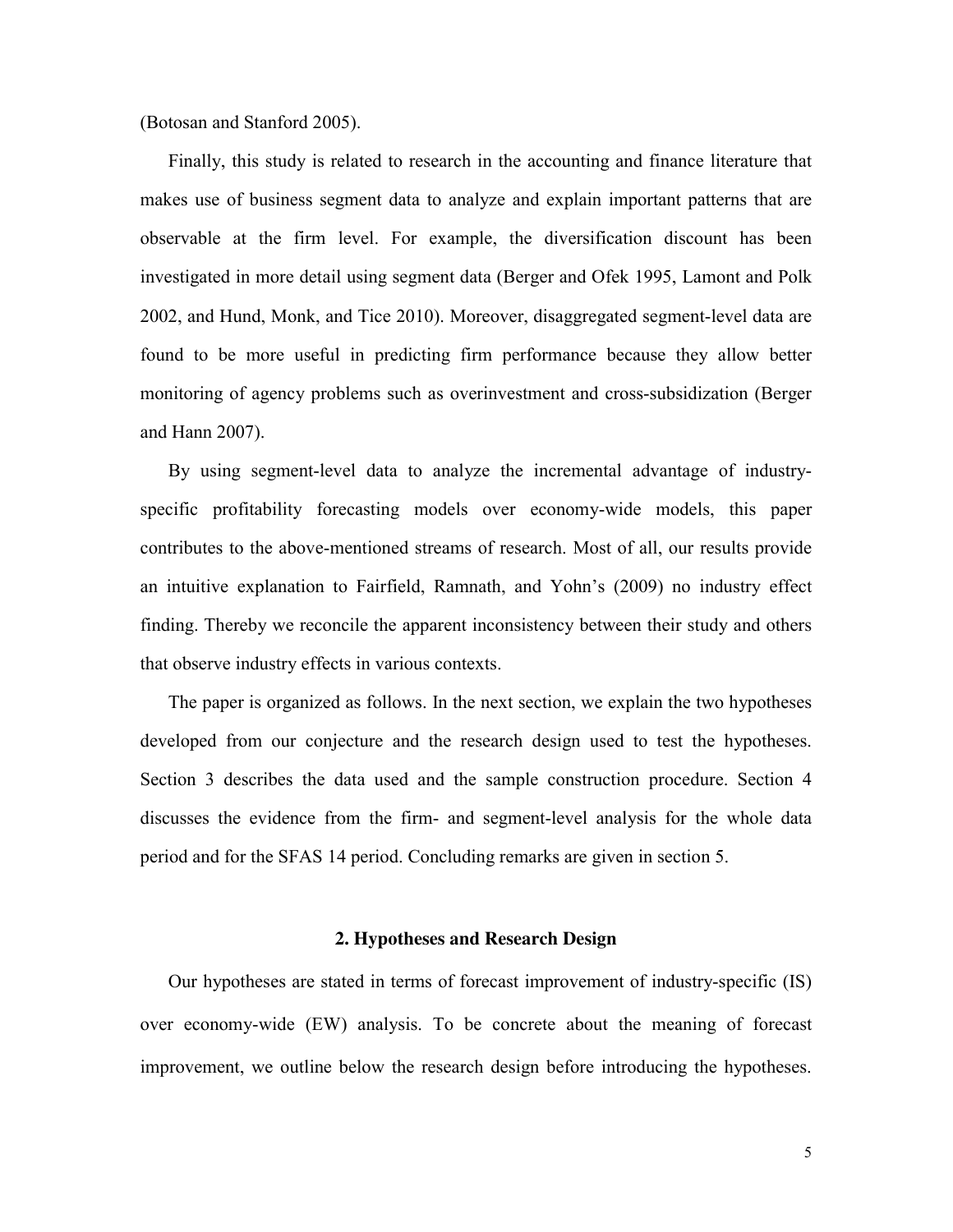Details of the research design are provided after we have explained the two hypotheses.

#### *2.1 Hypotheses*

We use the standard persistence model (i.e., first-order autoregressive), as well as two other augmented specifications, to forecast profitability. The segment/firm profitability *forecast improvement* (of IS over EW analysis) is defined as the absolute forecast error from the EW analysis minus its IS counterpart. For the standard persistence model, the forecast used to define the forecast error is computed using the following regression:

$$
x_t = \alpha_t + \beta_t x_{t-1} + \varepsilon_t,
$$

where  $x_t$  and  $x_{t-1}$  denote the profitability of the current and the previous year, respectively. The model coefficients,  $\alpha_t$  and  $\beta_t$ , are indexed by a year subscript *t* because they are re-estimated each year based on the most recent 10 years of data. The estimated coefficients from these *in-sample regressions* (Step 1) are used to compute the profitability forecasts and the forecast errors used for *out-of-sample tests* (Step 2). Further details of this two-step procedure are given in section 2.2.

Inspired by studies in the diversification and segment reporting literatures (e.g., Berger and Ofek 1995, Campa and Kedia 2002, Berger and Hann 2007, and Hund, Monk, and Tice 2010), we conjecture that industry effects on profitability forecasting exist and are clearer at the segment level but can be obscured when segment-level data capturing the effects are aggregated to the firm level. To verify the conjecture, we examine two implications of the conjecture elaborated below.

First, to the extent that single-segment firms on average are less diversified (more homogenous) than multiple-segment firms, we can find industry effects at the firm level for single-segment firms but not for multiple-segment firms.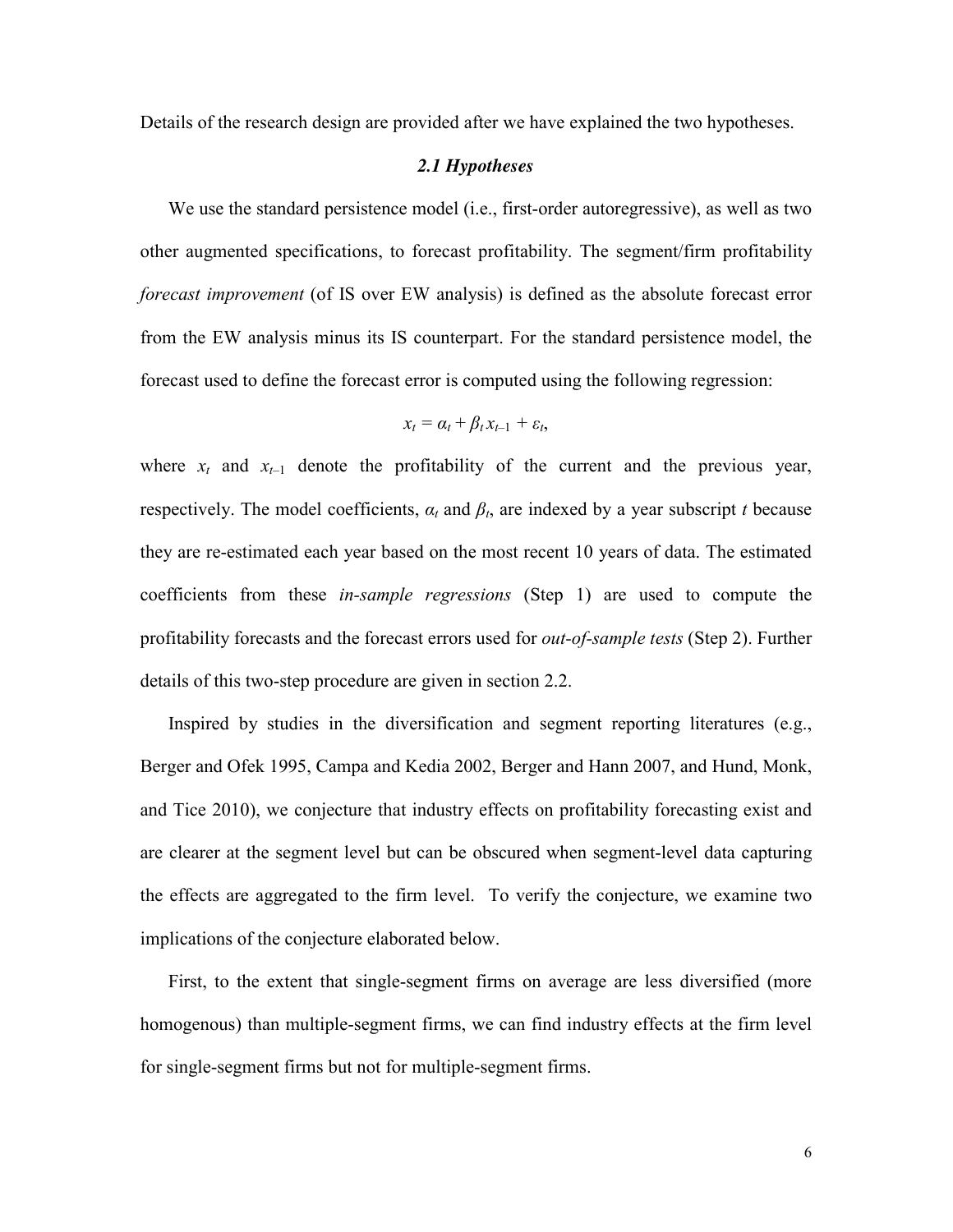**H1**: The firm profitability forecast improvement is positive for single-segment firms but not for multiple-segment firms.

However, there is an opposing effect against this prediction. Prior studies suggest that some firms lump together several segments to report as one segment externally (e.g., Botosan and Stanford 2005). Hence, a firm reporting to have a single segment cannot be taken literally as a firm with only one relatively homogeneous internal unit. If many firms lump together all segments to report as a single segment, such single-segment firms need not be on average less diversified than multiple-segment firms. In such circumstances, we may not be able to find significant industry effects at the firm level for single-segment firms.

Therefore, the first hypothesis is a joint test of our conjecture and the maintained assumption that not too many genuinely multiple-segment firms have reported as singlesegment firms. Confirming the hypothesis is a strong support to our conjecture. Failing to confirm it could be due to the violation of the maintained assumption.

By definition a segment of a firm is more homogeneous in activities than the firm itself. If as conjectured it is only because of aggregated reporting at the firm level that obscures the industry effects on profitability forecasting, then we should see the effects re-appearing at the segment level. This gives our second hypothesis for testing:

**H2**: The segment profitability forecast improvement is positive.

# *2.2 Research Design*

Like Fairfield, Ramnath, and Yohn (2009), our procedure to construct forecast improvements involves two steps. First, we estimate an IS and an EW model of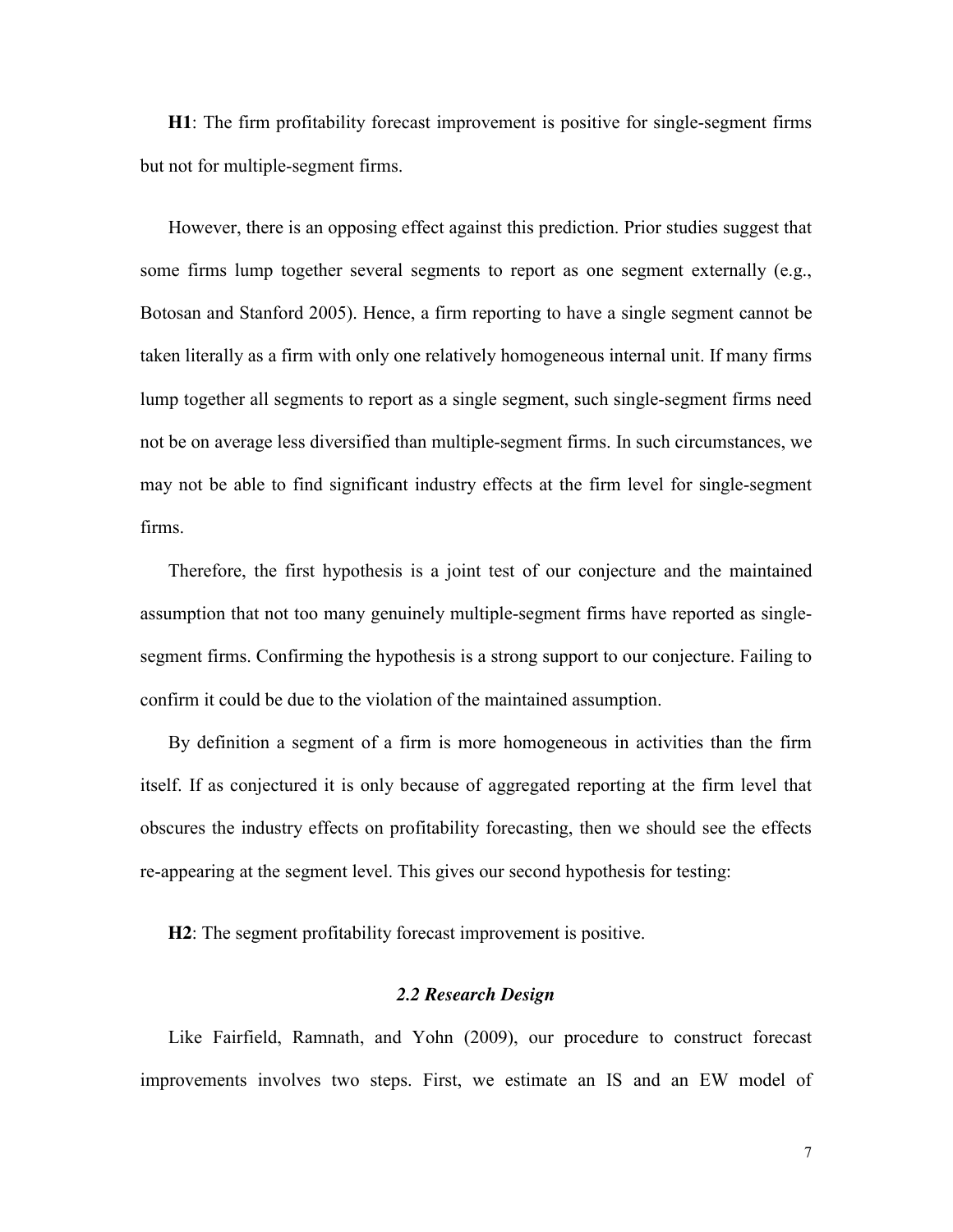firm/segment profitability. Three specifications are considered, ranging from the basic first-order autoregressive specification stated below to two augmented versions to be detailed shortly:

IS model: 
$$
x_{i,t} = \alpha_{j,t} + \beta_{j,t} x_{i,t-1} + \varepsilon_{i,t}
$$
,  
EW model:  $x_{i,t} = \alpha_t + \beta_t x_{i,t-1} + \varepsilon_{i,t}$ ,

where  $x_{i,t}$  is the profitability of firm/segment *i* in year *t*, *j* is the industry of the firm/segment, and  $\varepsilon_{i,t}$  is the error term. The IS model estimates a regression for each industry *j* separately, whereas the EW model pools all observations into one regression. We estimate the year-indexed coefficients on a rolling basis using the most recent 10 years of data. For example, to estimate  $\alpha_t$  and  $\beta_t$ , we use profitability data of all firms/segments from year *t* back to year  $t - 9$  and their lagged values from year  $t - 1$  back to year  $t - 10$ . To obtain reasonably reliable estimates, we require a minimum of 100 observations for each rolling regression. Some industries are excluded from the analysis owing to too few observations. For equal-footing comparisons, we estimate the EW model using only observations that are included to estimate the IS model.

Besides the basic specification, we consider augmented versions of the model by adding first a dummy variable to capture nonlinear mean reversion of profitability and then in the third specification also the predicted value of sales growth. This last version of the in-sample regression that contains all the variables is as follows:

IS model: 
$$
x_{i,t} = \alpha_{j,t} + \beta_{j,t} x_{i,t-1} + \gamma_{j,t} D_{j,i,t} x_{i,t-1} + \lambda_{j,t}
$$
 PREDGSL<sub>i,t</sub> +  $\varepsilon_{i,t}$ ,  
EW model:  $x_{i,t} = \alpha_t + \beta_t x_{i,t-1} + \gamma_t D_{i,t} x_{i,t-1} + \lambda_t$  PREDGSL<sub>i,t</sub> +  $\varepsilon_{i,t}$ ,

where  $D_{j,i,t}$  in the IS model is a dummy variable equal to 1 if in year  $t-1$  the profitability of firm/segment *i* is below the mean profitability of all firms/segments in the same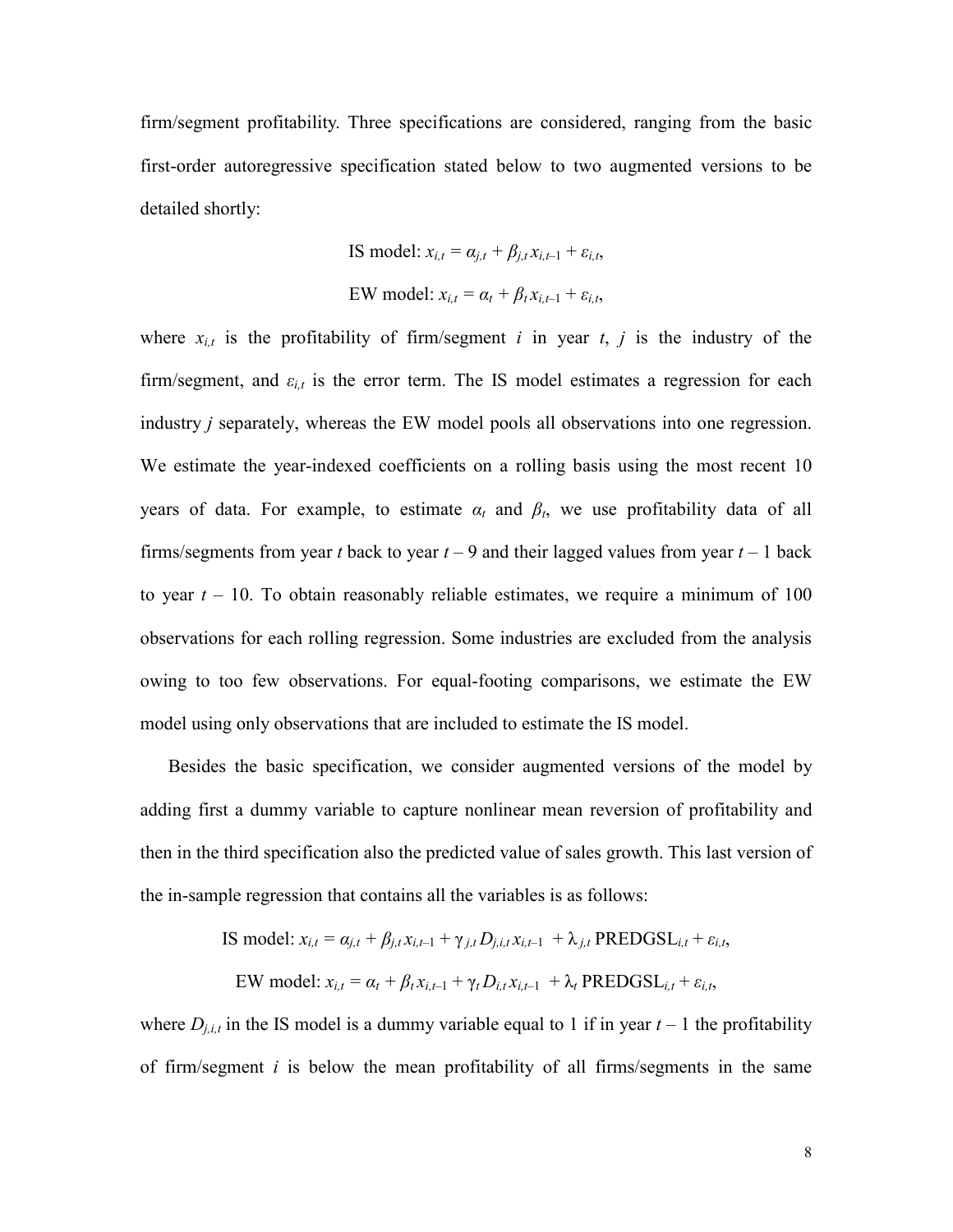industry *j*, and zero otherwise. The dummy variable  $D_{i,t}$  in the EW model is the counterpart of  $D_{i,i,t}$  for all firms/segments in any industry. These dummy variables allow the mean reversion of profitability to differ for firms/segments with above- and belowaverage profitability. Fama and French (2000), among others, have documented a nonlinear pattern of the mean reversion of profitability.

Penman (2003) and Lundholm and Sloan (2007) suggest that predicted sales growth should be important to profitability forecasting. Therefore, in the third specification we also include the predicted sales growth of a firm/segment, PREDGSL*i,t*. This is the fitted value of a first-order autoregressive regression of sales growth:  $g_{i,t} = \eta_{j,t} + \theta_{j,t} g_{i,t-1} + \varepsilon_{i,t}$ , where  $g_{i,t}$  is the percentage change in sales of firm/segment *i* from year  $t - 1$  to year *t* and  $\eta_{j,t}$  and  $\theta_{j,t}$  are coefficients of the model. The regression is carried out for each industry *j* separately because Fairfield, Ramnath, and Yohn (2009) have documented a significant industry effect on sales growth forecasting.

In the second step of the procedure to construct forecast improvements, we use the estimated coefficients of the in-sample regressions and the observed profitability of last year to forecast the firm/segment profitability of the current year. For the basic first-order autoregressive specification, this means

> IS model:  $E_{IS}[x_{i,t}] = a_{i,t} + b_{i,t}x_{i,t-1}$ , EW model:  $E_{EW}[x_{i,t}] = a_t + b_t x_{i,t-1}$ ,

where *a* and *b* denote the estimated coefficients. The counterparts of the two augmented specifications are defined analogously.

To perform an out-of-sample test on the relative accuracy of the two models, we first calculate for each observation the absolute forecast error (AFE) defined as the absolute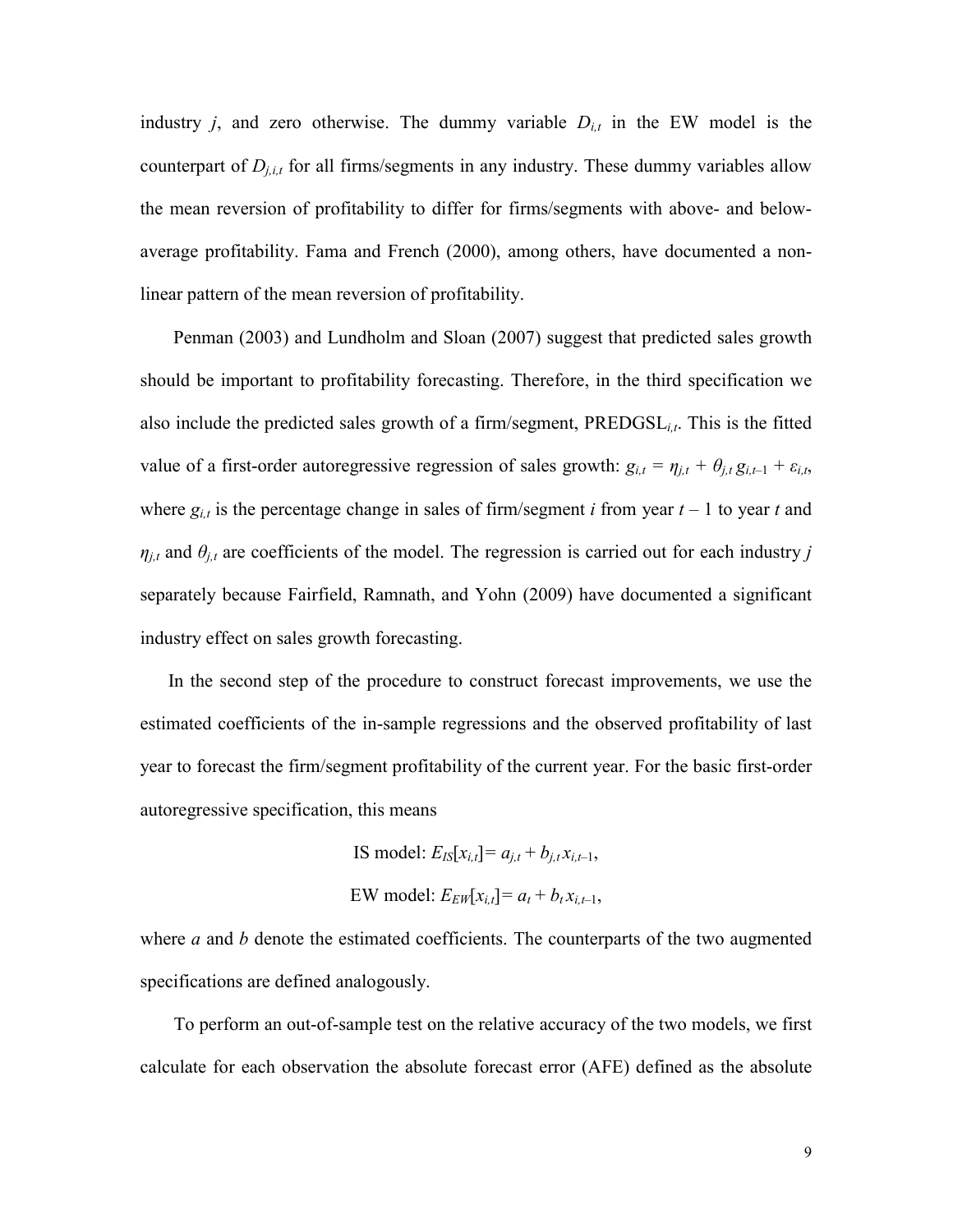difference between the profitability actually observed and the profitability forecast:

$$
AFE_{IS} = | x_{i,t} - E_{IS}[x_{i,t}] |,
$$
  

$$
AFE_{EW} = | x_{i,t} - E_{EW}[x_{i,t}] |,
$$

where *AFE<sub>IS</sub>* and *AFE<sub>EW</sub>* are the absolute forecast errors for a firm/segment of a year based on the IS and EW models, respectively. Next, we calculate the forecast improvement (FI) of the IS over EW model by deducting  $AFE_{IS}$  from  $AFE_{EW}$ .

$$
FI = AFE_{EW} - AFE_{IS}.
$$

If IS analysis can improve the accuracy of profitability forecasting compared to EW analysis, the FI measure should be positive on average.

To assess the average magnitude of the firm/segment profitability forecast improvement, we calculate the overall average across all firm/segment observations, respectively. This is referred to as the *pooled mean* in the result tables. Following Fairfield, Ramnath, and Yohn (2009), we also calculate another measure of average forecast improvement by taking the mean of the yearly average forecast improvements. This is referred to as the *grand mean*. Most of the results are robust to the two measures. In our view, the pooled mean uses information more efficiently than the grand mean. Thus, the latter is a more conservative measure for proving significant forecast improvements. The p-values reported in the result tables are obtained from t-tests based on robust standard errors.<sup>6</sup>

 $6$  For the pooled mean, standard errors are clustered by firm and year following Rogers (1993); for the grand mean, standard errors are adjusted following Newey and West (1987).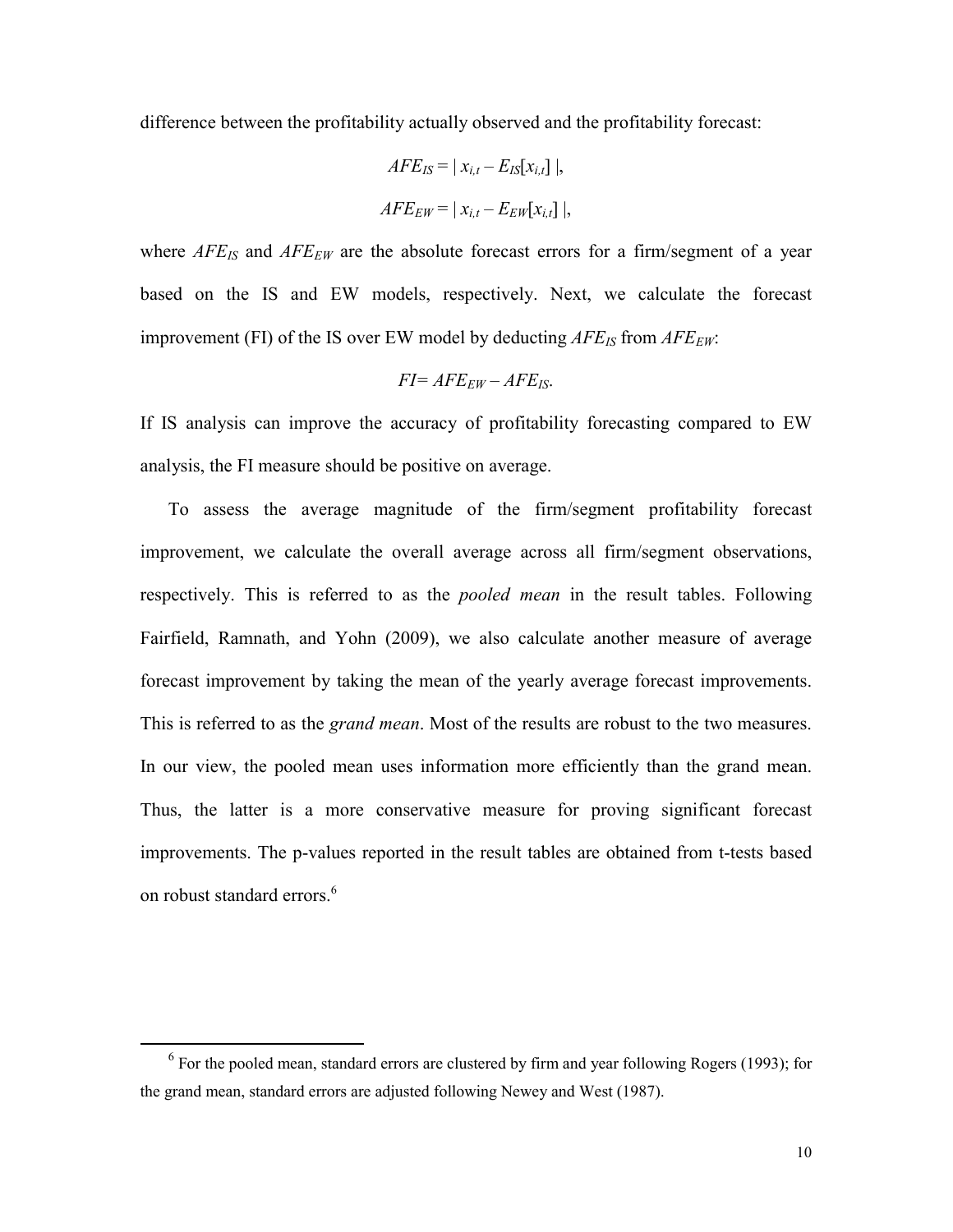## **3. Data and Sample Selection**

In this section, we give an overview of the data used and the sample constructed, followed by a discussion of the summary statistics.

The firm and business segment data used in the analysis come from the Compustat annual fundamentals and Compustat segments databases of the Wharton Research Data Services (WRDS). Most of the analysis uses segment data, which are available from as early as 1976. Because the data coverage in the initial year is not good, we use data from 1977 onward. Our in-sample regressions require 10 years of data to estimate the coefficients of the models. So the earliest forecasts for the out-of-sample tests for business segments are from 1987. In some of the analysis involving firm data, the insample regressions require 20 years of data. Therefore, we use firm data from 1967 onward. This allows the earliest forecasts for the out-of-sample tests for firms to be available from 1987 as well, facilitating comparing the results of the firm- and segmentlevel analyses.

We use the two-digit primary Standard Industry Classification (SIC) code to define the industry to which a firm or business segment belongs.<sup>7</sup> Observations with missing SIC codes are excluded from the sample. To avoid distortions caused by regulated industries, we also exclude all firms and segments in the financial service and utilities sectors (i.e., with SIC between 6000 and 7000, or between 4900 and 4950). Besides the financial and utilities sector, we also exclude the U.S. postal service (SIC 4311) and nonclassifiable establishments (SIC above 9900).

<sup>&</sup>lt;sup>7</sup> Some studies (e.g., Fairfield, Ramnath, and Yohn 2009) use the Global Industry Classification Standard (GICS) to classify industries. However, GICS codes are often unavailable for segment-level data.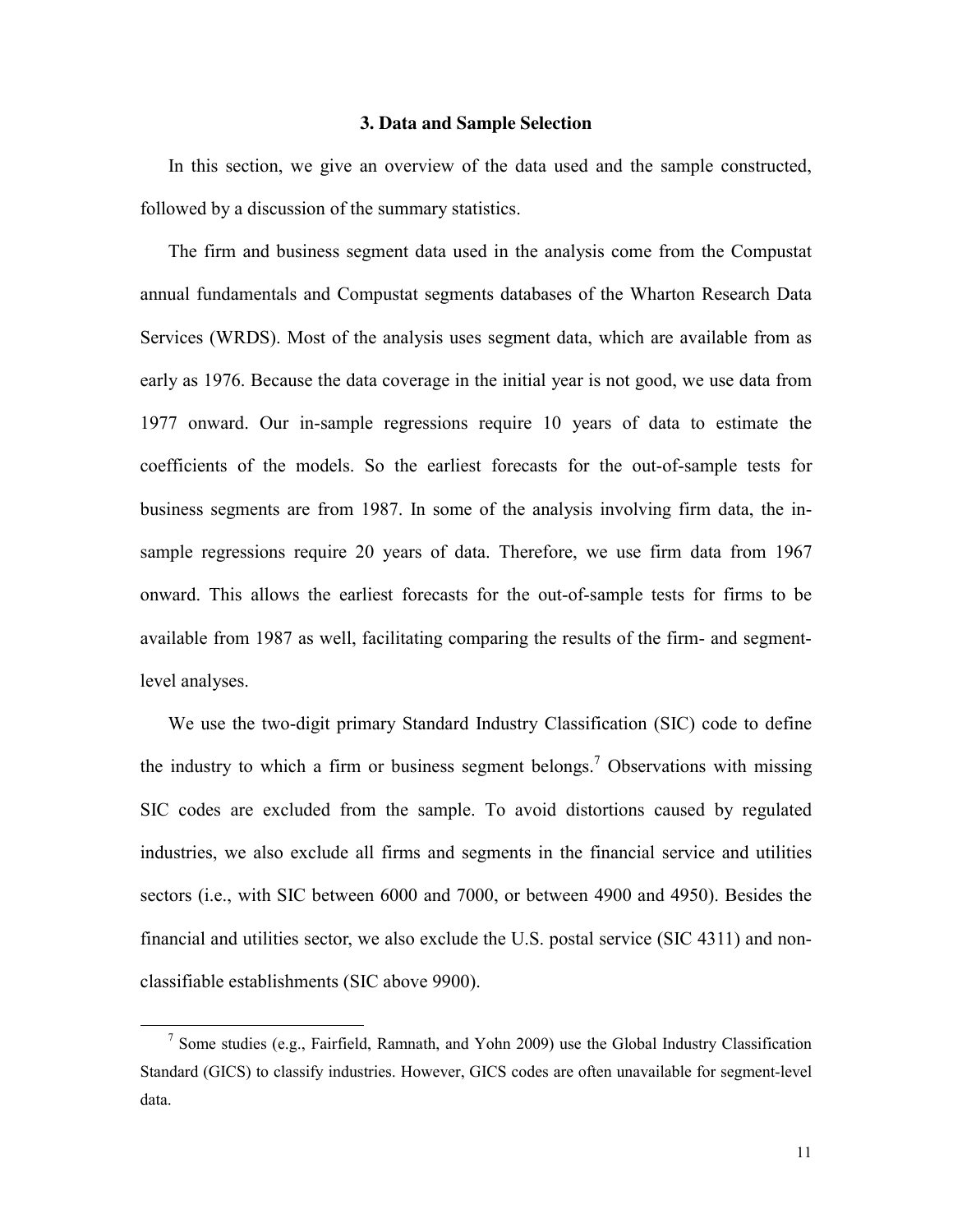Some firms in the sample change their internal structure from time to time, which leads to changes in the number of the disclosed segments and possibly their SIC codes. Such a restructuring requires firms to restate previous segment information to make them comparable across years. We use the restated information in the in-sample regressions, but not in the out-of-sample analysis to prevent look-ahead bias.

In some of the analysis, we distinguish between single- and multiple-segment firms. Multiple-segment firms are firms that report more than one segment; single-segment firms are those reporting only one segment. Following SFAS 131, some firms have changed the number of reported segments from one in 1997 to more than one by 1999, suggesting that they might not be genuinely single-segment firms prior to 1997. Owing to the doubt in correctly classifying these firms, we exclude them from analyses that require a differentiation between single- and multiple-segment firms.

Occasionally, some firm/segment has two observations per calendar year. We drop identical duplicate entries. If the data of duplicate observations are diverging, e.g., due to reasons like shortened fiscal years, we exclude them from the sample.<sup>8</sup> To mitigate the impact of small denominators on firm profitability measures, we exclude firm observations with total assets, net operating assets, and sales below USD 10mn and book value of equity below USD 1mn. For segment data, we exclude observations with total identifiable assets and sales below USD 1mn.

To avoid the influence by outliers, observations with the absolute value of firm/segment profitability exceeding one are excluded. To reduce the influence by

 $8$  The deletion of double observations per calendar year reduces the sample size by 4 observations in the firm-level analysis and by 807 observations in the segment-level analysis.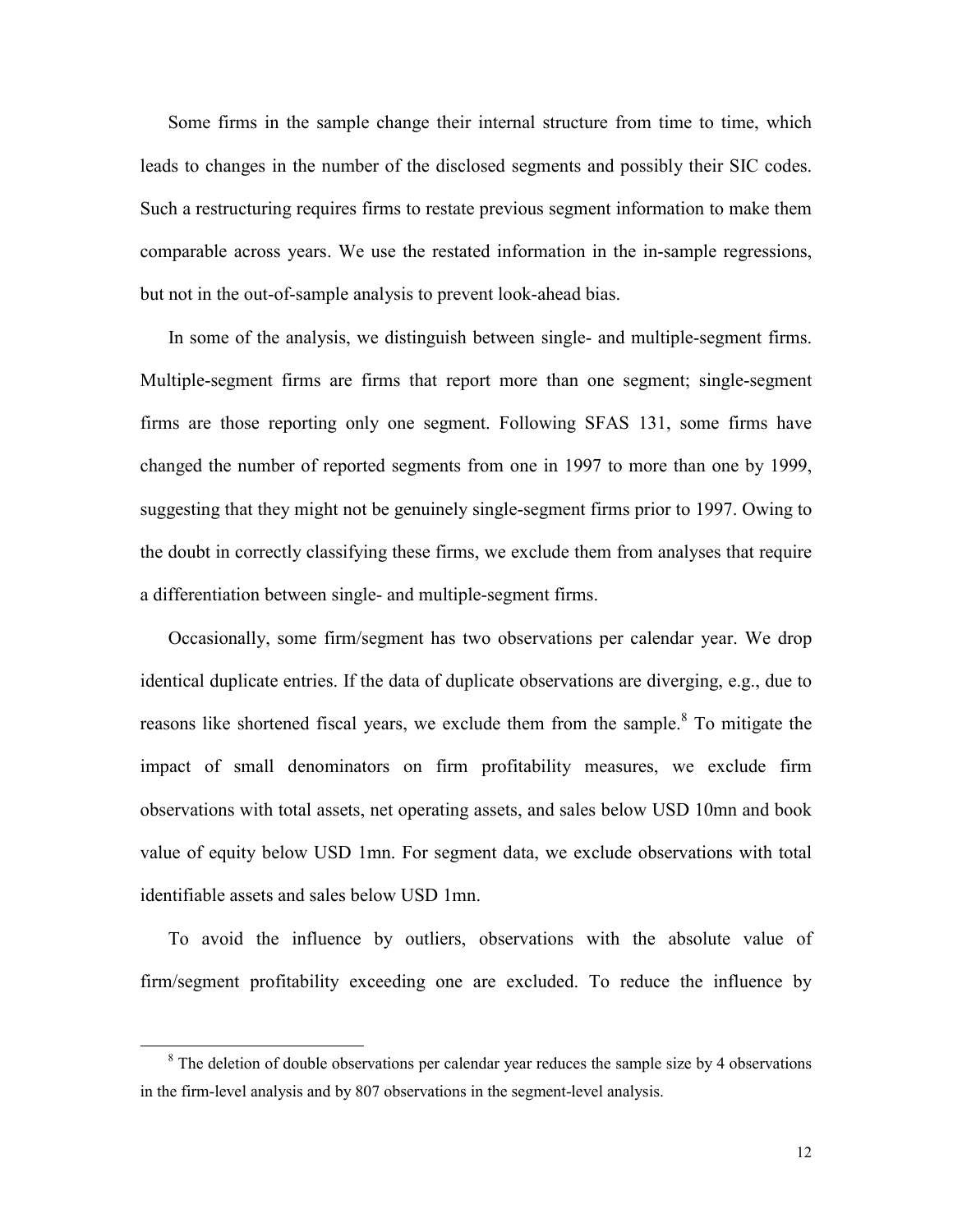mergers and acquisitions, we remove observations with growth in operating assets, net operating assets, book value of equity, and sales above 100%. Recall that our analysis has an in-sample regression step and an out-of-sample test step. Before the in-sample regressions, we further exclude observations with the profitability measure in concern falling in the top or bottom one percentile. However, we do not apply such an extremevalue exclusion criterion again before the out-of-sample tests to avoid any look-ahead bias in the analysis.

We focus on return on assets (ROA) and return on sales (ROS) as profitability measures. Return on net operating assets (RNOA) and return on equity (ROE) are also used as alternative measures in the firm-level analysis to be comparable to Fairfield, Ramnath, and Yohn (2009). Due to data limitations, these measures cannot be constructed at the segment level. Table 1 summarizes the definitions of the four profitability measures and the variables used to compute the measures.

Panel A of table 2 summarizes the number of observations after applying each exclusion criterion described above. The exclusion criteria are similar to those in Fairfield, Ramnath, and Yohn (2009). For consistency, only observations with all four profitability measures available are used in the firm-level analysis and only those with both ROA and ROS measures available are used in the segment-level analysis.

Profitability forecasts are constructed from the estimated coefficients of in-sample regressions based on the most recent 10 years of data (for segment-level analysis) or up to 20 years (for firm-level analysis). So forecasts are available for out-of-sample tests only from 1987 onward. Because segment data are required to classify firms into singleor multiple-segment, firm-year observations before 1977 are unclassified owing to no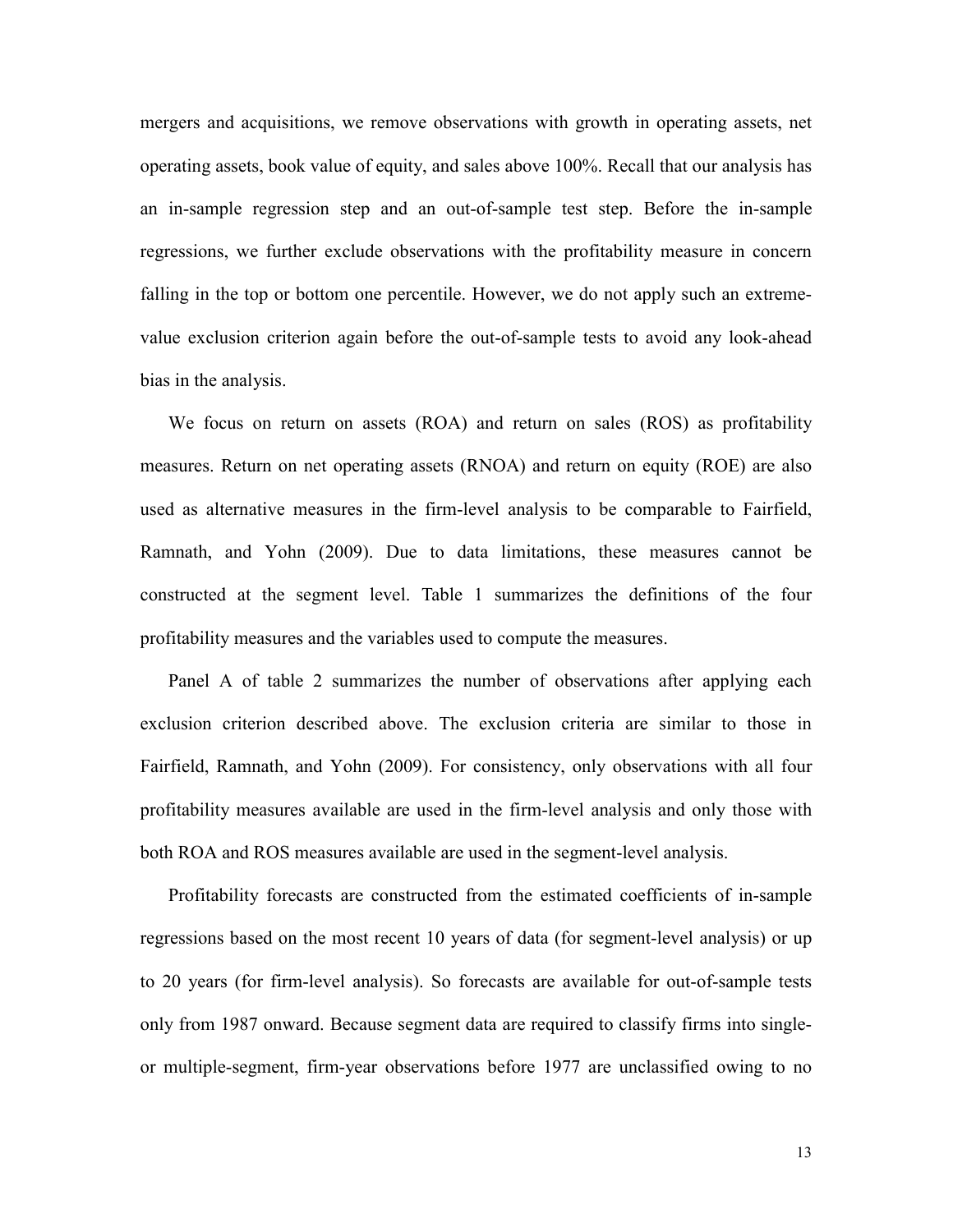segment data in early years.

Panels B and C of table 2 give an overview of the firm and segment data used to compute the average forecast improvements reported in section 4. The firm-level analysis uses 51,869 observations of 7,169 unique firms, whereas the segment-level analysis is based on 90,422 observations of 17,151 unique segments.

For firms, the ROA on average is 8.50%, while the mean ROS is slightly higher, reaching 8.66%. With 14.21%, the mean RNOA is considerably higher. In contrast, the average ROE is much lower: only 7.49%. These statistics are similar to those in prior studies, such as Fama and French (2000) and Fairfield, Ramnath, and Yohn (2009). In terms of ROA, the segment profitability is 8.68% on average, very similar to the firm profitability. However, the segment ROS is somewhat lower, with an average equal to 7.25%.

Panel C reports for each industry the number of observations, as well as average profitability. With 4,747 firm-year and 7,824 segment-year observations, *electronic & other electric equipment* (SIC 36) constitutes the largest industry in the sample. Other large industries are *chemicals & allied products* (SIC 28), *industrial machinery & equipment* (SIC 35), *instruments & related products* (SIC 38), and *business services* (SIC 73).

There is substantial variation in profitability across industries. For firms, *chemicals & allied products* is the sector with the highest ROA (10.7%), whereas *communications* has the highest ROS (19.7%). The lowest ROA is from *auto repair, services & parking* (4.9%), and the lowest ROS is from *food stores* (3.4%). Apart from industries with only a few observations, the highest segment ROA is from *educational services* (13.0%) and the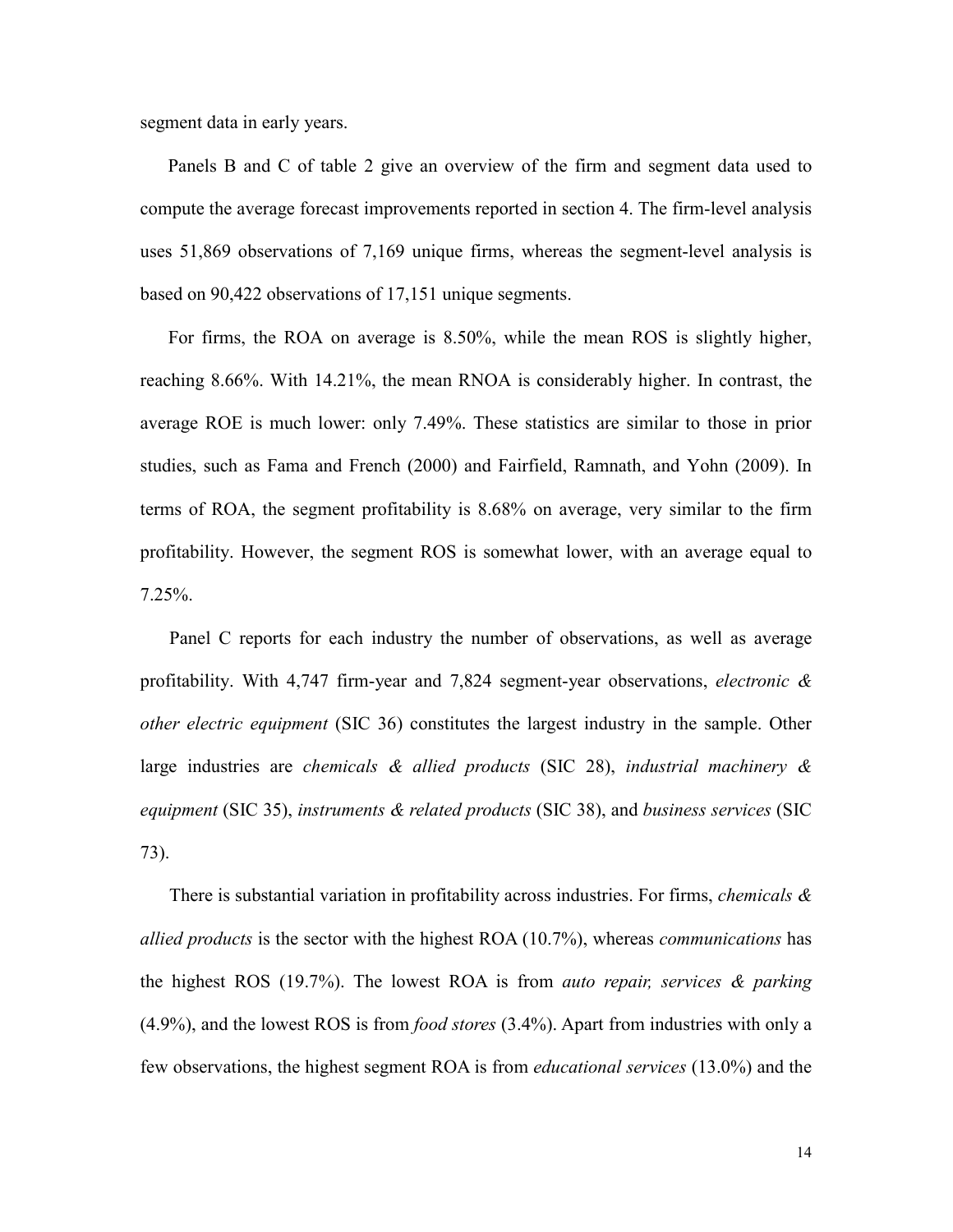highest and second highest segment ROS are from *pipelines, except natural gas* (25.1%) and *communications* (19.0%), respectively. *Metal mining* has the lowest segment ROA (4.2%), and *food stores* has the lowest segment ROS (2.9%)*.*

#### **4. Results on Forecast Improvement of IS over EW Model**

The results of our firm- and segment-level analyses for the whole data period and the SFAS 14 period are discussed in this section. We conclude the section with an extension of the analysis to sales growth forecast improvement of IS over EW model.

## *4.1 Firm-level Analysis*

We begin with panel A of table 3 that verifies whether Fairfield, Ramnath, and Yohn's (2009) *no industry effect* result for profitability forecasting continues to hold for our sample covering 1987-2011. As expected, firm profitability forecast improvements (of IS over EW analysis) are not significantly different from zero for the two profitability measures, namely ROE and RNOA, analyzed by Fairfield, Ramnath, and Yohn's (2009). The result holds regardless of the specifications considered or the way the mean forecast improvements are computed. The *no industry effect* finding is further confirmed when using ROA as the profitability measure. The use of this measure facilitates comparison with the results based on segment-level analysis (where ROE and RNOA cannot be computed owing to data limitations).

Interestingly, we also obtain a new finding: In terms of ROS, the firm profitability forecast improvement is highly significantly positive, regardless of the specifications or forecast improvement measures. This suggests that Fairfield, Ramnath, and Yohn's (2009) *no industry effect* result for profitability forecasting may be sensitive to the profitability measure used. Notwithstanding this, the new finding can be completely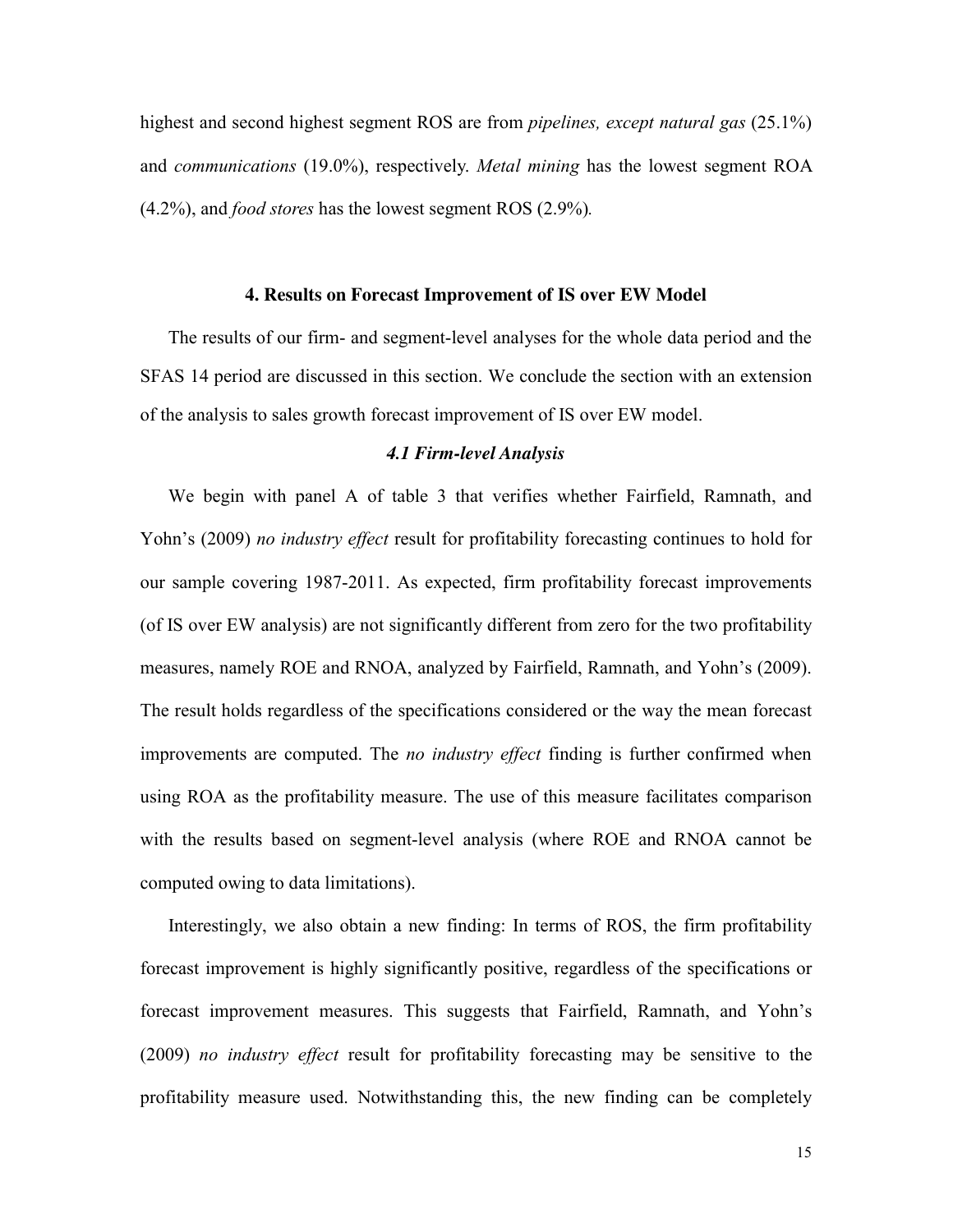consistent with our conjecture that industry effects on profitability forecasting are stronger at the segment level than at the firm level. The results of our two tests presented below provide evidence supporting the conjecture as well as the consistency with the new finding based on ROS.

We argue that the lack of (or weaker) industry effect at the firm level is due to aggregated reporting that obscures the relation between profitability and industry-specific characteristics. Many firms do not operate in a single industry. Often they have different lines of business organized into units reported as business segments. When the segments of a multiple-segment firm are associated with different industries, there is no one single industry that can accurately represent the whole firm. Describing a multiple-segment firm with a primary industry ignores the relation between its profitability and the other industries to which its segments belong. In contrast, for firms with a single business segment, the firm-level reporting does not distort the truth – the only segment of a singlesegment firm is effectively identical to the whole firm. If industry effects on profitability forecasting exist at the segment level, they should also be observed at the firm level when confining to single-segment firms. However, for multiple-segment firms, the effects can still be insignificantly different from zero.

To test this hypothesis (H1), we match the sample of firm profitability forecast improvements with the business segment data. This allows partitioning the forecast improvements into subsamples for single- and multiple-segment firms. The results are presented in panel B of table 3. The reduction in the total sample size to 34,733 in the panel is mainly due to the unavailability of segment data for matching. Moreover, we exclude observations with the firm sales deviated more than 1% from the aggregated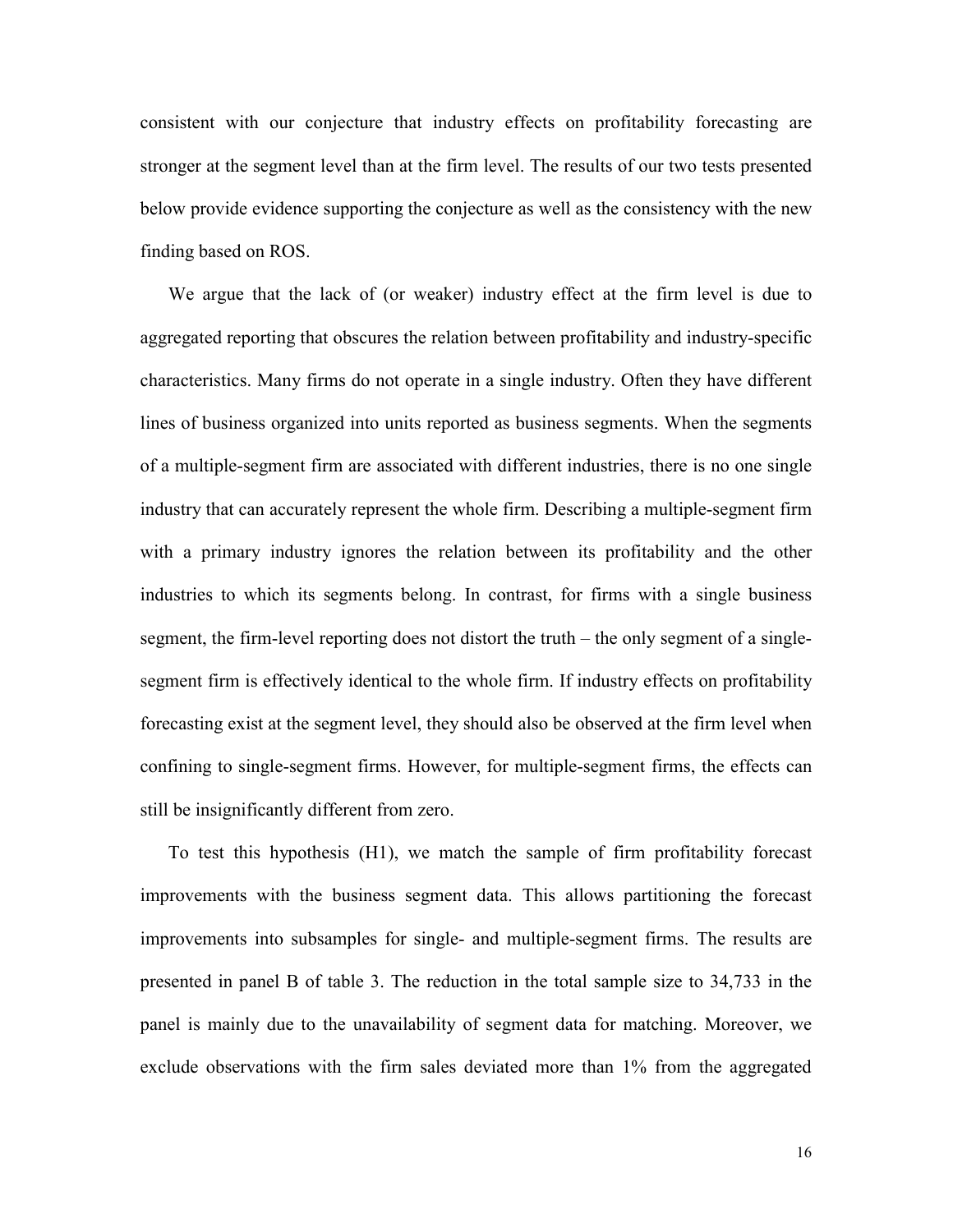segment sales to mitigate data quality concerns. Owing to the doubt in correctly classifying firms that might not be genuinely single-segment, as suggested by the increase in the reported number of segments to more than one immediately after SFAS 131, we also exclude such firms from the analysis.

By partitioning the sample, we find evidence strongly supporting H1. First of all, except for one case (namely, ROA with the second specification), all the forecast improvements for multiple-segment firms are statistically indistinguishable from zero. So EW analysis remains as good as IS analysis in forecasting firm profitability for multiplesegment firms, as predicted by the hypothesis.

In contrast, the forecast improvements for single-segment firms generally are significantly positive. Many are at the 5% or even 1% significance level. Although in terms of ROE the forecast improvements for single-segment firms are insignificant in the first two specifications, they become significantly positive at the 10% level when predicted sales growth (PREDGSL) is included in the third specification. Overall, the evidence provides solid support for the prediction that IS analysis is useful for profitability forecasting even at the *firm* level when confining to single-segment firms.

Consistent with our conjecture, the point estimates of the forecast improvements for single-segment firms in panel B of table 3 are all markedly greater than their counterparts in the full sample in panel A. This holds even for ROS, which unlike the other profitability measures shows strong industry effects on profitability forecasting at the firm level even for the full sample that contains both single- and multiple-segment firms. The fact that for ROS the industry effects appear only in the subsample of single-segment firms but not in the other at all is a very clean support to the first hypothesis. Therefore,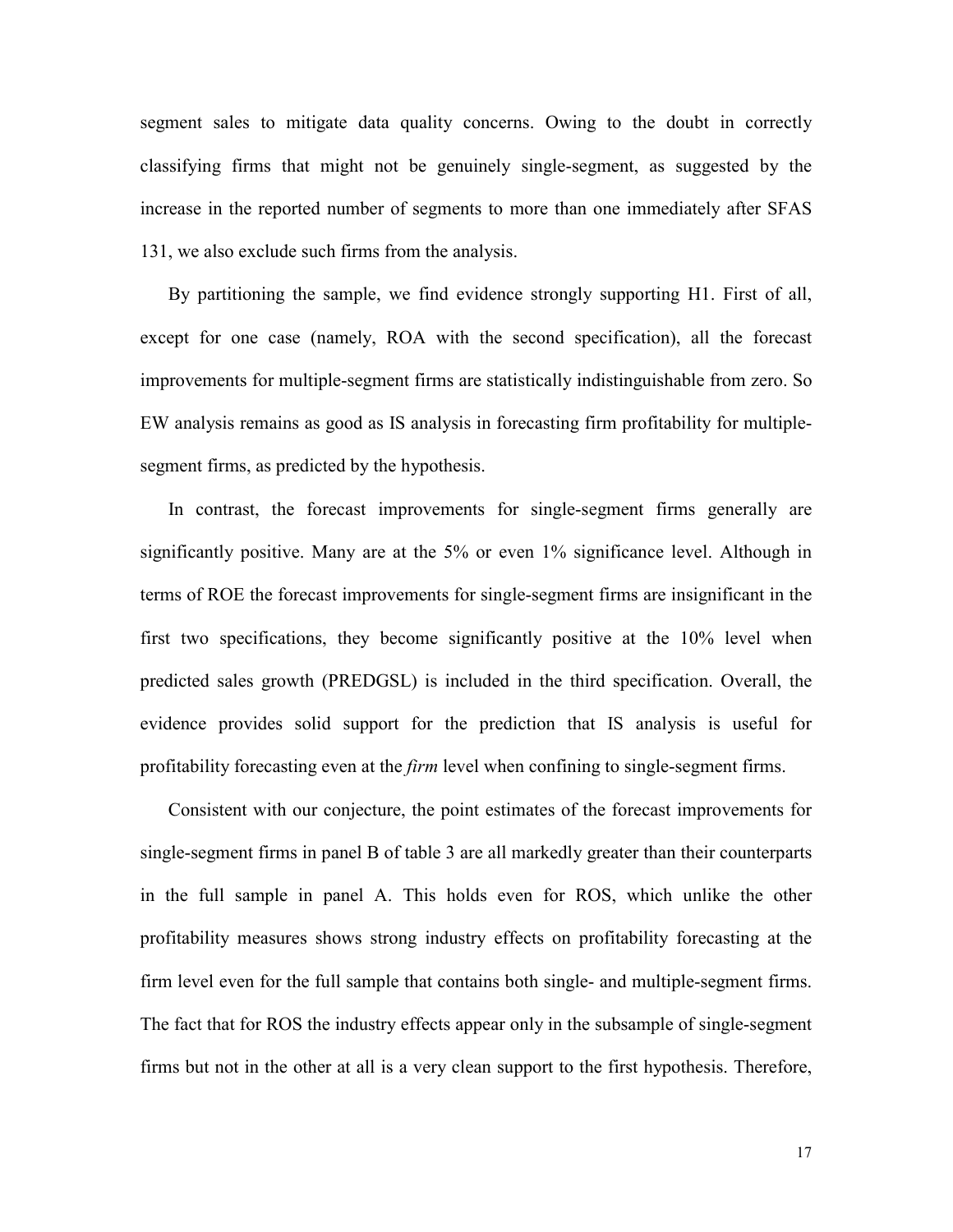we conclude that the findings above broadly confirm H1.

Although the forecast improvement for single-segment firms on average is not large, the economic significance of the improvement is material for certain industries. For example, one of the largest industry sectors is *communications* (SIC 48). This industry sector has an ROE forecast improvement of 1.3%. Given that the single-segment firms in this sector on average have an ROE of about 13.8%, the forecast improvement of 1.3% means IS forecasts on average being  $9.4\%$  (= 1.3% / 13.8%) closer to the actual ROE than EW forecasts. Other industries with material forecast improvements for singlesegment firms include *chemicals & allied products* (SIC 28), *railroad transportation* (SIC40), and *transportation services* (SIC 47).

As already explained, we have doubt in correctly classifying firms that might not be genuinely single-segment firms prior to 1997 and thus exclude them in the analysis above. To verify that the nature of these "non-classified" firms is consistent with our suspicion, we also analyze the forecast improvements for this group of firms. Since we suspect that they are disguised multiple-segment firms, we expect no significant forecast improvements for these firms. The results tabulated in appendix table 1 (available upon request) confirm the expectation. None of the forecast improvements is significant, regardless of the profitability measure and the regression specification used. As such, the finding also provides further indirect evidence for the hypothesis that under SFAS 14, managers hid important segment information from analysts and investors (Botosan and Stanford 2005).

In the next subsection, we turn to the segment-level analysis to obtain more direct evidence to support our conjecture.

## *4.2 Segment-level Analysis*

If what drives our results of H1 is the existence of industry effects on profitability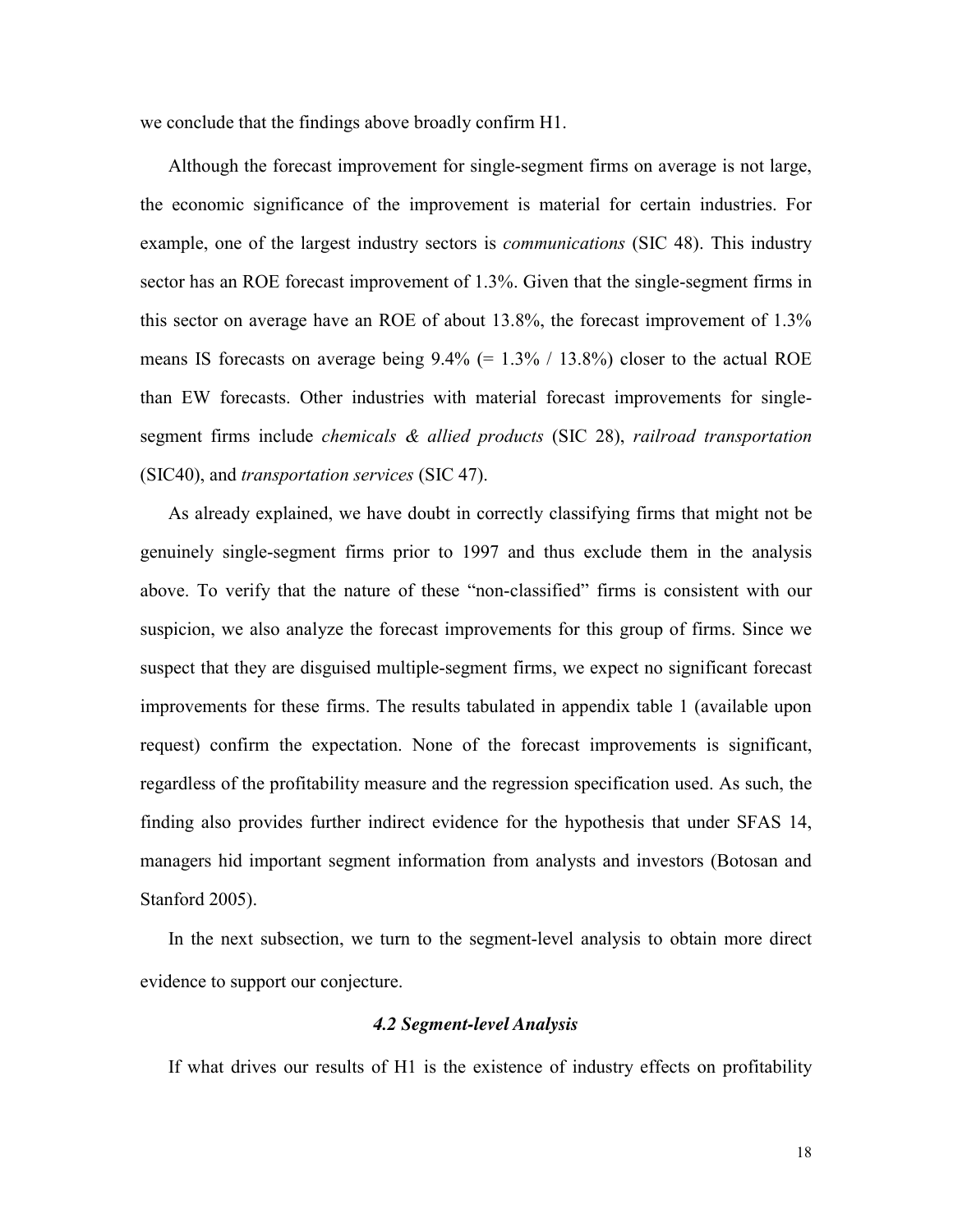forecasting at the segment level, we should also observe forecast improvements of IS over EW analysis for segment profitability. Table 4 shows the results of this hypothesis (H2). Only the first two specifications of in-sample regression are considered here because the segment predicted sales growth (PREDGSL) of the third specification requires 20 years of data to construct. Given that our segment data start from 1977, this would leave too few years in the out-of-sample test period for the results to be reliable. Moreover, even if considered, the results of the third specification would not be directly comparable to other results based on the 1987-2011 out-of-sample test period.

The results in table 4 provide some support for H2. When profitability is measured in terms of ROS, the segment profitability forecast improvements are significantly positive at the 5% or even 1% level, regardless of the two specifications or the way the mean forecast improvements are measured. In terms of the magnitude, the point estimates are also in line with those of the firm profitability forecast improvements for single-segment firms in panel B of table 3. Note that the segment-level analysis includes all segments, whether they belong to single- or multiple-segment firms. The similar magnitude of the point estimates of the forecast improvements suggests that a segment, regardless of where it is from, behaves like a single-segment firm. This is consistent with the belief that what drives our results of H1 is the existence of industry effects on profitability forecasting at the segment level.

However, in terms of ROA, the forecast improvements are not strong enough to be regarded as significant at the conventional level. This difference between the results for ROS and ROA highlights an issue about segment data in the SFAS 131 period already recognized in the literature. Arguably, ROS is more reliable than ROA as a profitability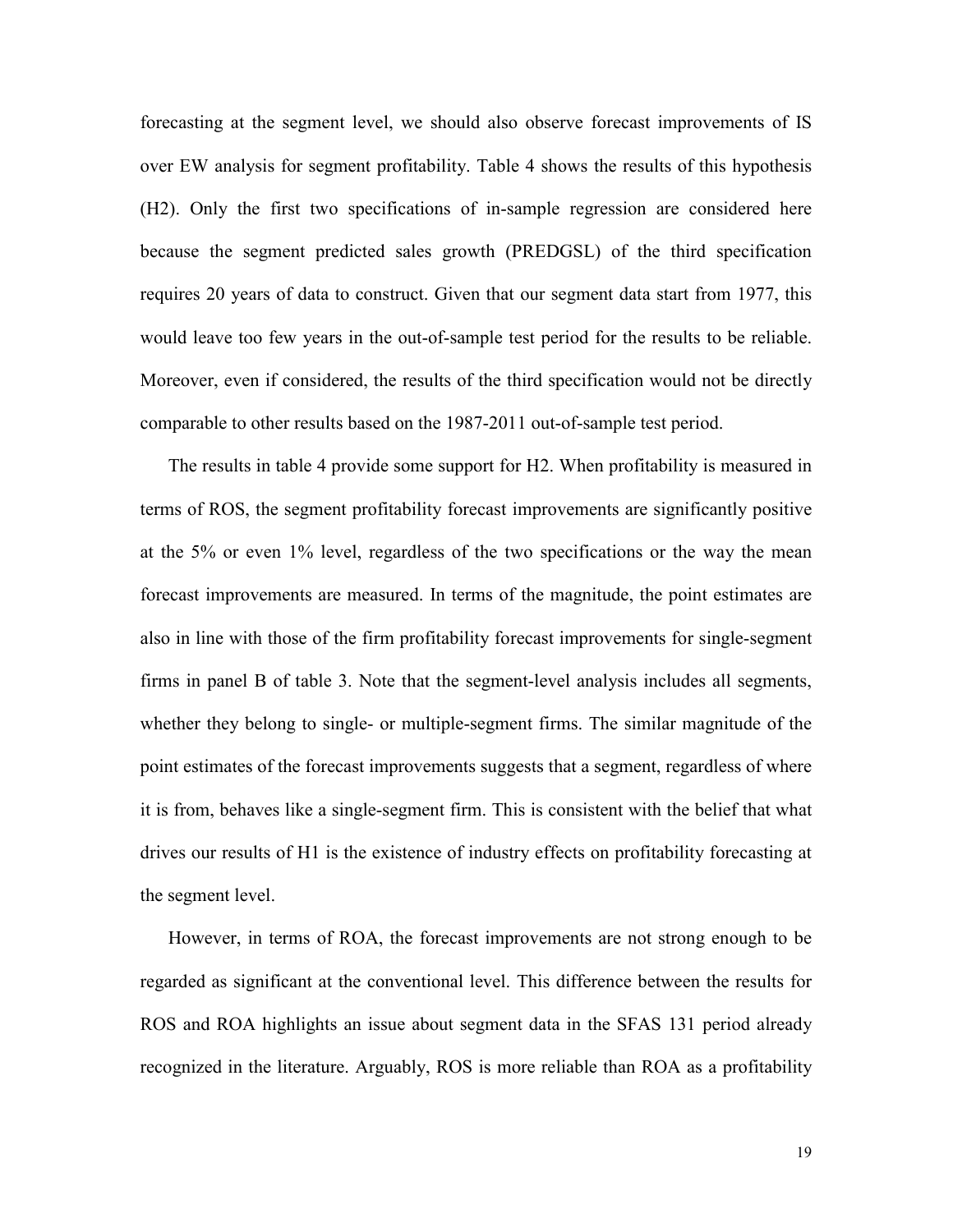measure in the sense that sales unlike identifiable assets can be correctly assigned to segments without ambiguity. The reliability of ROA decreases in the SFAS 131 period because firms are only required to align the segment reporting with the internal structure and accounting. Consequently, segment profits become less comparable across firms owing to non-uniform definitions adopted by different entities (Berger and Hann 2003 and Berger and Hann 2007). In contrast, SFAS 14 asked firms to report segment information according to industry classification. Most important, the segment profits reported must conform to the US generally accepted accounting principles (GAAP), ensuring certain level of comparability across firms.

Although the issue above also affects ROS, the impact is unlikely to be as severe because the denominator, namely segment sales, can be more reliably measured than its counterpart in ROA, namely the identifiable assets of a segment. Thus, the results in table 4 are consistent with the well-recognized problem of segment profit data in the SFAS 131 period. To provide further support of this explanation of the results in table 4 and for robustness checking, we re-examine the two hypotheses using only data from the SFAS 14 period. The results are discussed in the next subsection.

# *4.3 Analysis for the SFAS 14 Period*

Table 5 shows the results of H2 using data from the SFAS 14 period. The sample size decreases considerably to 46,917 segment-year observations, only about half of the size of the full sample. By excluding observations with problematic segment profit data from the SFAS 131 period, we find clear support to H2. Apart from one exception, all the segment profitability forecast improvements are significantly positive at the 5% level, regardless of the profitability measures, the two specifications, or the way the mean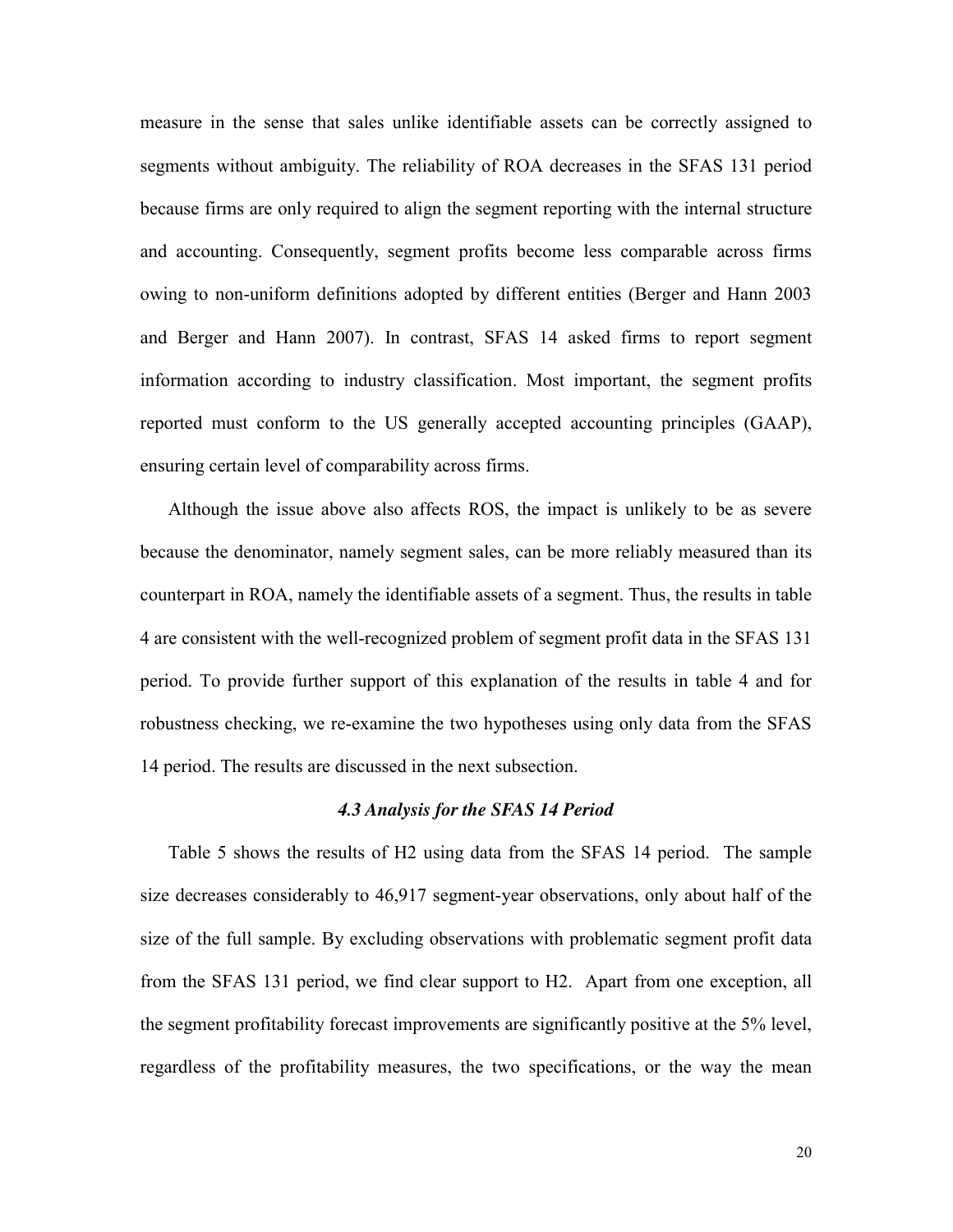forecast improvements are measured. The exception is also significantly positive, though at the 10% level. For ROS, which arguably is the more reliable profitability measure, the significance levels of the forecast improvements are uniformly at 1%. All of the previously insignificant results for ROA now become significantly positive. Overall, we conclude that the evidence in table 5 strongly supports H2.

As in the analysis for single-segment firms, *communications* (SIC 48) is the industry sector with the largest forecast improvements. For instance, the segment ROS and ROA forecast improvements are 1.5% and 0.7%, respectively. The segments in this sector on average have an ROS of about 19% and an ROA of about 10%. Therefore, IS forecasts on average are around 8% and 7% closer to the actual ROS and ROA, respectively, than EW forecasts. Other industries with material forecast improvements are *food & kindred products* (SIC 20), *chemicals & allied products* (SIC 28), *rubber & plastic products* (SIC 30), and *railroad transportation* (SIC40).

For completeness and robustness checking, we also revisit H1 using data from the SFAS 14 period. To be more comparable with the results in table 5, we restrict to the same in-sample and out-of-sample periods in table 6 and consequently only consider the same two specifications. Excluding the observations from the SFAS 131 period reduces the total size of the sample to 16,546 firm-year observations. Among these, 10,242 observations are from single-segment firms, with the remaining 6,304 from multiplesegment firms.

Again, table 6 strongly supports the prediction in H1 that IS analysis is useful for profitability forecasting even at the *firm* level when confining to single-segment firms. All the forecast improvements for single-segment firms are highly significantly positive at the 5% level. Most of the forecast improvements are also significant at the 1% level.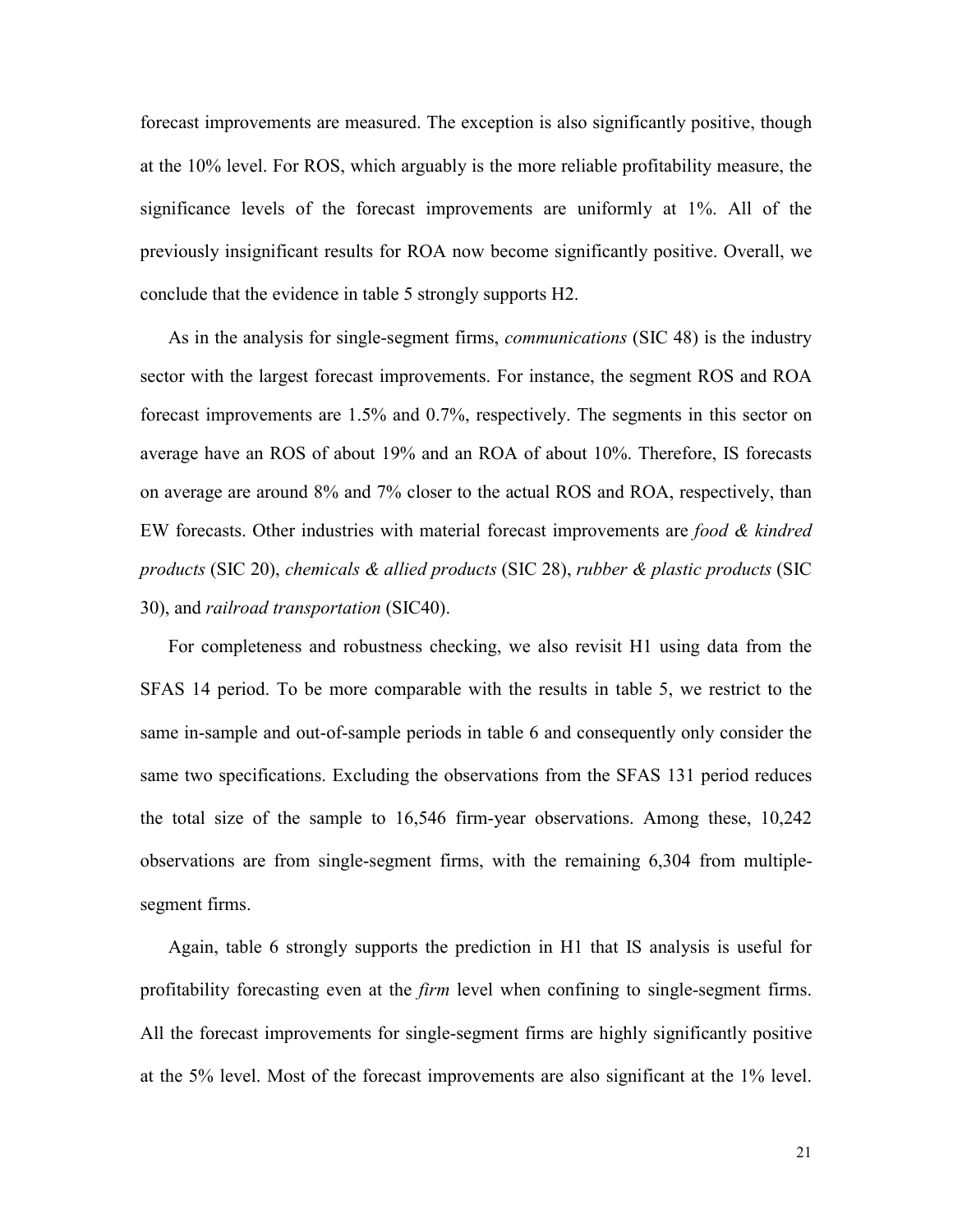The results for multiple-segment firms also broadly support the prediction that EW analysis remains as good as IS analysis in forecasting firm profitability for such firms. Apart from a few exceptional cases (namely, ROE and ROS), all other forecast improvements for multiple-segment firms are statistically indistinguishable from zero. Taken together, the evidence in table 6 provides solid support for H1.

The difference in the results between the two accounting regimes highlights a potential drawback of the new accounting standard SFAS 131. The new standard has clearly brought many benefits, such as an increase in the number of reported segments and a higher informative value of the segment data. On the other hand, under SFAS 131 the segment data are less comparable across firms. The increased noise in the segment data limits the usefulness of the data in predicting profitability and hence reduces the accuracy of industry-specific forecasting models at the segment level.

#### *4.4 Extension: Sales Growth Forecasting*

One of the in-sample regression specifications of the firm-level analysis in section 4.1 uses a firm's predicted sales growth (PREDGSL) as an explanatory variable. As explained in section 2.2, this variable is itself constructed from an IS forecasting model because Fairfield et al. (2009) has documented a significant industry effect on sales growth forecasting. However, it is a priori not clear that such an effect also exists in the sample of this study. Moreover, it is interesting to know whether our conjecture on profitability forecasting also applies to sales growth forecasting, i.e., industry effects on sales growth forecasting exist and are clearer at the segment level, but can be obscured when data are aggregated to the firm level. To examine these issues, we repeat the firmand segment-level analysis on sales growth forecasting using exactly the same empirical approach and dataset as in the analysis on profitability forecasting.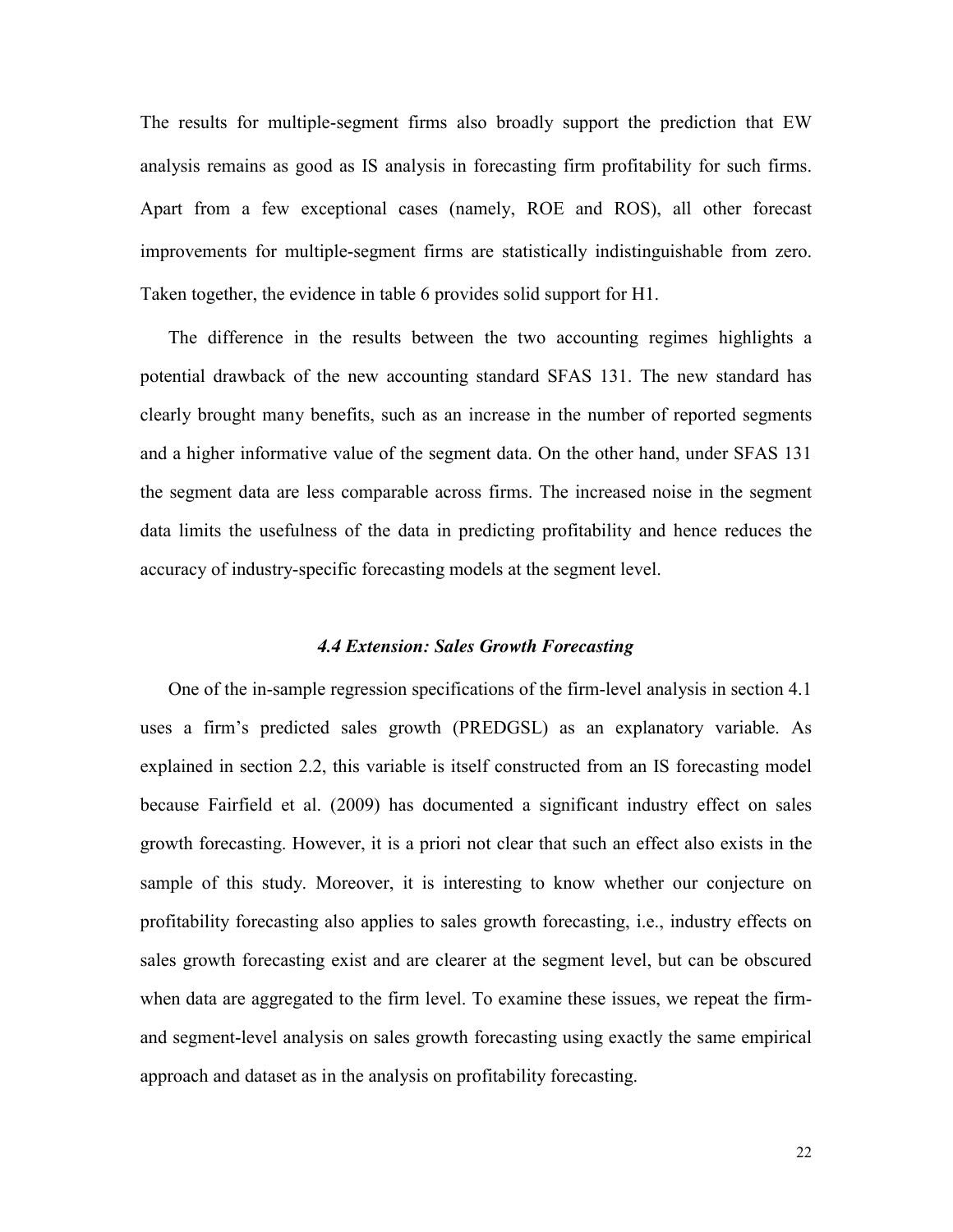The results presented in table 7 underline the importance of using IS models to forecast firm and segment sales growth. Panel A of the table summarizes the results from the firm-level analysis. Similar to Fairfield et al. (2009), we find a significant forecast improvement of IS over EW model for the period from 1987 to 2011. This justifies the inclusion of PREDSGL as an additional explanatory variable in forecasting firm profitability in section 4.1.

Next, we partition the sample of firms into single- and multiple-segment firms. Panel B of table 7 shows the forecast improvements for these two subsamples. While for singlesegment firms, the forecast improvement of IS over EW model is highly significant at the 1% level, sales growth forecasts for multiple-segment firms cannot be significantly improved using IS analysis. The finding supports the extension of H1 to sales growth forecasting. Finally, panel C of the table shows that at the segment level the sales growth forecast improvement of IS over EW model is significantly positive. This last result supports the extension of H2 to sales growth forecasting.

## **5. Concluding Remarks**

Fairfield, Ramnath, and Yohn (2009) have shown that there is no incremental advantage of using IS analysis for predicting firm profitability, compared to EW analysis. Yet, several studies have presented evidence that firm profitability is at least partly governed by industry effects (e.g., Bou and Satorra 2007 and McGahan and Porter 1997). This paper proposes an intuitive reconciliation of these seemingly conflicting findings, based on the fact that many firms have multiple business segments operating in different industries. We argue that when segment-level data are aggregated to the firm level for external reporting, industry effects on forecasting profitability are obscured at the firm level.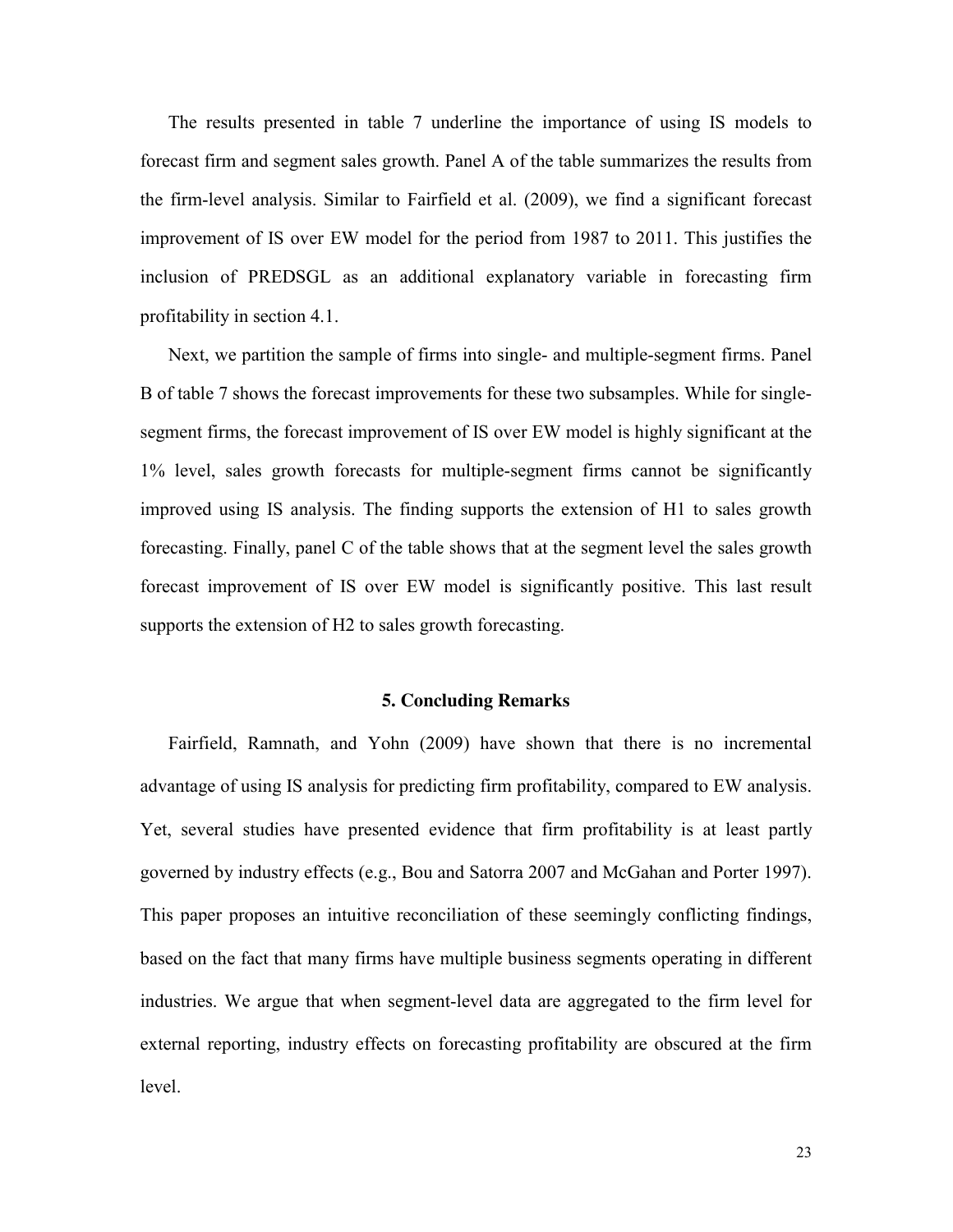Our empirical analysis shows that IS models are indeed significantly more accurate than EW models in predicting profitability and growth at the segment level. We even find higher accuracy in predicting profitability at the *firm* level when confining to singlesegment firms, which operate in one industry only. Taken together, the findings underline that industry factors have an impact on profitability and growth forecasting. It is merely because of the aggregated nature of firm-level data that prevents the industry effects from standing out in firm-level analysis.

Besides the results above, we document that when profitability is measured in terms of ROS, industry effects on profitability forecasting can be clearly seen at the firm level even without focusing on single-segment firms. This interesting new finding strengthens the conclusion that industry characteristics are indeed important to profitability forecasting. The finding also serves as a support for the conventional wisdom that sales convey valuable information about a firm's future prospect.

The results of this study are relevant to the accounting disclosure literature as well. Since we find that segment-level data can provide more accurate information about a firm's future profitability, this can be taken as evidence for the usefulness of less aggregated accounting disclosure. The complication due to segment data under SFAS 131 however highlights the importance of ensuring comparability of the reported business segment data.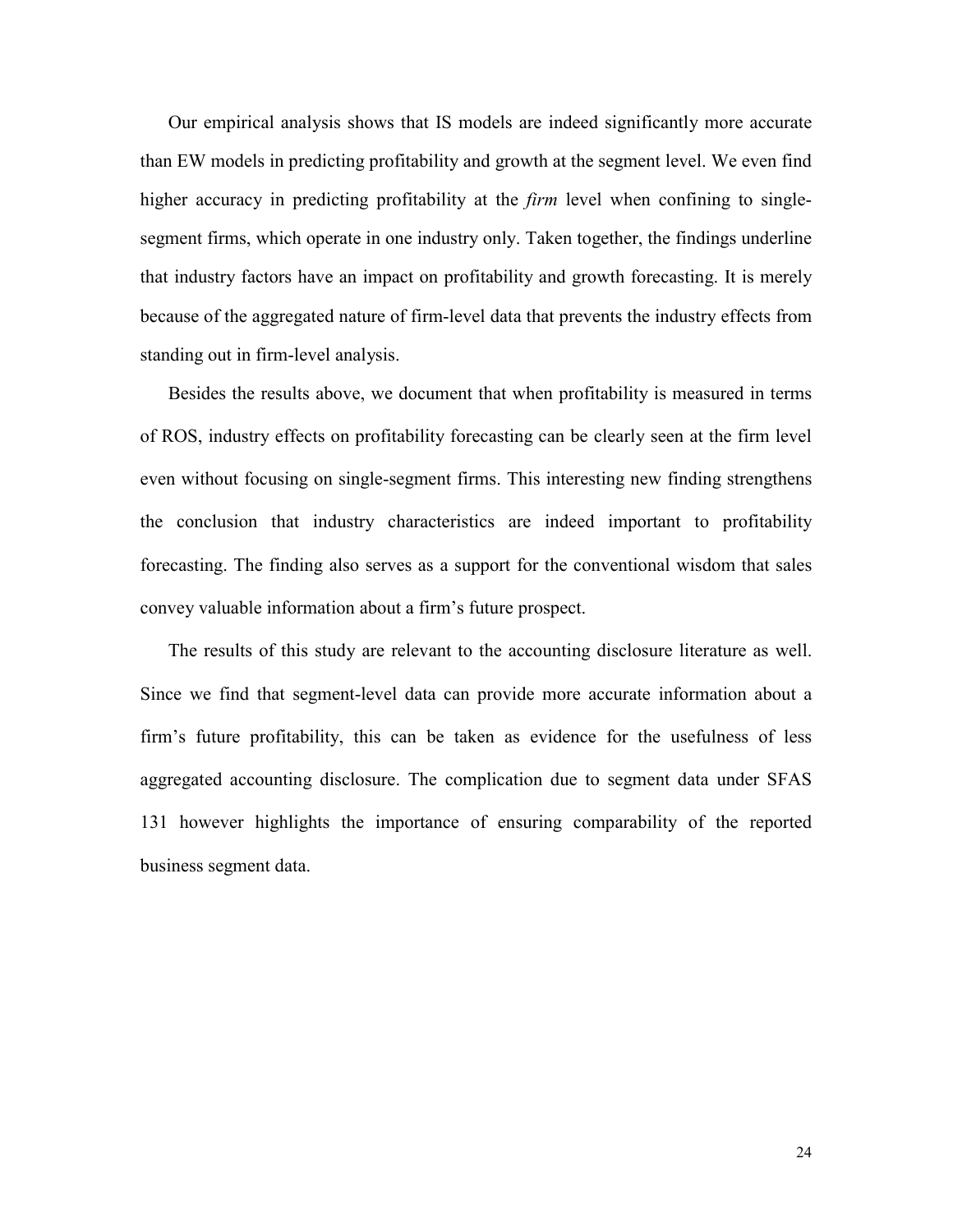#### **References**

- Albrecht, W. Steve, Larry L. Lookabill, and James C. McKeown. 1977. "The Time-Series Properties of Annual Earnings." *Journal of Accounting Research* 15 (2) (October 1): 226–244. doi:10.2307/2490350.
- Ali, Ashiq, April Klein, and James Rosenfeld. 1992. "Analysts' Use of Information About Permanent and Transitory Earnings Components in Forecasting Annual EPS." *The Accounting Review* 67 (1) (January 1): 183–198.
- Baginski, Stephen P., Kenneth S. Lorek, G. Lee Willinger, and Bruce C. Branson. 1999. "The Relationship Between Economic Characteristics and Alternative Annual Earnings Persistence Measures." *The Accounting Review* 74 (1) (January 1): 105– 120.
- Baldwin, Bruce A. 1984. "Segment Earnings Disclosure and the Ability of Security Analysts to Forecast Earnings Per Share." *The Accounting Review* 59 (3) (July 1): 376–389.
- Bar-Yosef, Sasson, Jeffrey L. Callen, and Joshua Livnat. 1987. "Autoregressive Modeling of Earnings-Investment Causality." *The Journal of Finance* 42 (1) (March 1): 11–28. doi:10.2307/2328416.
- Berger, Philip G., and Rebecca Hann. 2003. "The Impact of SFAS No. 131 on Information and Monitoring." *Journal of Accounting Research* 41 (May): 163– 223. doi:10.1111/1475-679X.00100.
- Berger, Philip G., and Rebecca N. Hann. 2007. "Segment Profitability and the Proprietary and Agency Costs of Disclosure." *The Accounting Review* 82 (July):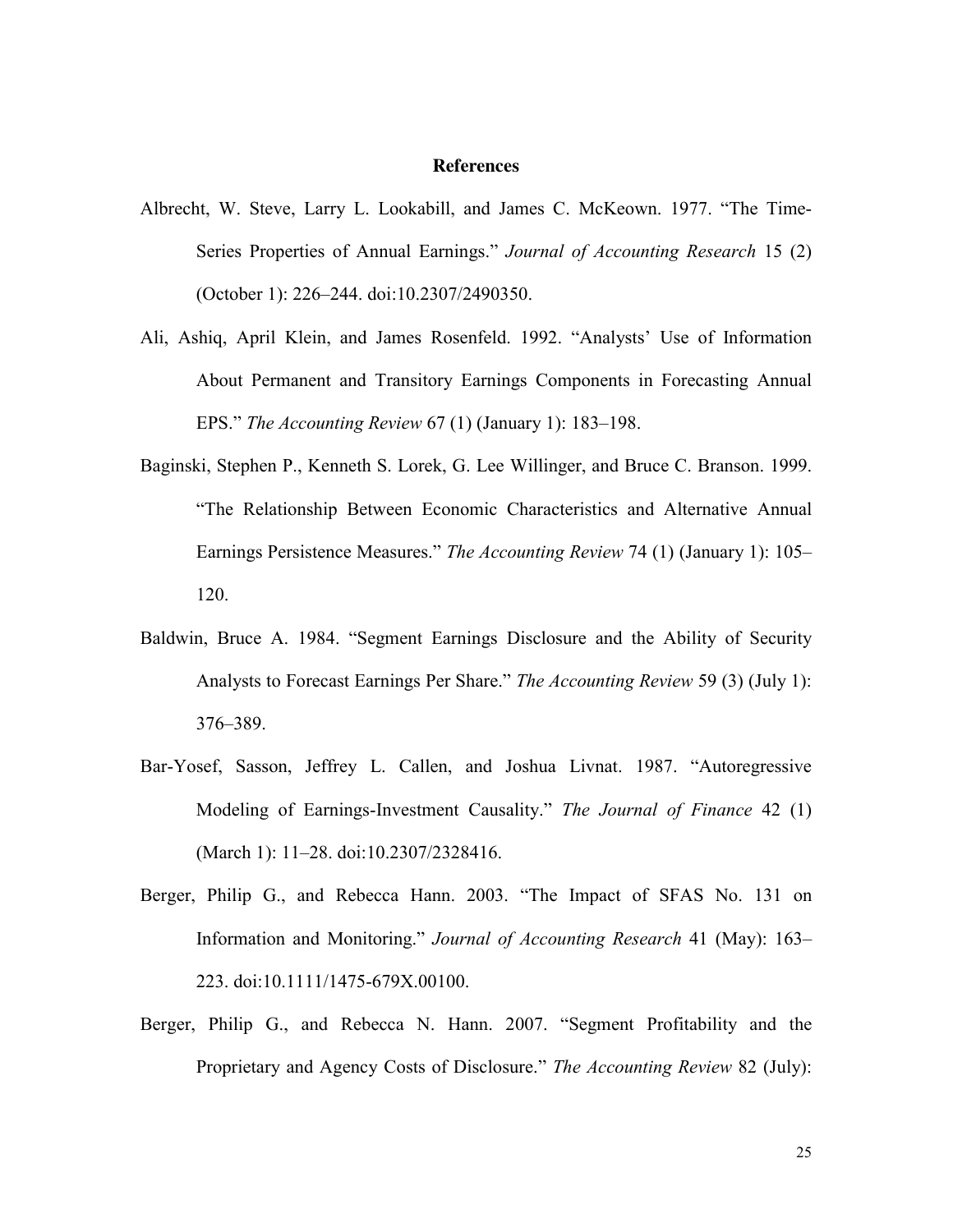869–906. doi:10.2308/accr.2007.82.4.869.

- Berger, Philip G., and Eli Ofek. 1995. "Diversification's Effect on Firm Value." *Journal of Financial Economics* 37 (1) (January): 39–65. doi:10.1016/0304- 405X(94)00798-6.
- Botosan, Christine A., and Mary Stanford. 2005. "Managers' Motives to Withhold Segment Disclosures and the Effect of SFAS No. 131 on Analysts' Information Environment." *The Accounting Review* 80 (July): 751–772. doi:10.2308/accr.2005.80.3.751.
- Bou, Juan Carlos, and Albert Satorra. 2007. "The Persistence of Abnormal Returns at Industry and Firm Levels: Evidence from Spain." *Strategic Management Journal* 28 (7) (July 1): 707–722.
- Brandon, Charles H., Jeffrey E. Jarrett, and Saleha B. Khumawala. 1983. "Revising Forecasts of Accounting Earnings: A Comparison with the Box-Jenkins Method." *Management Science* 29 (2) (February 1): 256–263.
- Brown, Ld, Rl Hagerman, Pa Griffin, and Me Zmijewski. 1987. "An Evaluation of Alternative Proxies for the Markets Assessment of Unexpected Earnings." *Journal of Accounting & Economics* 9 (2) (July): 159–193. doi:10.1016/0165- 4101(87)90004-8.
- Campa, Jose Manuel, and Simi Kedia. 2002. "Explaining the Diversification Discount." *The Journal of Finance* 57 (August): 1731–1762. doi:10.1111/1540-6261.00476.
- Chant, Peter D. 1980. "On The Predictability of Corporate Earnings Per Share Behavior." *The Journal of Finance* 35 (1) (March 1): 13–21. doi:10.2307/2327177.

Chava, Sudheer, and Amiyatosh Purnanandam. 2010. "Is Default Risk Negatively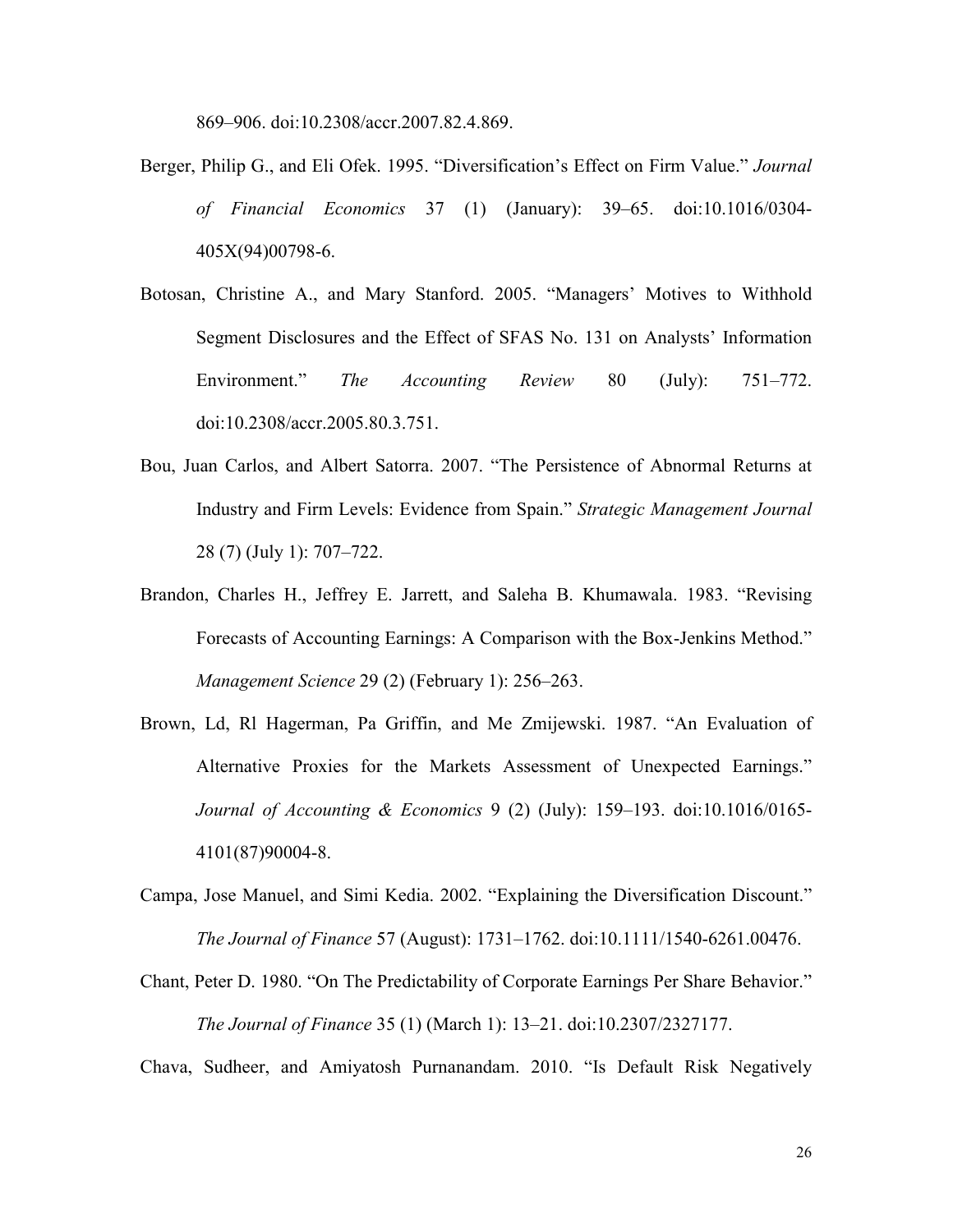Related to Stock Returns?" *Review of Financial Studies* 23 (6) (June): 2523– 2559. doi:10.1093/rfs/hhp107.

- Chen, Long, Zhi Da, and Xinlei Zhao. 2013. "What Drives Stock Price Movements?" *Review of Financial Studies* 26 (4) (April): 841–876. doi:10.1093/rfs/hht005.
- Collins, Daniel W. 1976. "Predicting Earnings with Sub-Entity Data: Some Further Evidence." *Journal of Accounting Research* 14 (1) (April 1): 163–177. doi:10.2307/2490463.
- Conroy, Robert, and Robert Harris. 1987. "Consensus Forecasts of Corporate Earnings: Analysts' Forecasts and Time Series Methods." *Management Science* 33 (6) (June 1): 725–738.
- Cubbin, J., and P. Geroski. 1987. "The Convergence of Profits in the Long Run: Inter-Firm and Inter-Industry Comparisons." *The Journal of Industrial Economics* 35 (4) (June 1): 427–442. doi:10.2307/2098581.
- Dechow, Patricia, Weili Ge, and Catherine Schrand. 2010. "Understanding Earnings Quality: A Review of the Proxies, Their Determinants and Their Consequences." *Journal of Accounting and Economics* 50 (2-3) (December): 344–401. doi:10.1016/j.jacceco.2010.09.001.
- Dichev, Ilia D., and Vicki Wei Tang. 2009. "Earnings Volatility and Earnings Predictability." *Journal of Accounting and Economics* 47 (1-2) (March): 160–181. doi:10.1016/j.jacceco.2008.09.005.
- Edwards, Edgar Owen, and Philip Wilkes Bell. 1961. *The Theory and Measurement of Business Income*. Berkeley: University of California Press.

Esplin, Adam. 2012. "Industry Information and Forecasts of Long-Term Earnings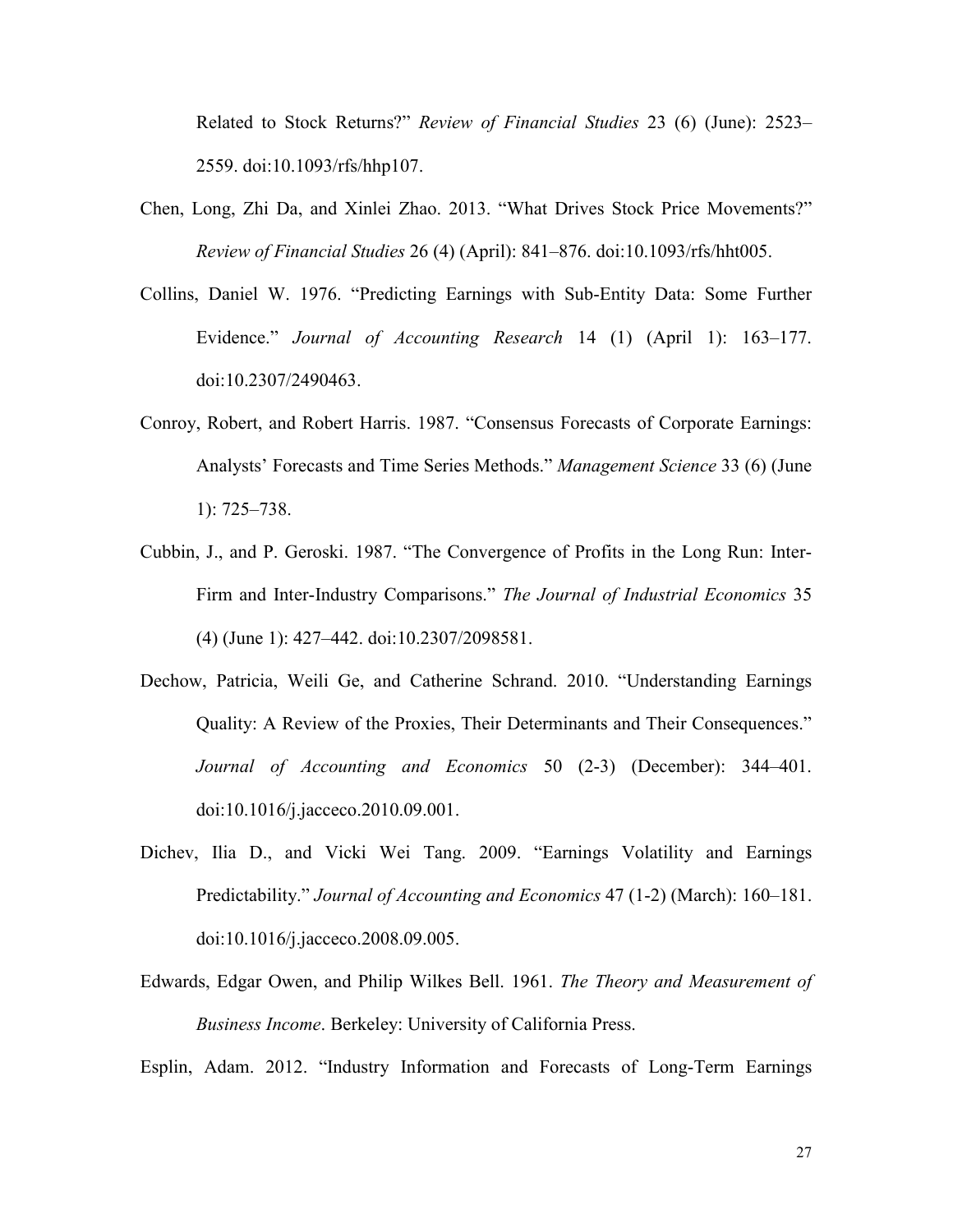Growth." http://business.illinois.edu/accountancy/events/forum/papers/11- 12/esplin.pdf.

- Ettredge, Michael L., Soo Young Kwon, David B. Smith, and Paul A. Zarowin. 2005. "The Impact of SFAS No. 131 Business Segment Data on the Market's Ability to Anticipate Future Earnings." *The Accounting Review* 80 (July): 773–804. doi:10.2308/accr.2005.80.3.773.
- Fairfield, Patricia M., Sundaresh Ramnath, and Teri Lombardi Yohn. 2009. "Do Industry-Level Analyses Improve Forecasts of Financial Performance?" *Journal of Accounting Research* 47 (1) (March 1): 147–178.
- Fama, Eugene F, and Kenneth R French. 2000. "Forecasting Profitability and Earnings." *The Journal of Business* 73 (2): 161–75.
- Frankel, Richard, and Lubomir Litov. 2009. "Earnings Persistence." *Journal of Accounting and Economics* 47 (1-2) (March): 182–190. doi:10.1016/j.jacceco.2008.11.008.
- Gebhardt, W. R., C. M. C. Lee, and B. Swaminathan. 2001. "Toward an Implied Cost of Capital." *Journal of Accounting Research* 39 (1) (June): 135–176. doi:10.1111/1475-679X.00007.
- Glen, Jack, Kevin Lee, and Ajit Singh. 2003. "Corporate Profitability and the Dynamics of Competition in Emerging Markets: A Time Series Analysis." *The Economic Journal* 113 (491) (November 1): F465–F484.
- Goddard, John, Hong Liu, Philip Molyneux, and John O.S. Wilson. 2011. "The Persistence of Bank Profit." *Journal of Banking & Finance* 35 (11) (November): 2881–2890. doi:10.1016/j.jbankfin.2011.03.015.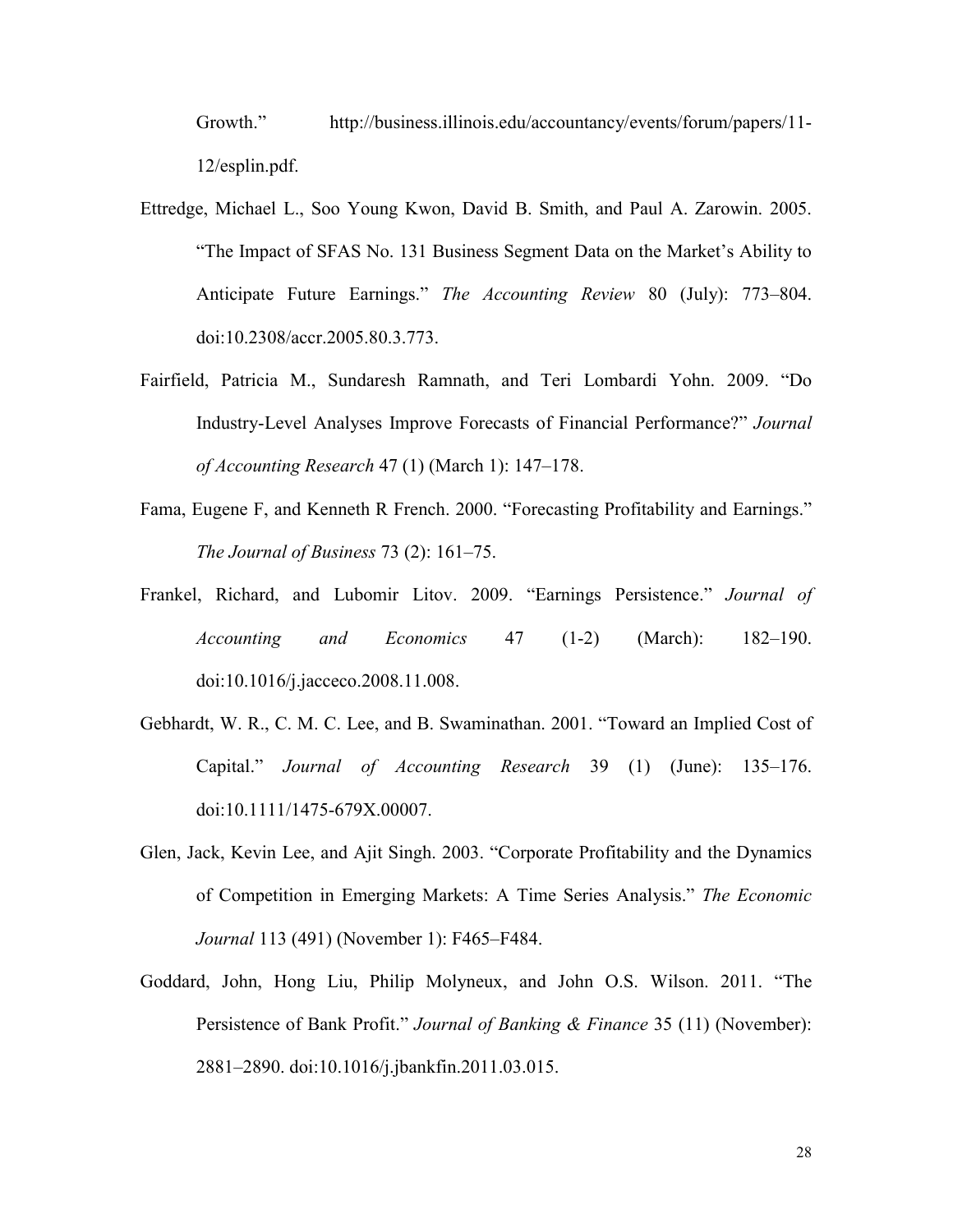- Hou, Kewei, Mathijs A. van Dijk, and Yinglei Zhang. 2012. "The Implied Cost of Capital: A New Approach." *Journal of Accounting & Economics* 53 (3) (June): 504–526. doi:10.1016/j.jacceco.2011.12.001.
- Hund, John, Donald Monk, and Sheri Tice. 2010. "Uncertainty About Average Profitability and the Diversification Discount." *Journal of Financial Economics* 96 (3) (June): 463–484. doi:10.1016/j.jfineco.2010.02.006.
- Lamont, O. A., and C. Polk. 2002. "Does Diversification Destroy Value? Evidence from the Industry Shocks." *Journal of Financial Economics* 63 (1) (January): 51–77. doi:10.1016/S0304-405X(01)00089-7.
- Lee, Charles, David Ng, and Bhaskaran Swaminathan. 2009. "Testing International Asset Pricing Models Using Implied Costs of Capital." *Journal of Financial and Quantitative Analysis* 44 (2) (April): 307–335. doi:10.1017/S0022109009090164.
- Lundholm, Russell, and Richard Sloan. 2007. *Equity Valuation and Analysis*. 2nd ed. McGraw-Hill/Irwin.
- McGahan, Anita M., and Michael E. Porter. 1997. "How Much Does Industry Matter, Really?" *Strategic Management Journal* 18 (July 1): 15–30.
- ———. 1999. "The Persistence of Shocks to Profitability." *The Review of Economics and Statistics* 81 (1) (February 1): 143–153.
- ———. 2002. "What Do We Know About Variance in Accounting Profitability?" *Management Science* 48 (7) (July 1): 834–851.
- Mueller, Dennis C. 1977. "The Persistence of Profits Above the Norm." *Economica* 44 (176). New Series (November 1): 369–380. doi:10.2307/2553570.

Newey, Whitney K., and Kenneth D. West. 1987. "A Simple, Positive Semi-Definite,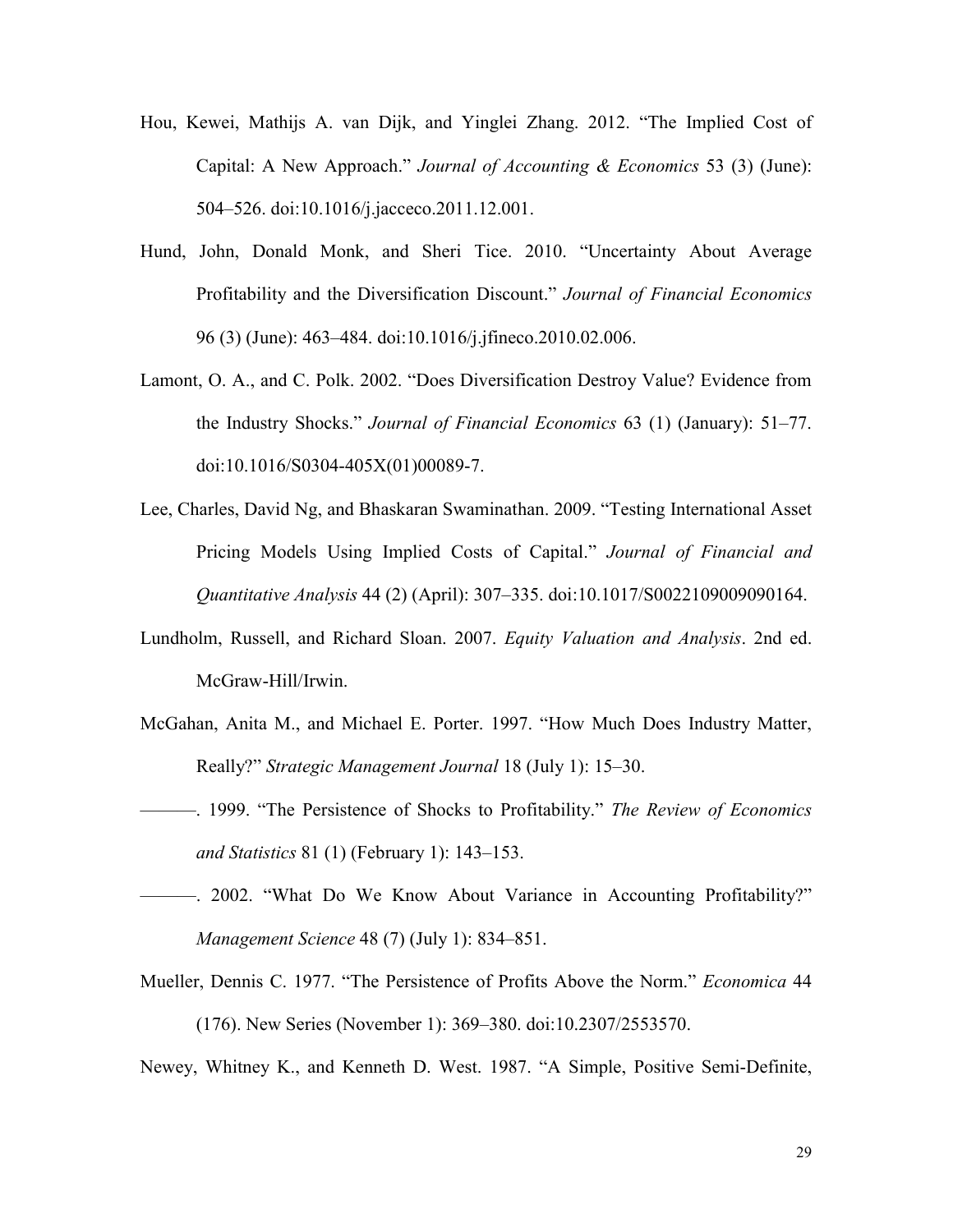Heteroskedasticity and Autocorrelation Consistent Covariance Matrix." *Econometrica* 55 (3) (May): 703. doi:10.2307/1913610.

- Ohlson, James A. 1990. "A Synthesis of Security Valuation Theory and the Role of Dividends, Cash Flows, and Earnings\*." *Contemporary Accounting Research* 6 (2): 648–676. doi:10.1111/j.1911-3846.1990.tb00780.x.
- Pastor, Lubos, Meenakshi Sinha, and Bhaskaran Swaminathan. 2008. "Estimating the Intertemporal Risk-Return Tradeoff Using the Implied Cost of Capital." *Journal of Finance* 63 (6) (December): 2859–2897. doi:10.1111/j.1540- 6261.2008.01415.x.
- Penman, Stephen. 2003. *Financial Statement Analysis and Security Valuation*. 2nd ed. McGraw-Hill/Irwin.
- Penman, Stephen H. 1983. "The Predictive Content of Earnings Forecasts and Dividends." *The Journal of Finance* 38 (4): 1181–1199. doi:10.2307/2328019.
- Penman, Stephen H., and Xiao-Jun Zhang. 2002. "Modeling Sustainable Earnings and P/E Ratios with Financial Statement Analysis." *SSRN eLibrary* (June 1). http://papers.ssrn.com/sol3/papers.cfm?abstract\_id=318967.
- Rogers, W. H. 1993. "Regression Standard Errors in Clustered Samples." *Stata Technical Bulletin* 13: 19–23.
- Ruefli, Timothy W., and Robert R. Wiggins. 2003. "Industry, Corporate, and Segment Effects and Business Performance: A Non-Parametric Approach." *Strategic Management Journal* 24 (9): 861–879.
- Schmalensee, R. 1985. "Do Markets Differ Much." *American Economic Review* 75 (3): 341–351.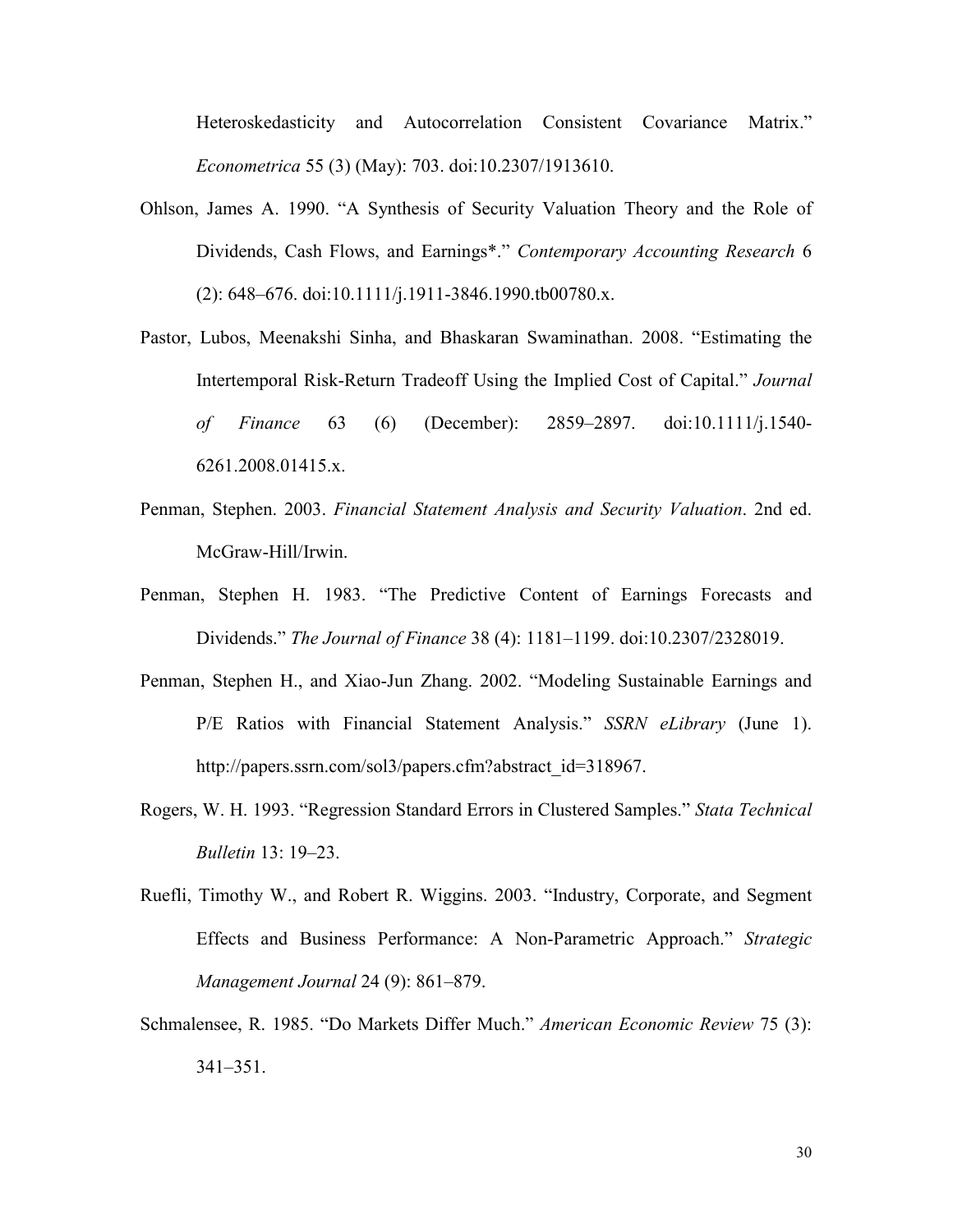- Waring, Geoffrey F. 1996. "Industry Differences in the Persistence of Firm-Specific Returns." *The American Economic Review* 86 (5) (December 1): 1253–1265.
- Watts, Ross L., and Richard W. Leftwich. 1977. "The Time Series of Annual Accounting Earnings." *Journal of Accounting Research* 15 (2) (October 1): 253–271. doi:10.2307/2490352.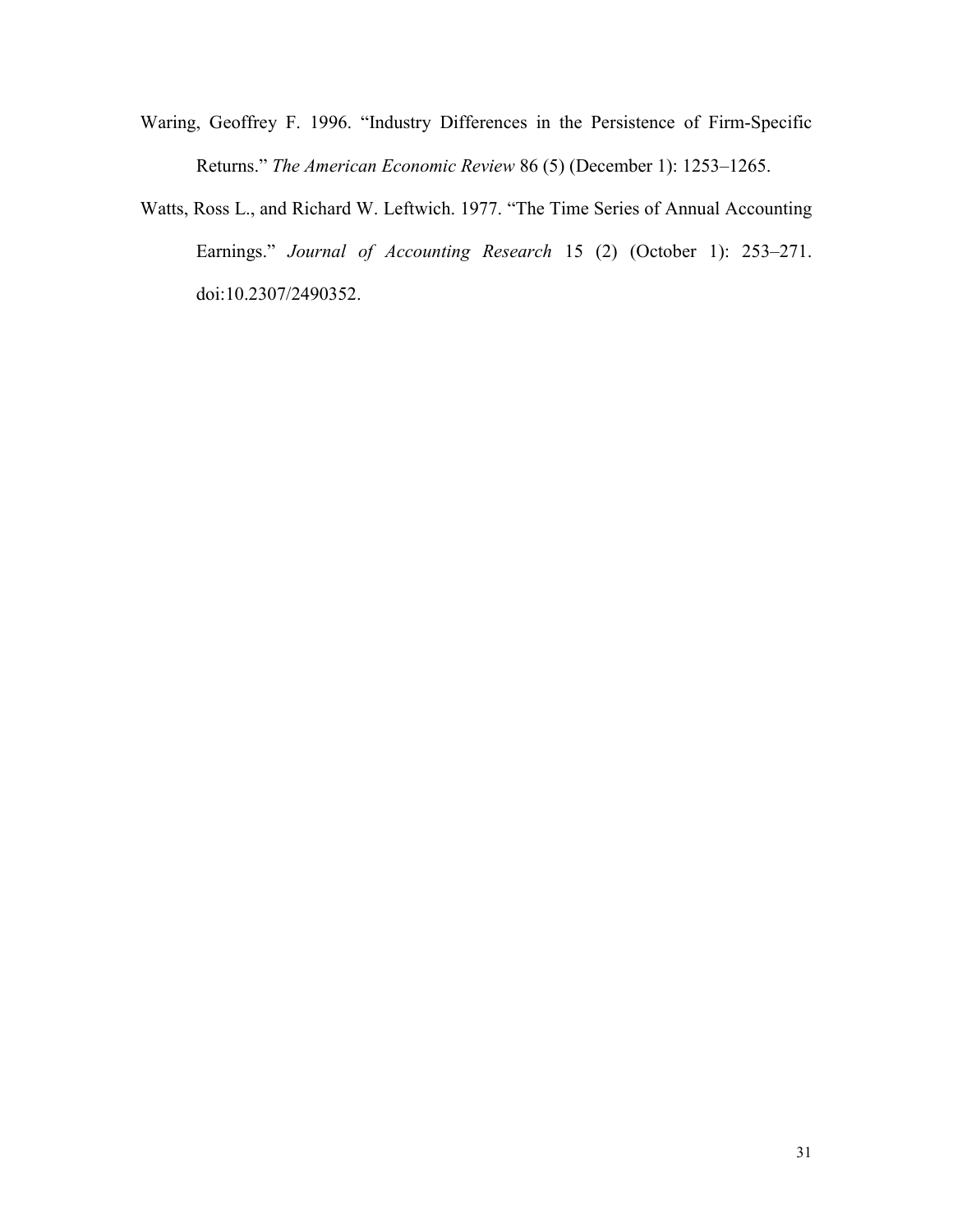| Variable name              | Description                                                        | Computation<br>Firm-level analysis<br>(Compustat fundamentals annual)                                                                                                                                          | Computation<br>Segment-level analysis<br>(Compustat segments) |
|----------------------------|--------------------------------------------------------------------|----------------------------------------------------------------------------------------------------------------------------------------------------------------------------------------------------------------|---------------------------------------------------------------|
|                            |                                                                    |                                                                                                                                                                                                                |                                                               |
| $NI_t(in$ mn)              | Income before extraordinary items -<br>available for common equity | Compustat item 237<br>WRDS mnemonic: IBCOM                                                                                                                                                                     |                                                               |
| $BV_t(in$ mn)              | Common/ordinary shareholder's<br>equity                            | Compustat item 60<br>WRDS mnemonic: CEQ                                                                                                                                                                        |                                                               |
| OPINC <sub>t</sub> (in mn) | Operating income after depreciation                                | Compustat item: 178<br><b>WRDS</b> mnemonic: OIADP                                                                                                                                                             | WRDS mnemonic: OPS                                            |
| $TA_t(in \, mn)$           | Identifiable/total assets                                          | Compustat item 6<br>WRDS mnemonic: AT                                                                                                                                                                          | WRDS mnemonic: IAS                                            |
| $SALES_t(in mn)$           | Total sales                                                        | Compustat item: 12<br><b>WRDS</b> mnemonic: SALE                                                                                                                                                               | <b>WRDS</b> mnemonic: SALES                                   |
| $NOA_t(in mn)$             | Net operating assets                                               | Common stock (60/CEQ) + preferred<br>stock $(130/PSTK) + long-term debt$<br>$(9/DLTT)$ + debt in current liabilities<br>$(34/DLC)$ + minority interest $(38/MIB)$ –<br>cash and short-term investments (1/CHE) |                                                               |
| $ROA_t$                    | Return on assets                                                   | $OPINC / (0.5*(TA_t + TA_{t-1}))$                                                                                                                                                                              | $OPINCt (0.5*(TAt + TAt-1))$                                  |
| $ROS_t$                    | Return on sales                                                    | $OPINC/ (0.5*(SALES_t + SALES_{t-1}))$                                                                                                                                                                         | $OPINC/ (0.5*(SALES_t + SALES_{t-1}))$                        |
| $RNOA_t$                   | Return on net operating assets                                     | $OPINC_{t}(0.5*(NOA_{t} + NOA_{t-1}))$                                                                                                                                                                         |                                                               |
| $ROE_t$                    | Return on equity                                                   | $NI_t/(0.5*(BV_t + BV_{t-1}))$                                                                                                                                                                                 |                                                               |
| $GSL_t$                    | Sales growth                                                       | $(SALES_t - SALES_{t-1})/ SALES_{t-1}$                                                                                                                                                                         | $(SALES_t - SALES_{t-1})/ SALES_{t-1}$                        |

**Table 1 Variable definitions** 

*NI* (income before extraordinary items), *BV* (common shareholder's equity), *OPINC* (operating income), *TA* (total assets), *SALES* (total sales), and *NOA* (net operating assets) are reported in USD million. If the data items *preferred stock, long-term debt, debt in current liabilities, minority interest* and *cash and shortterm investments* are not available, they are assumed to equal zero.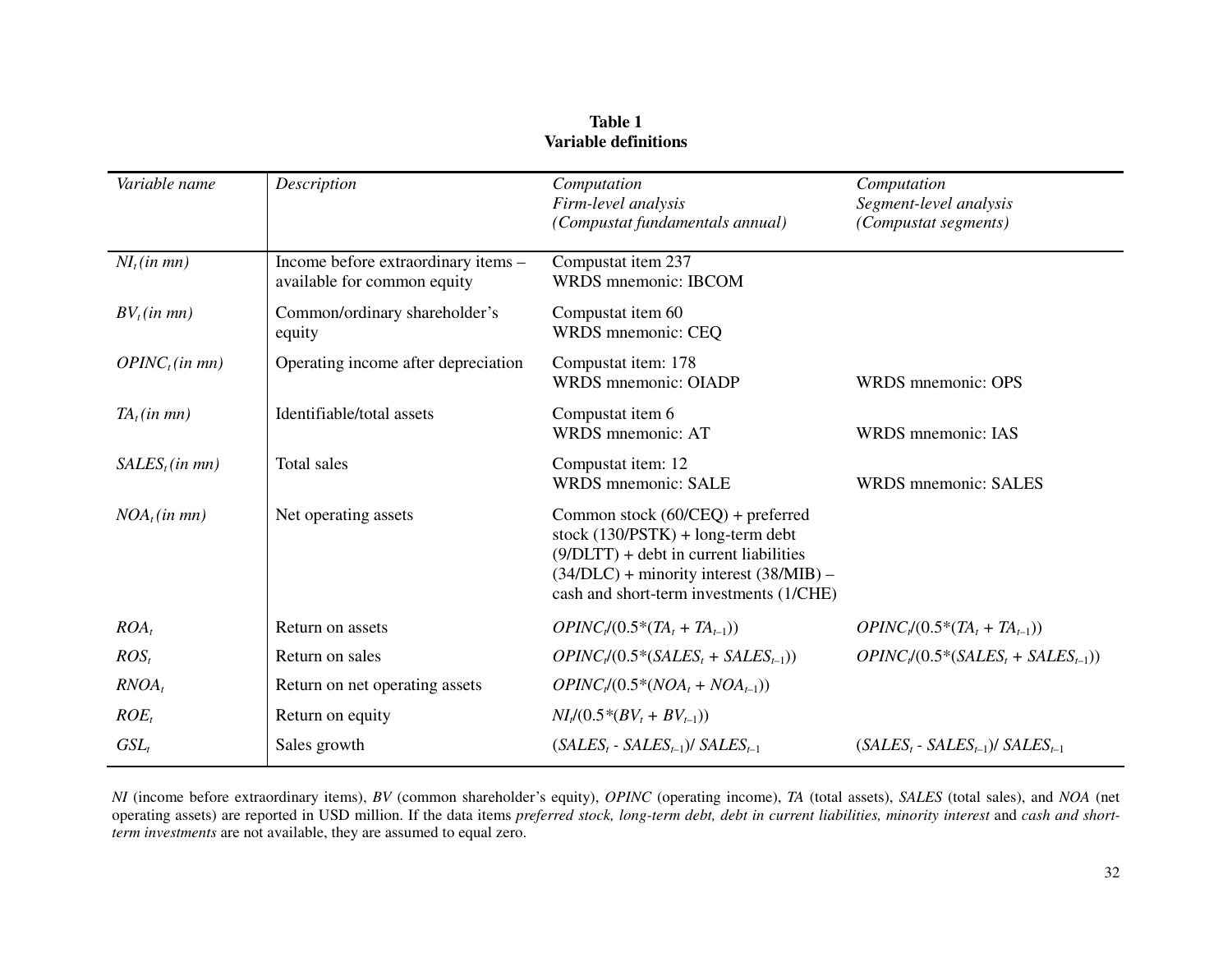| Table 2                                     |  |  |  |  |  |  |  |
|---------------------------------------------|--|--|--|--|--|--|--|
| Sample selection and descriptive statistics |  |  |  |  |  |  |  |
| <b>Time period: 1987-2011</b>               |  |  |  |  |  |  |  |

| Panel A: Sample selection                                            |            |                          |                 |            |                             |            |  |  |
|----------------------------------------------------------------------|------------|--------------------------|-----------------|------------|-----------------------------|------------|--|--|
| Adjustments to data sample                                           |            |                          | Firm-level data |            | Segment-level data          |            |  |  |
|                                                                      |            | (firm-year observations) |                 |            | (segment-year observations) |            |  |  |
|                                                                      | <b>ROA</b> | <b>ROS</b>               | <b>RNOA</b>     | <b>ROE</b> | <b>ROA</b>                  | <b>ROS</b> |  |  |
| Observations for in-sample regressions:                              |            |                          |                 |            |                             |            |  |  |
| Total observations, excluding utilities and financial firms/segments | 254,248    | 246,176                  | 253,354         | 253,419    | 254,126                     | 267,918    |  |  |
| Less observations with small denominators                            | 159,188    | 158,737                  | 158,346         | 158,381    | 236,060                     | 249,298    |  |  |
| Less observations with an absolute value larger than 1               |            | 157,494                  | 155,469         | 154,808    | 232,878                     | 239,991    |  |  |
| Less observations with more than 100% growth                         | 140,882    | 140,153                  | 139,165         | 138,352    | 210,962                     | 207,997    |  |  |
| Less upper and lower centiles observations                           | 138,066    | 137,351                  | 136,383         | 135,586    | 206,744                     | 203,839    |  |  |
|                                                                      |            |                          |                 |            |                             |            |  |  |
| Observations for out-of-sample tests, out of which:                  |            |                          | 51,869          | 90,422     |                             |            |  |  |
| single-segment firms                                                 |            |                          | 20,362          |            |                             |            |  |  |
| multiple-segment firms                                               |            |                          | 14,371          |            |                             |            |  |  |
| unclassified                                                         |            |                          | 17,145          |            |                             |            |  |  |

Panel A summarizes the sample selection procedure and the number of observations available after each filter. Besides utilities and financials, we also exclude the U.S. postal service (SIC 43) and non-classifiable establishments (SIC 99). For variable definitions, see table 1. Single-segment firms are firms that report only one segment; multiple-segment firms are those reporting more than one segment. Following SFAS 131, some firms have changed the number of reported segments from one in 1997 to more than one in 1999, suggesting that they might not be genuinely single-segment firms prior to 1997. Owing to the doubt in correctly classifying these firms, they are excluded from the sub-samples of single- and multiple-segment firms.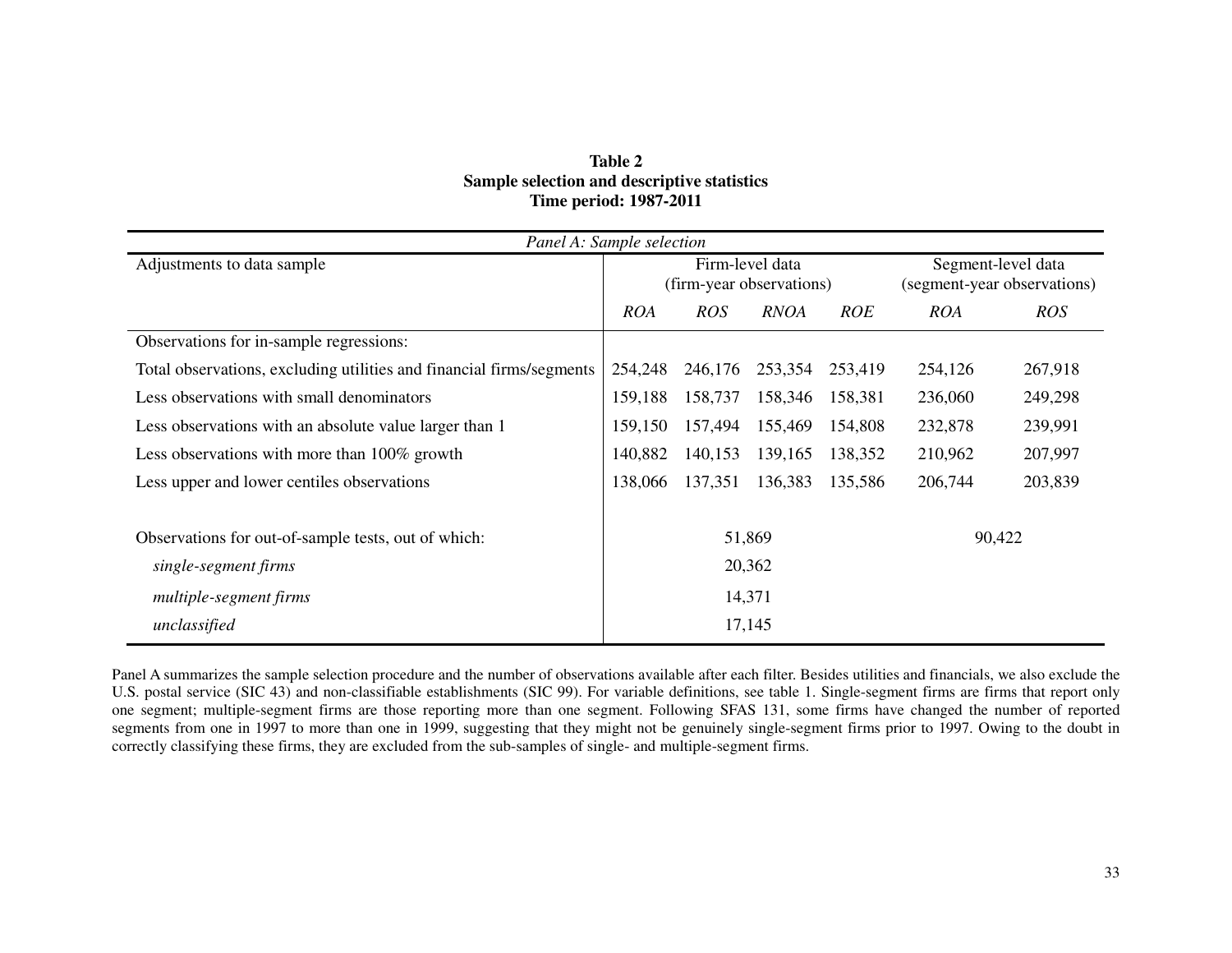| Panel B: Summary statistics                               |           |                |                       |         |                |  |  |  |  |  |
|-----------------------------------------------------------|-----------|----------------|-----------------------|---------|----------------|--|--|--|--|--|
| Variable                                                  | Mean      | Std. Deviation | <b>First Quartile</b> | Median  | Third Quartile |  |  |  |  |  |
| Firm-level: 7,169 firms (51,869 firm-year obs.)           |           |                |                       |         |                |  |  |  |  |  |
| M                                                         | 192.412   | 1,107.492      | 1.244                 | 12.682  | 76.000         |  |  |  |  |  |
| OPINC                                                     | 363.225   | 1,617.542      | 5.540                 | 30.589  | 159.889        |  |  |  |  |  |
| <b>TA</b>                                                 | 4,080.182 | 15,838.560     | 114.167               | 421.375 | 1,912.887      |  |  |  |  |  |
| <b>NOA</b>                                                | 2,394.291 | 9,496.890      | 69.625                | 261.324 | 1,165.151      |  |  |  |  |  |
| BV                                                        | 1,581.442 | 6,485.568      | 57.038                | 198.206 | 813.700        |  |  |  |  |  |
| <b>SALES</b>                                              | 3,714.045 | 14,669.310     | 134.677               | 475.051 | 1,890.907      |  |  |  |  |  |
| <b>ROA</b>                                                | 8.50%     | 7.53%          | 4.26%                 | 8.52%   | 12.98%         |  |  |  |  |  |
| <b>ROS</b>                                                | 8.66%     | 9.23%          | 3.30%                 | 7.51%   | 12.99%         |  |  |  |  |  |
| <b>RNOA</b>                                               | 14.21%    | 13.89%         | 6.55%                 | 13.22%  | 21.16%         |  |  |  |  |  |
| <b>ROE</b>                                                | 7.49%     | 15.08%         | 2.39%                 | 9.71%   | 15.93%         |  |  |  |  |  |
| Segment-level: 17,151 segments (90,422 segment-year obs.) |           |                |                       |         |                |  |  |  |  |  |
| <b>TA</b>                                                 | 1,281.919 | 5,094.477      | 31.743                | 149.180 | 669.580        |  |  |  |  |  |
| <b>OPINC</b>                                              | 125.045   | 556.830        | 0.667                 | 10.175  | 63.268         |  |  |  |  |  |
| <b>SALES</b>                                              | 1,432.484 | 6,362.375      | 41.967                | 185.551 | 765.200        |  |  |  |  |  |
| <b>ROA</b>                                                | 8.68%     | 13.99%         | 2.52%                 | 8.95%   | 15.78%         |  |  |  |  |  |
| <b>ROS</b>                                                | 7.25%     | 12.86%         | 1.79%                 | 6.99%   | 13.41%         |  |  |  |  |  |

**Table 2 Sample selection and descriptive statistics** (*Continued*)

Panel B gives an overview of the firm and segment data used to compute the average forecast improvements in the out-of-sample tests. Because profitability forecasts are constructed from the estimated coefficients of in-sample regressions based on the most recent 20 years of data, forecasts are not available for out-ofsample tests until 1987 onward.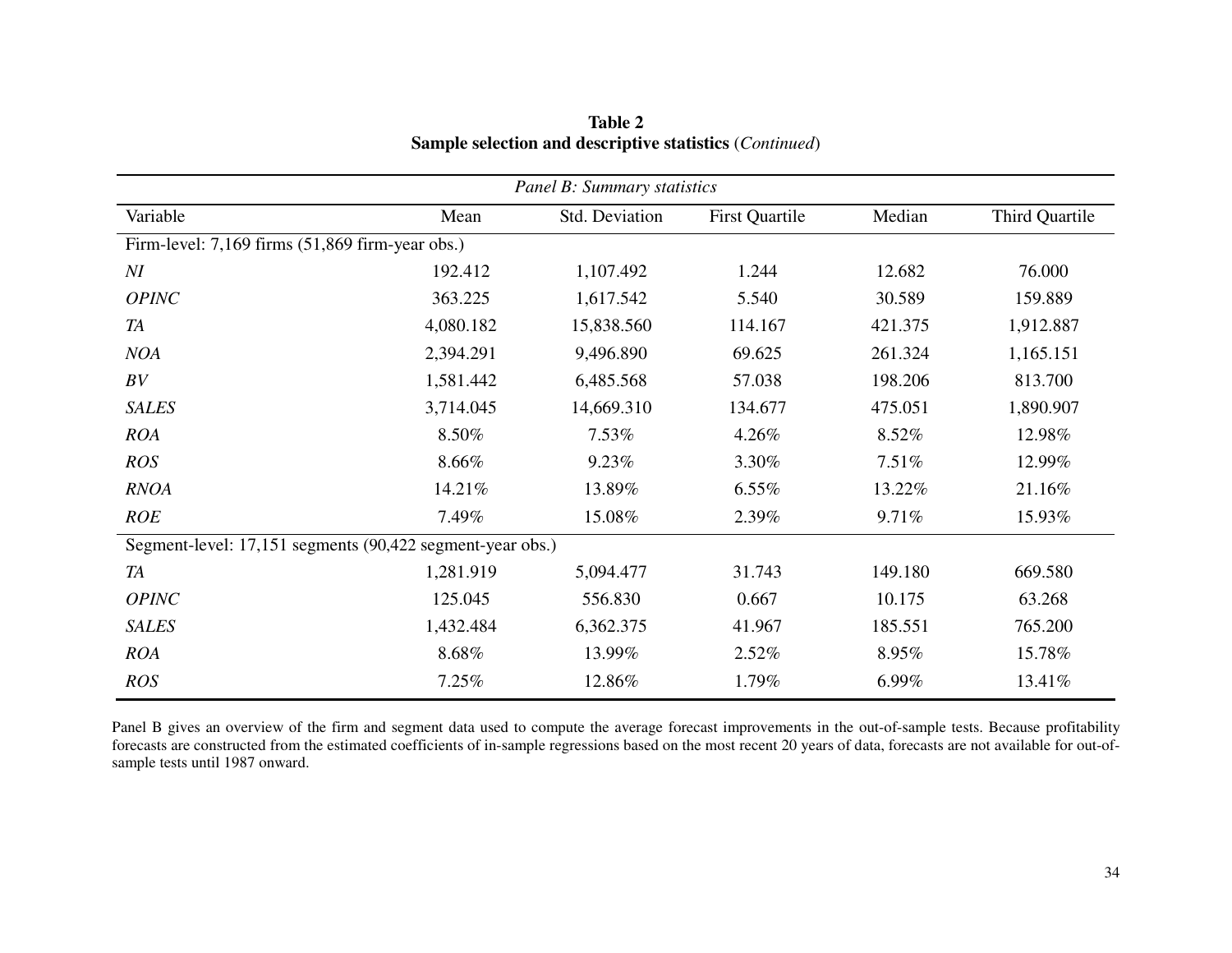*Panel C: Descriptive statistics by industry*  Two- Two- Regiment-level Regiment-level Segment-level digit SIC Description Obs. *ROA ROS RNOA ROE* Obs. *ROA ROS*  01 Agricultural production-crops 10 5.15% 9.00% 7.08% 6.37% 279 6.93% 9.89% 02 Agricultural production-livestock 0 - - - - - - 3 8.93% 6.54% 07 Agricultural services 0 0 - - - - - 3 15.89% 13.48% 10 Metal mining 10 10.26% 10.26% 8.03% 4.84% 521 4.15% 7.07% 12 Coal mining 10 0 - - - - 1 289 8.39% 10.77% 13 Oil & gas extraction 1,619 6.50% 14.59% 9.67% 6.11% 2,810 6.87% 13.78% 14 Nonmetallic minerals 11 10.12% 9.55% 15.64% 11.28% 311 11.95% 12.90% 15 General building 15 and 173 7.16% 6.74% 9.92% 7.62% 699 5.51% 4.08% 16 Heavy construction 74 8.03% 6.30% 16.28% 9.47% 391 6.83% 3.28% 17 Special trade contractors  $\begin{vmatrix} 0 & - & - & - & - & - \end{vmatrix}$  367 7.00% 3.72% 20 Food & kindred products 2,299 10.00% 8.24% 15.84% 10.99% 2,846 11.79% 8.08% 21 Tobacco products  $0 - 21$  Tobacco products  $0 - 38\% - 0.70\%$ 22 Textile mill products 1555 8.35% 6.36% 11.85% 4.00% 896 7.85% 5.27% 23 Apparel & other textile  $\begin{array}{|l} \hline \end{array}$  7.49% 7.47% 15.11% 7.40% 963 10.51% 6.69% 24 Lumber & wood 579 6.63% 6.59% 10.50% 5.03% 917 9.77% 6.50% 25 Furniture & fixtures 1 551 9.47% 6.33% 14.78% 8.32% 803 9.03% 5.41% 26 Paper & allied products 1,173 8.29% 8.57% 12.22% 7.77% 1,790 10.55% 8.99% 27 Printing & publishing 1,060 10.03% 10.00% 15.73% 9.25% 1,834 12.12% 9.77% 28 Chemicals & allied products 3,354 10.65% 11.56% 18.25% 11.08% 5,797 12.16% 10.02% 29 Petroleum & coal 765 10.04% 10.20% 17.07% 12.38% 878 8.83% 5.13% 30 Rubber & plastic products 851 10.06% 7.70% 15.73% 7.76% 1,838 12.37% 8.08% 31 Leather 253 9.63% 5.94% 16.39% 5.99% 443 7.01% 4.22% 32 Stone, clay & glass 554 9.02% 9.65% 13.41% 9.09% 1,193 11.22% 9.57% 33 Primary metal products 1,401 7.79% 7.03% 11.91% 5.77% 2,175 9.12% 6.49% 34 Fabricated metal products 1,360 9.50% 7.98% 15.08% 8.66% 2,653 11.93% 7.80% 35 Industrial machinery & equipment 3,672 7.74% 6.96% 13.58% 6.54% 7,508 7.58% 5.06% 36 Electronic & other electric equipment 4,747 6.81% 6.44% 12.22% 4.44% 7,824 6.90% 4.79% 37 Transportation equipment 1,909 8.38% 7.32% 15.00% 8.62% 3,136 10.70% 7.03% 38 Instruments & related products 3,244 8.94% 9.38% 15.13% 7.42% 6,045 7.45% 6.22% 39 Misc. manufacturing industries 676 8.08% 6.83% 13.71% 4.94% 1,079 8.03% 5.83%

**Table 2 Sample selection and descriptive statistics** (*Continued*)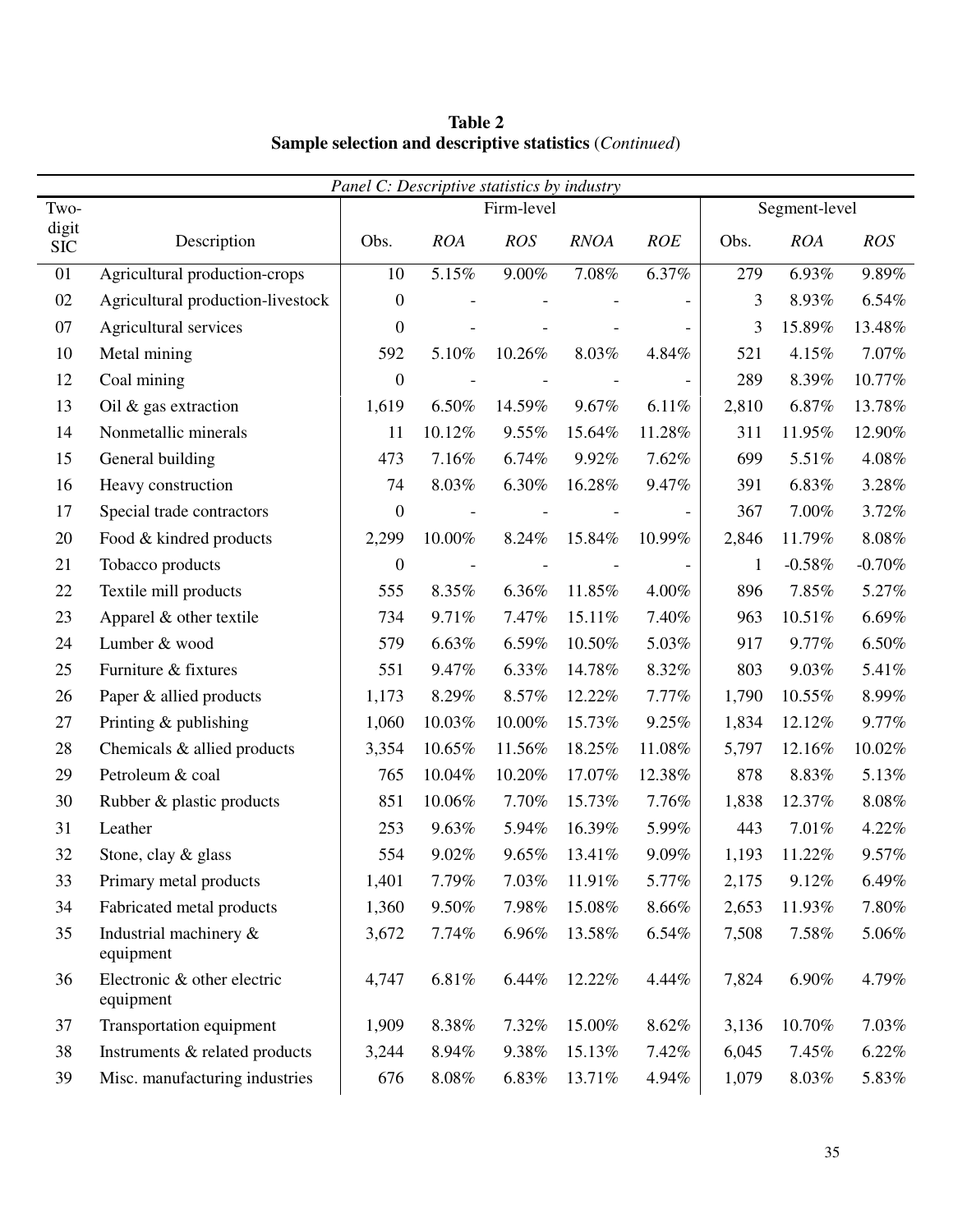| 40    | Railroad transportation              | 401              | 7.08%  | 17.07% | 11.53% | 8.73%                    | 424          | 6.93%  | 15.89%   |
|-------|--------------------------------------|------------------|--------|--------|--------|--------------------------|--------------|--------|----------|
| 42    | Trucking & warehouse                 | 669              | 9.18%  | 6.66%  | 15.03% | 8.60%                    | 953          | 8.65%  | 5.72%    |
| 44    | Water transportation                 | 307              | 6.42%  | 13.70% | 8.80%  | 6.02%                    | 644          | 6.95%  | 14.05%   |
| 45    | Transportation by air                | 553              | 6.29%  | 7.84%  | 11.91% | 5.60%                    | 906          | 4.95%  | 4.92%    |
| 46    | Pipelines, except natural gas        | $\boldsymbol{0}$ |        |        |        | $\overline{\phantom{a}}$ | 59           | 8.38%  | 25.08%   |
| 47    | Transportation services              | 78               | 9.72%  | 9.12%  | 19.07% | 8.76%                    | 456          | 9.65%  | 8.61%    |
| 48    | Communications                       | 2,746            | 10.22% | 19.74% | 15.49% | 11.41%                   | 3,716        | 10.27% | 18.95%   |
| 49    | Electric, gas & sanitary services    | 280              | 5.99%  | 12.58% | 8.69%  | 4.64%                    | 785          | 6.27%  | 9.27%    |
| 50    | Wholesale trade-durable products     | 2,002            | 8.01%  | 4.86%  | 12.74% | 7.28%                    | 3,302        | 7.97%  | 3.73%    |
| 51    | Wholesale trade-nondurable<br>goods  | 1,105            | 7.79%  | 5.20%  | 13.51% | 8.27%                    | 1,910        | 8.73%  | 4.56%    |
| 52    | Building materials                   | 133              | 7.97%  | 4.03%  | 12.08% | 3.36%                    | 285          | 6.99%  | 3.60%    |
| 53    | General merchandise stores           | 723              | 8.80%  | 4.78%  | 14.58% | 8.09%                    | 901          | 7.28%  | 3.74%    |
| 54    | Food stores                          | 794              | 9.14%  | 3.36%  | 15.55% | 9.04%                    | 822          | 9.02%  | 2.90%    |
| 55    | Automotive dealers & services        | 173              | 8.03%  | 4.18%  | 11.55% | 8.10%                    | 377          | 6.99%  | 3.76%    |
| 56    | Apparel & accessory stores           | 776              | 9.83%  | 5.06%  | 19.81% | 8.08%                    | 1,088        | 11.74% | 5.39%    |
| 57    | Furniture stores                     | 413              | 8.60%  | 4.60%  | 17.53% | 5.92%                    | 619          | 6.40%  | 3.49%    |
| 58    | Eating & drinking places             | 1,100            | 10.31% | 7.62%  | 15.10% | 7.75%                    | 1,795        | 8.27%  | 5.42%    |
| 59    | Miscellaneous retail                 | 1,155            | 8.48%  | 5.16%  | 14.23% | 6.23%                    | 1,786        | 8.31%  | 4.45%    |
| 70    | Hotels & other lodging places        | 284              | 5.07%  | 9.69%  | 7.07%  | 2.46%                    | 594          | 6.38%  | 10.68%   |
| 72    | Personal services                    | 27               | 5.74%  | 9.15%  | 9.56%  | 5.83%                    | 245          | 10.84% | 10.23%   |
| 73    | <b>Business services</b>             | 3,281            | 7.53%  | 8.43%  | 15.65% | 5.76%                    | 6,982        | 5.98%  | 5.54%    |
| 75    | Auto repair, services & parking      | 17               | 4.88%  | 6.99%  | 6.71%  | 3.33%                    | 247          | 5.31%  | 6.56%    |
| 76    | Misc. repair services                | $\boldsymbol{0}$ |        |        |        | $\overline{\phantom{a}}$ | 4            | 16.70% | 8.57%    |
| 78    | Motion pictures                      | 206              | 5.54%  | 6.58%  | 8.71%  | $-1.47\%$                | 627          | 4.10%  | 4.18%    |
| 79    | Amusement & recreation<br>services   | 577              | 8.22%  | 12.58% | 11.85% | 3.56%                    | 1,129        | 7.34%  | 9.39%    |
| 80    | Health services                      | 766              | 10.51% | 10.27% | 15.30% | 7.66%                    | 1,490        | 9.43%  | $8.00\%$ |
| 82    | <b>Educational services</b>          | $\boldsymbol{0}$ |        |        |        |                          | 265          | 13.02% | 10.48%   |
| 83    | Social services                      | $\boldsymbol{0}$ |        |        |        |                          | 75           | 12,31% | 10.21%   |
| 86    | Membership organizations             | $\boldsymbol{0}$ |        |        |        | $\overline{\phantom{a}}$ | $\mathbf{1}$ | 13.16% | 8.89%    |
| 87    | Engineering & management<br>services | 787              | 8.33%  | 7.00%  | 16.25% | 6.67%                    | 1,643        | 9.35%  | 6.27%    |
| Total |                                      | 51,869           | 8.50%  | 8.66%  | 14.21% | 7.49%                    | 90,422       | 8.68%  | 7.25%    |

Panel C reports the number of observations and the average firm and segment profitability in each industry classified by the two-digit SIC.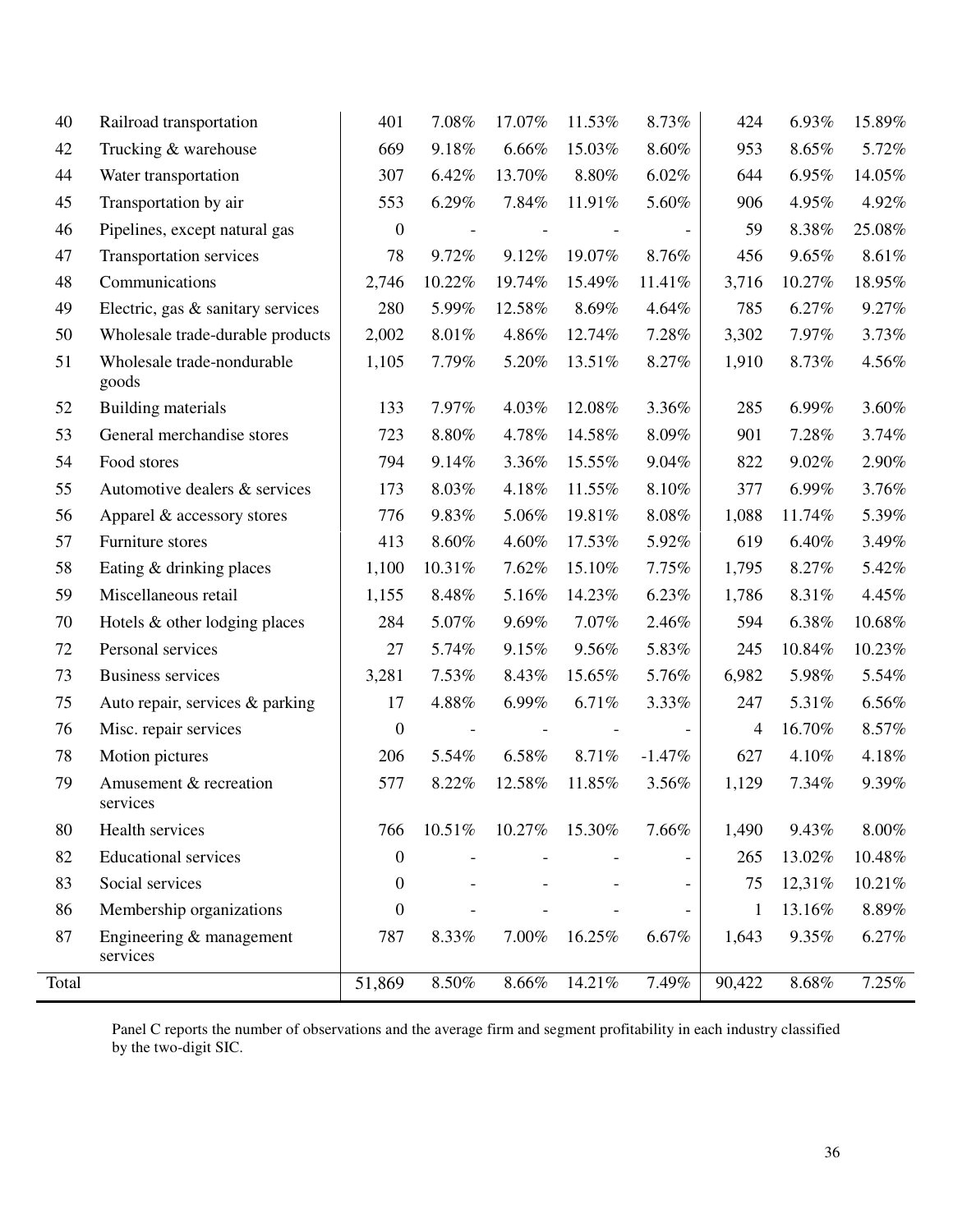| Panel A: Total sample, firm observations: 51,869 |            |         |            |                    |                                        |         |  |  |  |
|--------------------------------------------------|------------|---------|------------|--------------------|----------------------------------------|---------|--|--|--|
| In-sample regression model                       | AR(1)      |         |            | $AR(1) + NL$ dummy | $AR(1) + NL$ dummy +<br><b>PREDGSL</b> |         |  |  |  |
|                                                  | mean       | p-value | mean       | p-value            | mean                                   | p-value |  |  |  |
| <b>ROE</b>                                       |            |         |            |                    |                                        |         |  |  |  |
| Pooled mean                                      | $-0.005\%$ | 0.805   | $-0.005\%$ | 0.747              | $0.060\%$                              | 0.259   |  |  |  |
| Grand mean                                       | $-0.004\%$ | 0.828   | $-0.006%$  | 0.692              | 0.072%                                 | 0.229   |  |  |  |
| <b>RNOA</b>                                      |            |         |            |                    |                                        |         |  |  |  |
| Pooled mean                                      | 0.017%     | 0.248   | 0.004%     | 0.754              | $0.000\%$                              | 0.992   |  |  |  |
| Grand mean                                       | 0.017%     | 0.207   | $0.005\%$  | 0.693              | 0.002%                                 | 0.940   |  |  |  |
| <b>ROA</b>                                       |            |         |            |                    |                                        |         |  |  |  |
| Pooled mean                                      | 0.012%     | 0.162   | $0.000\%$  | 0.966              | $0.007\%$                              | 0.630   |  |  |  |
| Grand mean                                       | 0.013%     | 0.114   | 0.001%     | 0.903              | $0.009\%$                              | 0.550   |  |  |  |
| <b>ROS</b>                                       |            |         |            |                    |                                        |         |  |  |  |
| Pooled mean                                      | 0.052%     | < 0.001 | 0.035%     | 0.001              | 0.045%                                 | 0.001   |  |  |  |
| Grand mean                                       | 0.053%     | < 0.001 | 0.036%     | 0.001              | 0.046%                                 | 0.002   |  |  |  |

**Table 3 Firm profitability forecast improvements of industry-specific analysis over economy-wide analysis Time period: 1967-2011 (out-of-sample: 1987-2011)**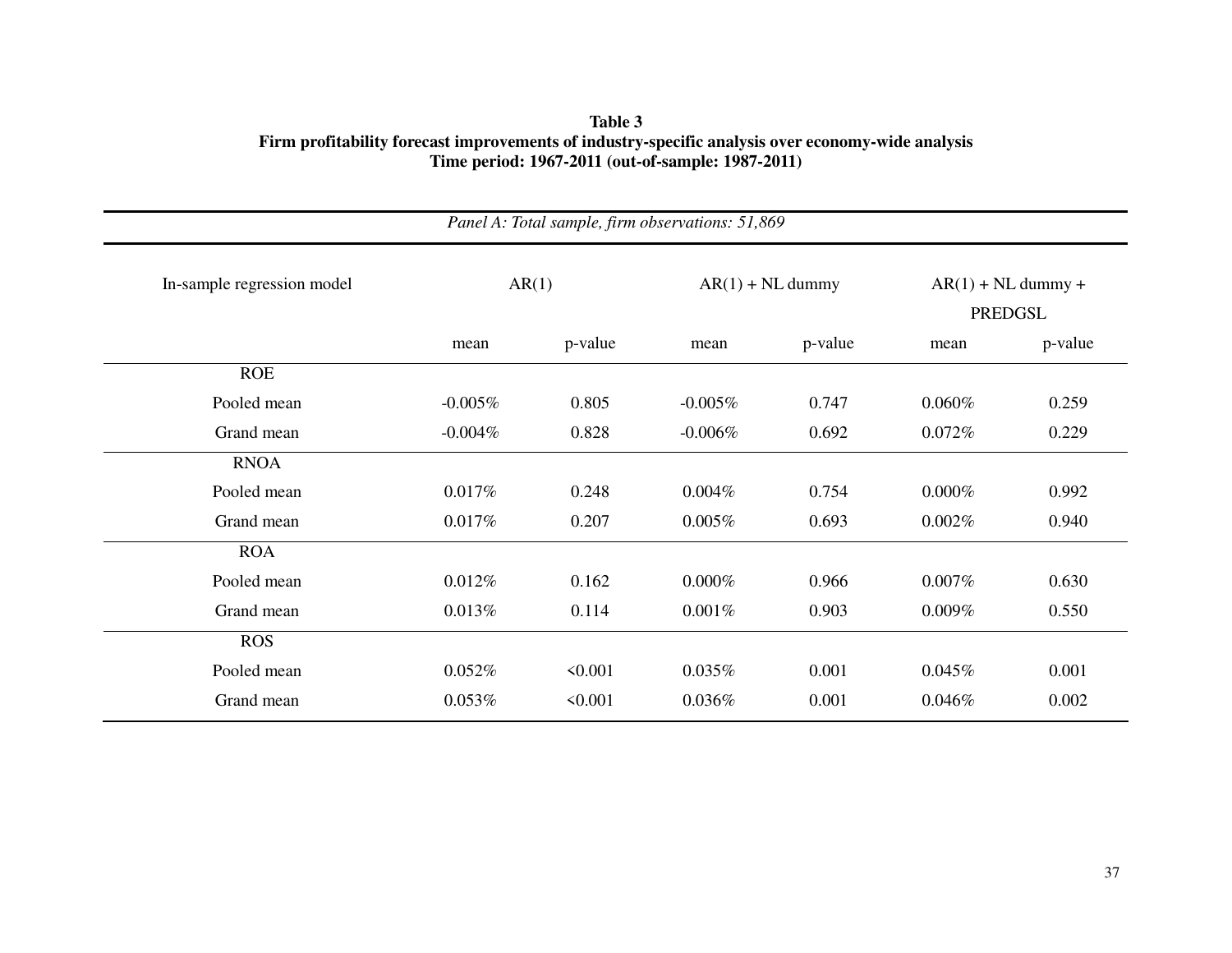| Panel B: Sample partitioned into single- and multiple-segment firms |                      |         |                           |         |           |                      |            |                  |                              |                      |            |                           |
|---------------------------------------------------------------------|----------------------|---------|---------------------------|---------|-----------|----------------------|------------|------------------|------------------------------|----------------------|------------|---------------------------|
| In-sample regression model                                          |                      |         | AR(1)                     |         |           | $AR(1) + NL$ dummy   |            |                  | $AR(1) + NL$ dummy + PREDGSL |                      |            |                           |
| Firm type                                                           | Single-segment firms |         | Multiple-segment<br>firms |         |           | Single-segment firms | firms      | Multiple-segment |                              | Single-segment firms |            | Multiple-segment<br>firms |
| Firm observations                                                   | 20,362               |         | 14,371                    |         |           | 20,362               | 14,371     |                  |                              | 20,362               |            | 14,371                    |
|                                                                     | mean                 | p-value | mean                      | p-value | mean      | p-value              | mean       | p-value          | mean                         | p-value              | mean       | p-value                   |
| <b>ROE</b>                                                          |                      |         |                           |         |           |                      |            |                  |                              |                      |            |                           |
| Pooled mean                                                         | 0.031%               | 0.229   | $-0.015%$                 | 0.623   | 0.013%    | 0.581                | $-0.020%$  | 0.445            | $0.095\%$                    | 0.063                | $0.066\%$  | 0.378                     |
| Grand mean                                                          | 0.029%               | 0.152   | $-0.012\%$                | 0.623   | 0.012%    | 0.486                | $-0.018\%$ | 0.407            | $0.092\%$                    | 0.089                | $0.072\%$  | 0.331                     |
| <b>RNOA</b>                                                         |                      |         |                           |         |           |                      |            |                  |                              |                      |            |                           |
| Pooled mean                                                         | 0.050%               | 0.003   | $-0.001\%$                | 0.977   | 0.037%    | 0.031                | $-0.012%$  | 0.564            | 0.043%                       | 0.044                | $-0.003%$  | 0.940                     |
| Grand mean                                                          | 0.048%               | 0.002   | $0.001\%$                 | 0.945   | $0.036\%$ | 0.016                | $-0.010\%$ | 0.578            | $0.040\%$                    | 0.050                | $-0.001\%$ | 0.971                     |
| <b>ROA</b>                                                          |                      |         |                           |         |           |                      |            |                  |                              |                      |            |                           |
| Pooled mean                                                         | 0.037%               | < 0.001 | $-0.009\%$                | 0.528   | $0.023\%$ | 0.023                | $-0.022%$  | 0.100            | 0.032%                       | 0.007                | $-0.005%$  | 0.827                     |
| Grand mean                                                          | $0.037\%$            | < 0.001 | $-0.008\%$                | 0.494   | $0.022\%$ | 0.015                | $-0.020\%$ | 0.073            | $0.030\%$                    | 0.011                | $-0.004\%$ | 0.852                     |
| <b>ROS</b>                                                          |                      |         |                           |         |           |                      |            |                  |                              |                      |            |                           |
| Pooled mean                                                         | 0.089%               | 50.001  | $0.007\%$                 | 0.616   | $0.072\%$ | 50.001               | $0.006\%$  | 0.671            | $0.092\%$                    | < 0.001              | 0.020%     | 0.353                     |
| Grand mean                                                          | $0.089\%$            | < 0.001 | $0.008\%$                 | 0.445   | $0.071\%$ | < 0.001              | $0.007\%$  | 0.535            | $0.090\%$                    | $\leq 0.001$         | 0.021%     | 0.310                     |

# **Table 3** (*Continued*) **Firm profitability forecast improvements of industry-specific analysis over economy-wide analysis Time period: 1967-2011 (out-of-sample: 1987-2011)**

The panels of this table report the average firm profitability forecast improvement of industry-specific analysis over economy-wide analysis. The firm profitability forecast is based on the fitted value from the first-order autoregressive model estimated on a rolling basis using the most recent 10 years of data. We use three different in-sample regression models, a simple  $AR(1)$ , an  $AR(1)$  augmented with a dummy variable (NL dummy) for observations with below average firm profitability, and an AR(1) that includes both the dummy variable and predicted sales growth (PREDGSL). Predicted sales growth is similarly the fitted value from the first-order autoregressive model estimated on a rolling basis using the most recent 10 years of data. (for more details, see section 4.1). The pooled mean is the average forecast improvement when pooling the observations of all years together. The grand means is the mean of the yearly average forecast improvements. The p-values reported in the result tables are obtained from t-tests based on robust standard errors. For the pooled mean, standard errors are clustered by firm and year following Rogers (1993); for the grand mean, standard errors are adjusted following Newey and West (1987). Panel A is based on the total sample of firm profitability forecast improvements. Panel B is based on the single- and multiple-segment firm subsamples. To utilize segment-level information to categorize single- and multiple-segment firms, firm-level data are matched to segment-level data to construct the subsamples. Observations with firm sales deviated from aggregated segment sales by more than 1% are excluded. In addition, firms that have changed the number of reported segments from one in 1997 to more than one in 1999 are also excluded from the single- and multiple-segment firm subsamples (see section 4.2 for details).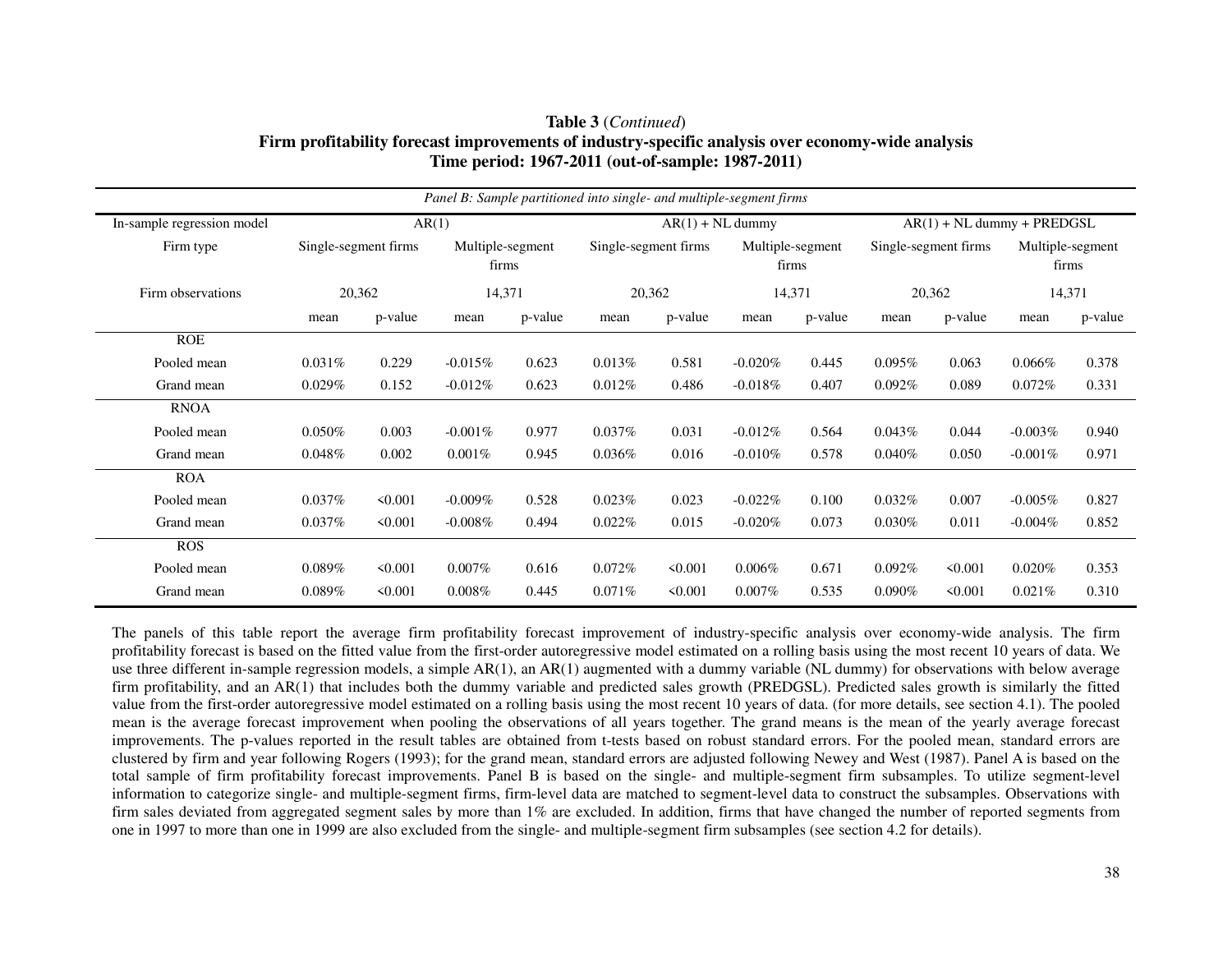| Table 4                                                                                              |
|------------------------------------------------------------------------------------------------------|
| Segment profitability forecast improvements of industry-specific analysis over economy-wide analysis |
| Time period: 1977-2011 (out-of-sample: 1987-2011)                                                    |

| Segment observations: 90,422 |        |              |           |                    |  |  |  |  |  |
|------------------------------|--------|--------------|-----------|--------------------|--|--|--|--|--|
| In-sample regression model   |        | AR(1)        |           | $AR(1) + NL$ dummy |  |  |  |  |  |
|                              | Mean   | p-value      | Mean      | p-value            |  |  |  |  |  |
| <b>ROA</b>                   |        |              |           |                    |  |  |  |  |  |
| Pooled mean                  | 0.021% | 0.233        | 0.015%    | 0.556              |  |  |  |  |  |
| Grand mean                   | 0.015% | 0.382        | $0.006\%$ | 0.799              |  |  |  |  |  |
| <b>ROS</b>                   |        |              |           |                    |  |  |  |  |  |
| Pooled mean                  | 0.082% | $\leq 0.001$ | $0.060\%$ | 0.016              |  |  |  |  |  |
| Grand mean                   | 0.073% | 0.001        | 0.050%    | 0.046              |  |  |  |  |  |

The table reports the average segment profitability forecast improvement of industry-specific analysis over economy-wide analysis. The segment profitability forecast is based on the fitted value from the first-order autoregressive model estimated on a rolling basis using the most recent 10 years of data. We use two different in-sample regression models, a simple AR(1), and an AR(1) augmented with a dummy variable (NL dummy) for observations with below average firm profitability (see section 4.1 for details). The pooled mean is the average forecast improvement when pooling the observations of all years together. The grand means is the mean of the yearly average forecast improvements. The p-values reported in the result tables are obtained from t-tests based on robust standard errors. For the pooled mean, standard errors are clustered by firm and year following Rogers (1993); for the grand mean, standard errors are adjusted following Newey and West (1987).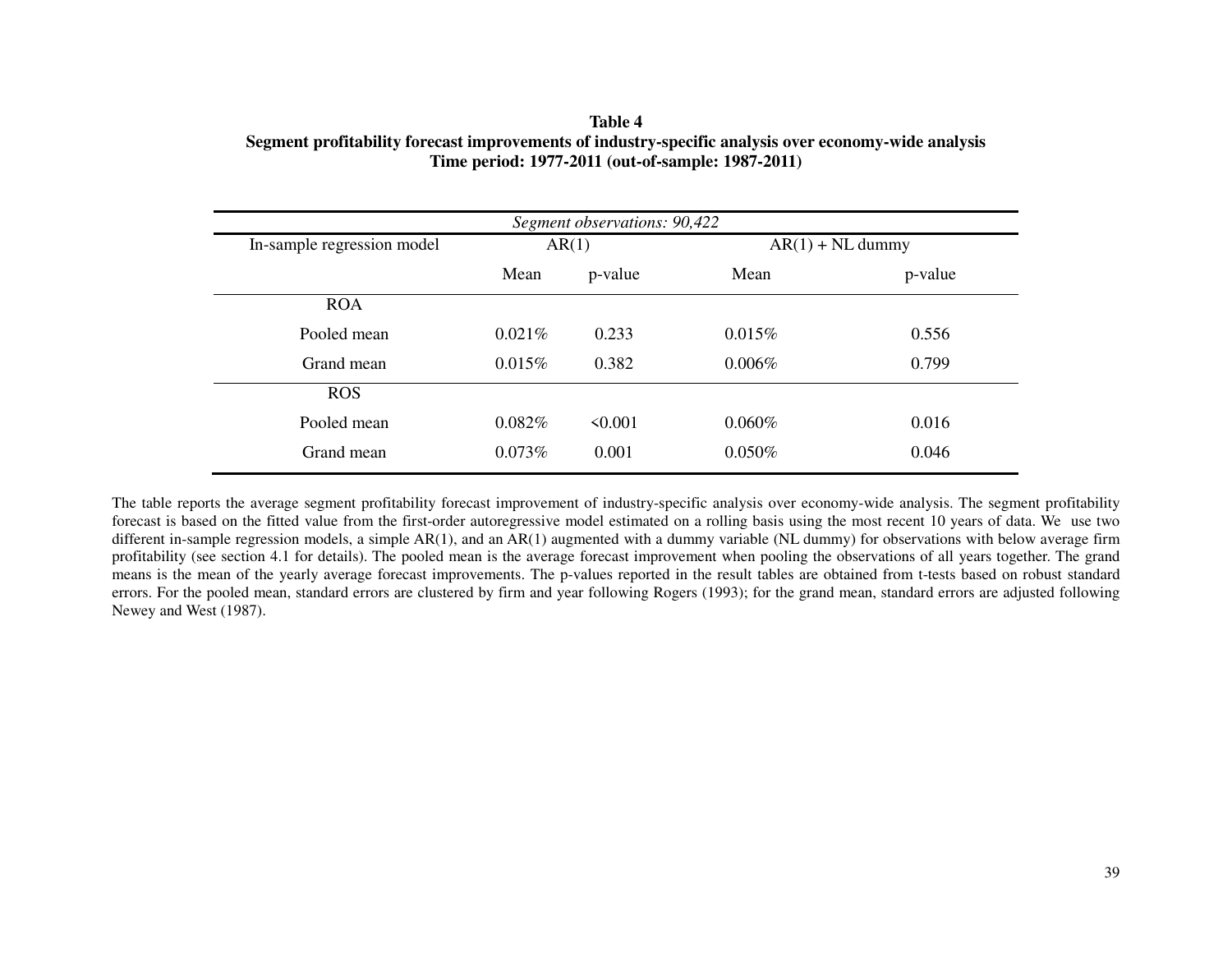# **Table 5 Analysis of the SFAS 14 Period - Segment profitability forecast improvements of industry-specific analysis over economy-wide analysis Time period: 1977-1997 (out-of-sample: 1987-1997)**

| Segment observations: 46,917. |           |              |           |                    |  |  |  |  |  |
|-------------------------------|-----------|--------------|-----------|--------------------|--|--|--|--|--|
| In-sample regression model    |           | AR(1)        |           | $AR(1) + NL$ dummy |  |  |  |  |  |
|                               | Mean      | p-value      | Mean      | p-value            |  |  |  |  |  |
| <b>ROA</b>                    |           |              |           |                    |  |  |  |  |  |
| Pooled mean                   | 0.062%    | 0.011        | $0.077\%$ | 0.030              |  |  |  |  |  |
| Grand mean                    | $0.064\%$ | 0.028        | 0.082%    | 0.054              |  |  |  |  |  |
| <b>ROS</b>                    |           |              |           |                    |  |  |  |  |  |
| Pooled mean                   | 0.134%    | $\leq 0.001$ | 0.122%    | $\leq 0.001$       |  |  |  |  |  |
| Grand mean                    | 0.137%    | $\leq 0.001$ | 0.126%    | 0.002              |  |  |  |  |  |

This table reports the segment profitability forecast improvements of industry-specific analysis over economy-wide analysis for the SFAS 14 period. For more details, see table 4.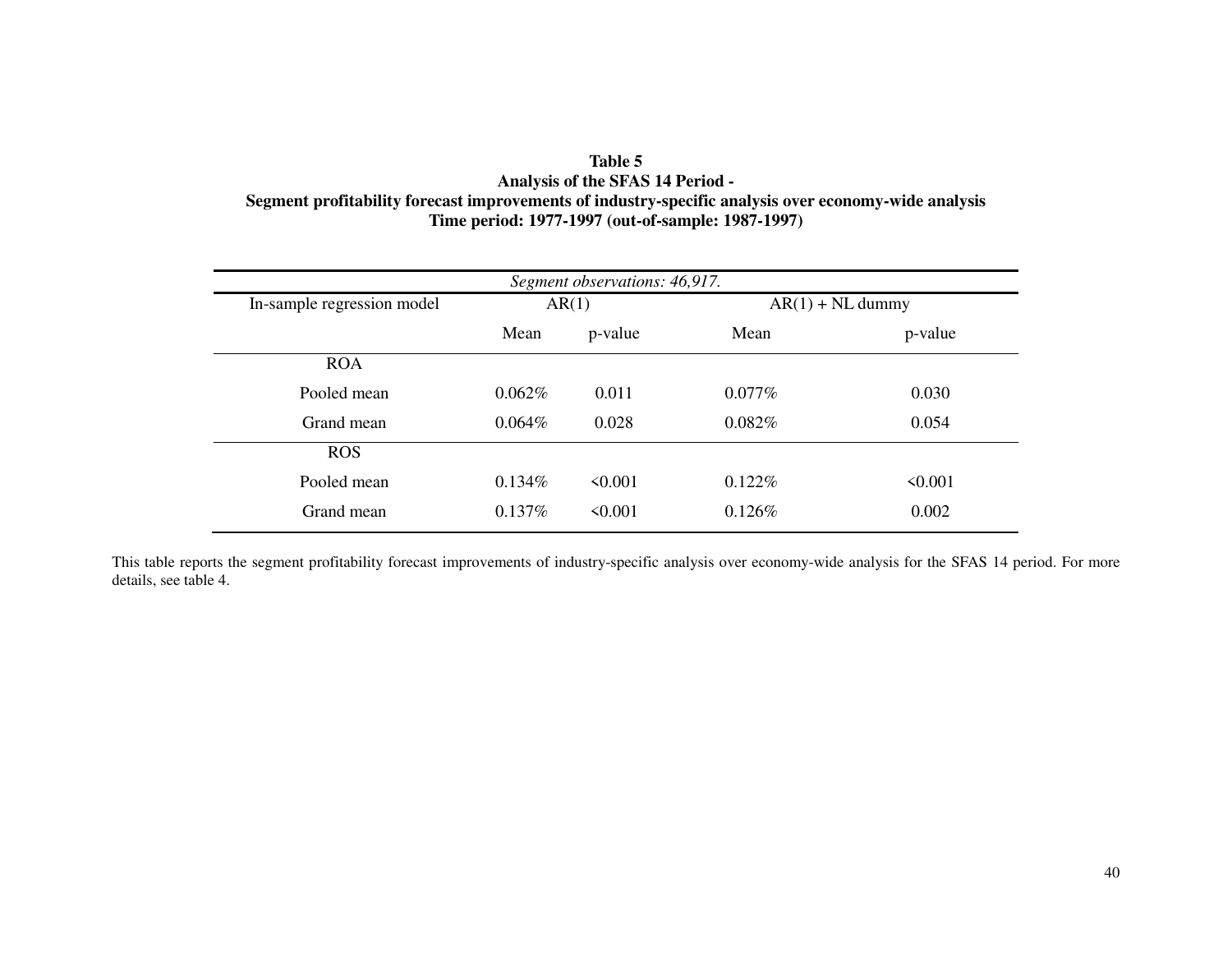| Table 6                                                                                           |
|---------------------------------------------------------------------------------------------------|
| <b>Analysis of the SFAS 14 Period -</b>                                                           |
| Firm profitability forecast improvements of industry-specific analysis over economy-wide analysis |
| Time period: 1977-1997 (out-of-sample: 1987-1997)                                                 |

| Sample partitioned into single- and multiple-segment firms |           |                |        |                  |                    |                |                  |         |  |
|------------------------------------------------------------|-----------|----------------|--------|------------------|--------------------|----------------|------------------|---------|--|
| In-sample regression model                                 |           |                | AR(1)  |                  | $AR(1) + NL$ dummy |                |                  |         |  |
| Firm type                                                  |           | Single-segment |        | Multiple-segment |                    | Single-segment | Multiple-segment |         |  |
|                                                            | firms     |                | firms  |                  | firms              |                | firms            |         |  |
| Firm observations                                          | 10,242    |                | 6,304  |                  | 10,242             |                | 6,304            |         |  |
|                                                            | mean      | p-value        | mean   | p-value          | mean               | p-value        | mean             | p-value |  |
| <b>ROE</b>                                                 |           |                |        |                  |                    |                |                  |         |  |
| Pooled mean                                                | 0.147%    | 0.007          | 0.087% | 0.278            | 0.237%             | 0.003          | 0.250%           | 0.051   |  |
| Grand mean                                                 | 0.164%    | 0.012          | 0.089% | 0.249            | 0.261%             | 0.011          | 0.252%           | 0.070   |  |
| <b>RNOA</b>                                                |           |                |        |                  |                    |                |                  |         |  |
| Pooled mean                                                | $0.070\%$ | 0.006          | 0.050% | 0.153            | 0.072%             | 0.005          | 0.057%           | 0.193   |  |
| Grand mean                                                 | 0.070%    | 0.013          | 0.051% | 0.114            | 0.074%             | 0.009          | 0.058%           | 0.176   |  |
| <b>ROA</b>                                                 |           |                |        |                  |                    |                |                  |         |  |
| Pooled mean                                                | 0.046%    | 0.005          | 0.025% | 0.313            | 0.039%             | 0.007          | 0.022%           | 0.410   |  |
| Grand mean                                                 | 0.047%    | 0.009          | 0.025% | 0.263            | 0.040%             | 0.009          | 0.022%           | 0.378   |  |
| <b>ROS</b>                                                 |           |                |        |                  |                    |                |                  |         |  |
| Pooled mean                                                | 0.108%    | < 0.001        | 0.040% | 0.130            | 0.100%             | < 0.001        | $0.060\%$        | 0.039   |  |
| Grand mean                                                 | 0.109%    | < 0.001        | 0.041% | 0.095            | 0.101%             | < 0.001        | 0.061%           | 0.043   |  |

This table reports the firm profitability forecast improvements of industry-specific analysis over economy-wide analysis for the SFAS 14 period. The table is based on the single- and multiple-segment firm subsamples. For more details, see table 3.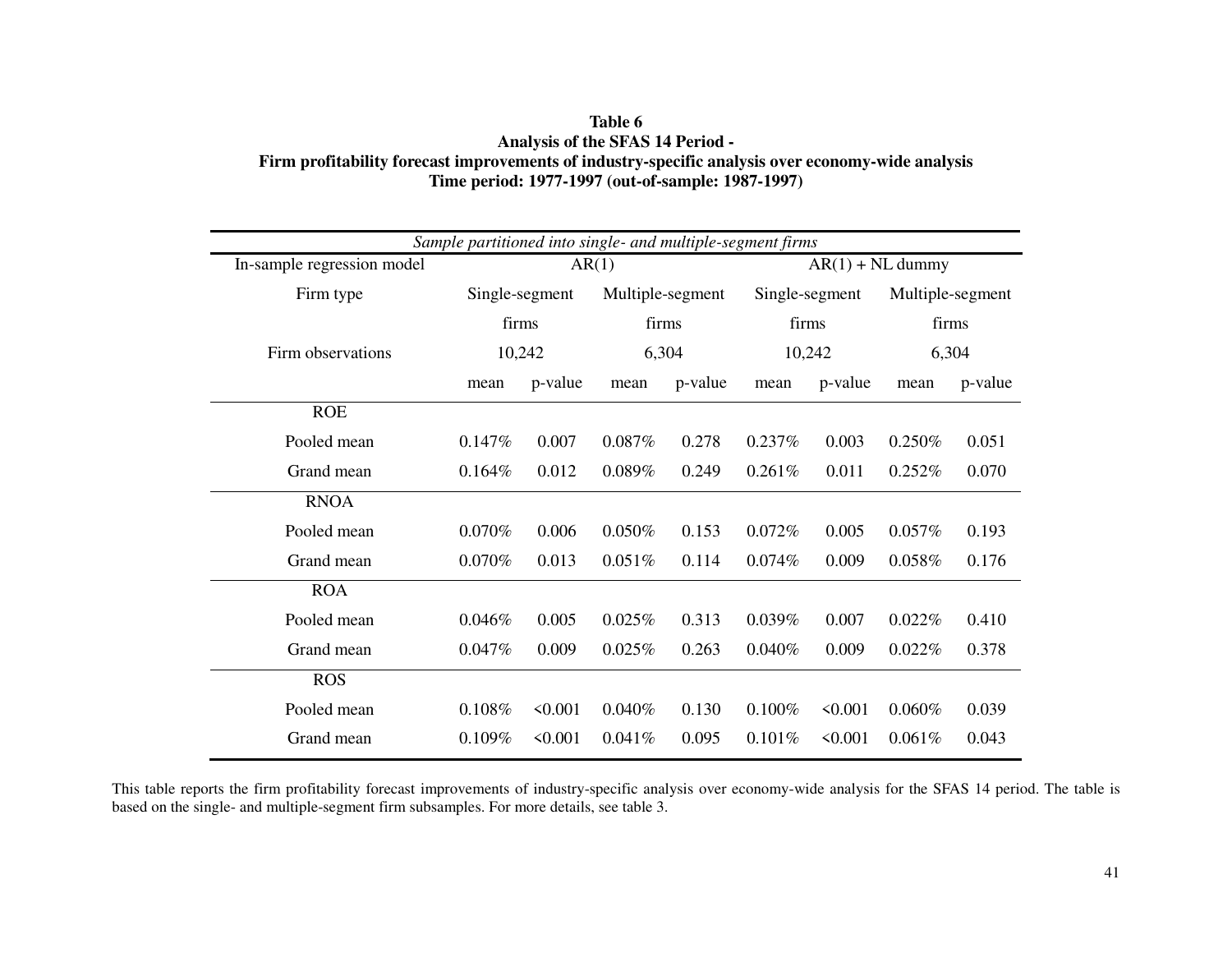| Table 7                                                                                     |
|---------------------------------------------------------------------------------------------|
| Sales growth forecast improvements of industry-specific analysis over economy-wide analysis |
| Time period: 1967-2011 (out-of-sample: 1987-2011)                                           |

| Panel A: Firm-level analysis. Total sample, firm observations: 51,869                    |                      |         |                        |         |  |  |  |  |
|------------------------------------------------------------------------------------------|----------------------|---------|------------------------|---------|--|--|--|--|
| In-sample regression model                                                               | AR(1)                |         |                        |         |  |  |  |  |
|                                                                                          | mean                 |         | p-value                |         |  |  |  |  |
| Pooled mean                                                                              | 0.061%               |         | 0.019                  |         |  |  |  |  |
| Grand mean                                                                               | 0.060%               |         | 0.032                  |         |  |  |  |  |
| Panel B: Firm-level analysis. Sample partitioned into single- and multiple-segment firms |                      |         |                        |         |  |  |  |  |
| In-sample regression model                                                               | AR(1)                |         |                        |         |  |  |  |  |
| Firm type                                                                                | Single-segment firms |         | Multiple-segment firms |         |  |  |  |  |
| Firm observations                                                                        | 20,362               |         | 14,371                 |         |  |  |  |  |
|                                                                                          | mean                 | p-value | mean                   | p-value |  |  |  |  |
| Pooled mean                                                                              | 0.091%               | 0.001   | 0.026%                 | 0.407   |  |  |  |  |
| Grand mean                                                                               | 0.092%               | 0.003   | 0.023%                 | 0.468   |  |  |  |  |
| Panel C: Segment-level analysis. Segment observations: 90,422                            |                      |         |                        |         |  |  |  |  |
| In-sample regression model                                                               | AR(1)                |         |                        |         |  |  |  |  |
|                                                                                          | mean                 |         | p-value                |         |  |  |  |  |
| Pooled mean                                                                              | 0.110%               |         | 0.003                  |         |  |  |  |  |
| Grand mean                                                                               | 0.114%               |         | 0.003                  |         |  |  |  |  |

The panels of this table report the average sales growth forecast improvement of industry-specific analysis over economy-wide analysis. Panel A and B report the sales growth forecast improvement for the firms, panel C reports the sales growth forecast improvement for the segments. For more details, please refer to tables 3 and 4.